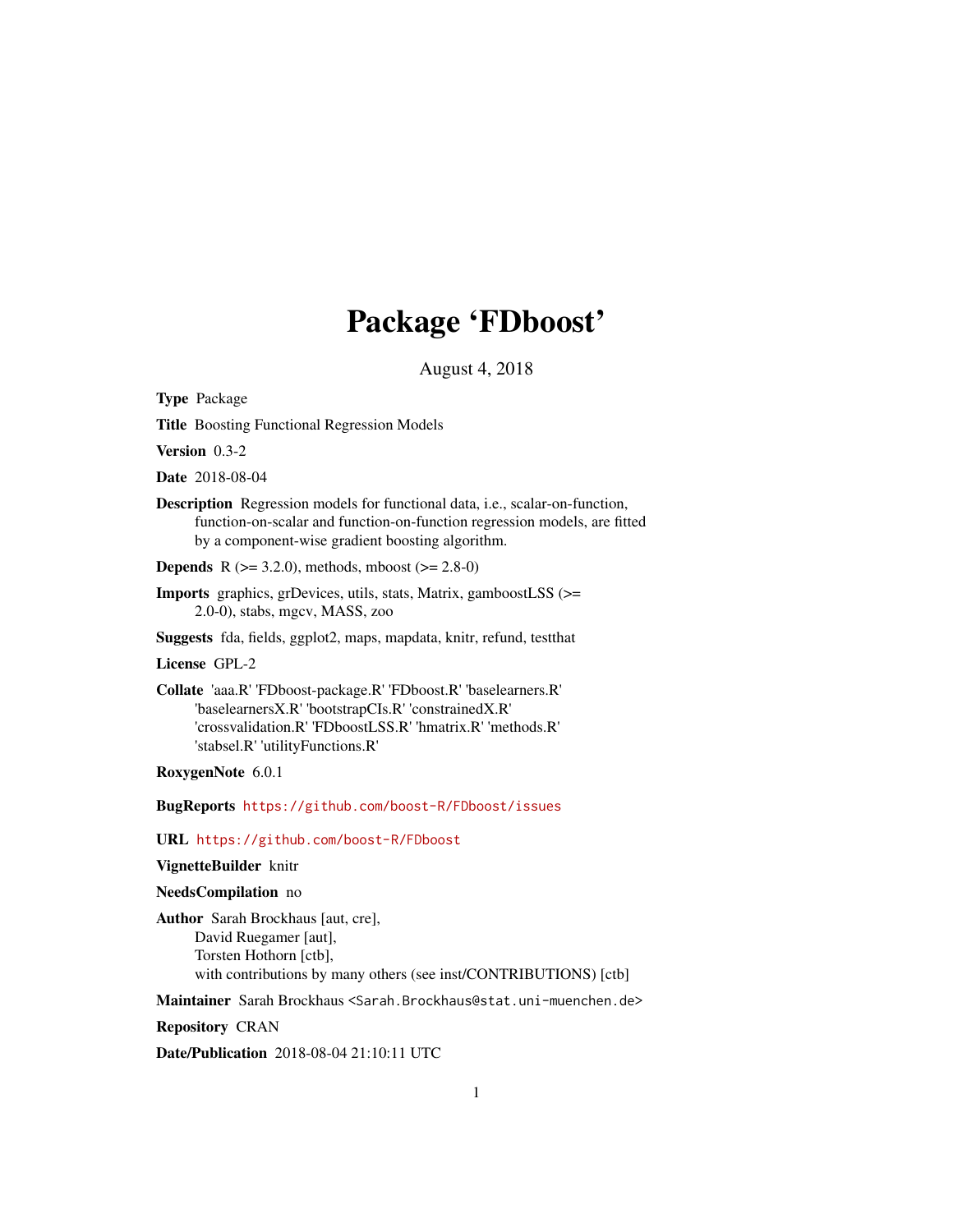# R topics documented:

| 3              |
|----------------|
| $\overline{4}$ |
| $\overline{7}$ |
| 10             |
| 13             |
| 16             |
| 19             |
| 25             |
| 26             |
| 27             |
| 29             |
| 29             |
| 38             |
| 40             |
| 41             |
| 42             |
| 43             |
| 44             |
| 45             |
| 46             |
| 47             |
| 48             |
| 49             |
| 51             |
| 51             |
| 53             |
| 53             |
| 54             |
| 55             |
| 56             |
| 57             |
| 59             |
| 61             |
| 62             |
|                |
| 64             |
| 65             |
| 68             |
| 69             |
| 70             |
| 71             |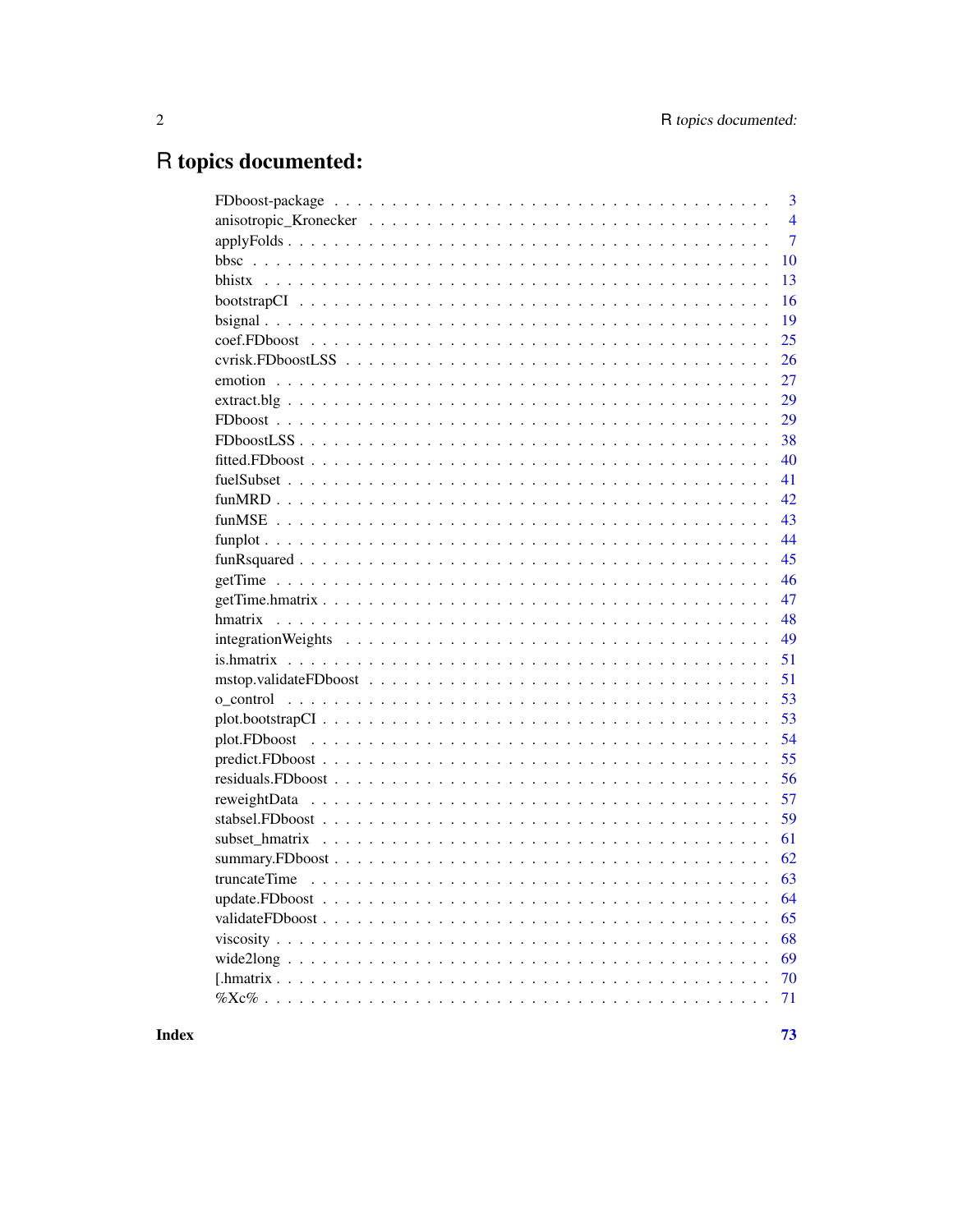#### <span id="page-2-0"></span>Description

Regression models for functional data, i.e., scalar-on-function, function-on-scalar and function-onfunction regression models, are fitted by a component-wise gradient boosting algorithm.

#### Details

This package is intended to fit regression models with functional variables. It is possible to fit models with functional response and/or functional covariates, resulting in scalar-on-function, functionon-scalar and function-on-function regression. Details on the functional regression models that can be fitted with FDboost can be found in Brockhaus et al. (2015, 2017, 2018) and Ruegamer et al. (2018). A hands-on tutorial for the package can be found in Brockhaus, Ruegamer and Greven (2017), see <https://arxiv.org/abs/1705.10662>.

Using component-wise gradient boosting as fitting procedure, FDboost relies on the R package mboost (Hothorn et al., 2017). A comprehensive tutorial to mboost is given in Hofner et al. (2014).

The main fitting function is [FDboost](#page-28-1). The model complexity is controlled by the number of boosting iterations (mstop). Like the fitting procedures in mboost, the function FDboost DOES NOT select an appropriate stopping iteration. This must be chosen by the user. The user can determine an adequate stopping iteration by resampling methods like cross-validation or bootstrap. This can be done using the function [applyFolds](#page-6-1).

#### Author(s)

Sarah Brockhaus and David Ruegamer

#### **References**

Brockhaus, S., Ruegamer, D. and Greven, S. (2017): Boosting Functional Regression Models with FDboost. <https://arxiv.org/abs/1705.10662>

Brockhaus, S., Scheipl, F., Hothorn, T. and Greven, S. (2015): The functional linear array model. Statistical Modelling, 15(3), 279-300.

Brockhaus, S., Melcher, M., Leisch, F. and Greven, S. (2017): Boosting flexible functional regression models with a high number of functional historical effects, Statistics and Computing, 27(4), 913-926.

Brockhaus, S., Fuest, A., Mayr, A. and Greven, S. (2018): Signal regression models for location, scale and shape with an application to stock returns. Journal of the Royal Statistical Society: Series C (Applied Statistics), 67, 665-686.

Hothorn T., Buehlmann P., Kneib T., Schmid M., and Hofner B. (2017). mboost: Model-Based Boosting, R package version 2.8-1, <https://cran.r-project.org/package=mboost>

Hofner, B., Mayr, A., Robinzonov, N., Schmid, M. (2014). Model-based Boosting in R: A Handson Tutorial Using the R Package mboost. Computational Statistics, 29, 3-35. [https://cran.](https://cran.r-project.org/package=mboost/vignettes/mboost_tutorial.pdf) [r-project.org/package=mboost/vignettes/mboost\\_tutorial.pdf](https://cran.r-project.org/package=mboost/vignettes/mboost_tutorial.pdf)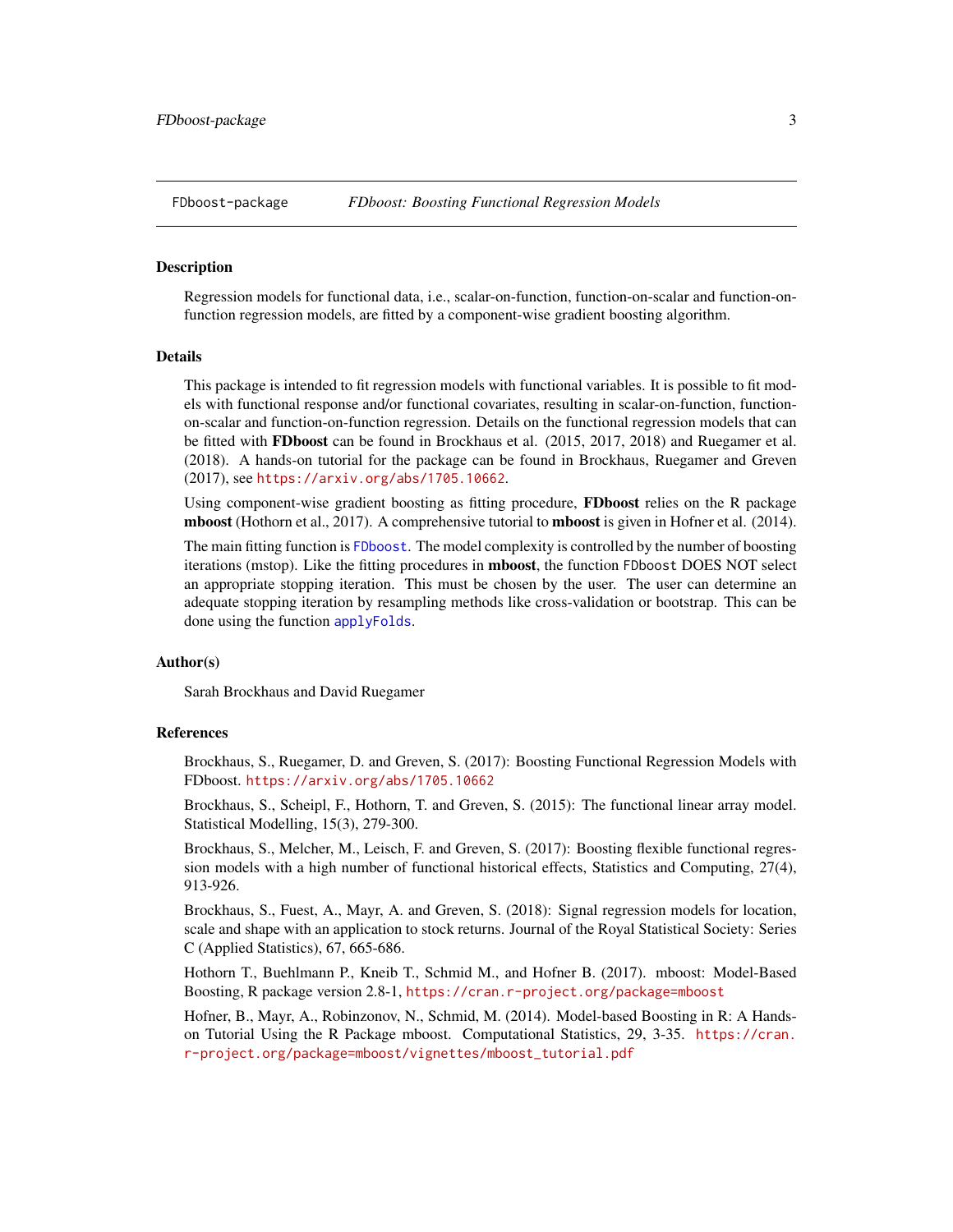<span id="page-3-0"></span>Ruegamer D., Brockhaus, S., Gentsch K., Scherer, K., Greven, S. (2018). Boosting factor-specific functional historical models for the detection of synchronization in bioelectrical signals. Journal of the Royal Statistical Society: Series C (Applied Statistics), 67, 621-642.

#### See Also

[FDboost](#page-28-1) for the main fitting function and [applyFolds](#page-6-1) for model tuning via resampling methods.

anisotropic\_Kronecker *Kronecker product or row tensor product of two base-learners with anisotropic penalty*

#### <span id="page-3-1"></span>Description

Kronecker product or row tensor product of two base-learners allowing for anisotropic penalties. For the Kronecker product, %A% works in the general case, %A0% for the special case where the penalty is zero in one direction. For the row tensor product, %Xa0% works for the special case where the penalty is zero in one direction.

#### Usage

bl1 %A% bl2 bl1 %A0% bl2 bl1 %Xa0% bl2

# Arguments

| b11 | base-learner $1$ , e.g. bbs $(x1)$ |  |
|-----|------------------------------------|--|
| b12 | base-learner 2, e.g. $bbs(x2)$     |  |

#### Details

When %0% is called with a specification of df in both base-learners, e.g. bbs(x1, df = df1) %0% bbs(t, df = df2), the global df for the Kroneckered base-learner is computed as df = df1  $\star$  df2. And thus the penalty has only one smoothness parameter lambda resulting in an isotropic penalty,

$$
P = lambda * [(P1oI) + (IoP2)],
$$

with overall penalty P, Kronecker product  $o$ , marginal penalty matrices  $P1, P2$  and identity matrices  $I$ . (Currie et al. (2006) introduced the generalized linear array model, which has a design matrix that is composed of the Kronecker product of two marginal design matrices, which was implemented in mboost as %O%. See Brockhaus et al. (2015) for the application of array models to functional data.)

In contrast, a Kronecker product with anisotropic penalty is obtained by %A%, which allows for a different amount of smoothness in the two directions. For example bbs( $x1$ , df = df1) %A% bbs( $t$ , df = df2)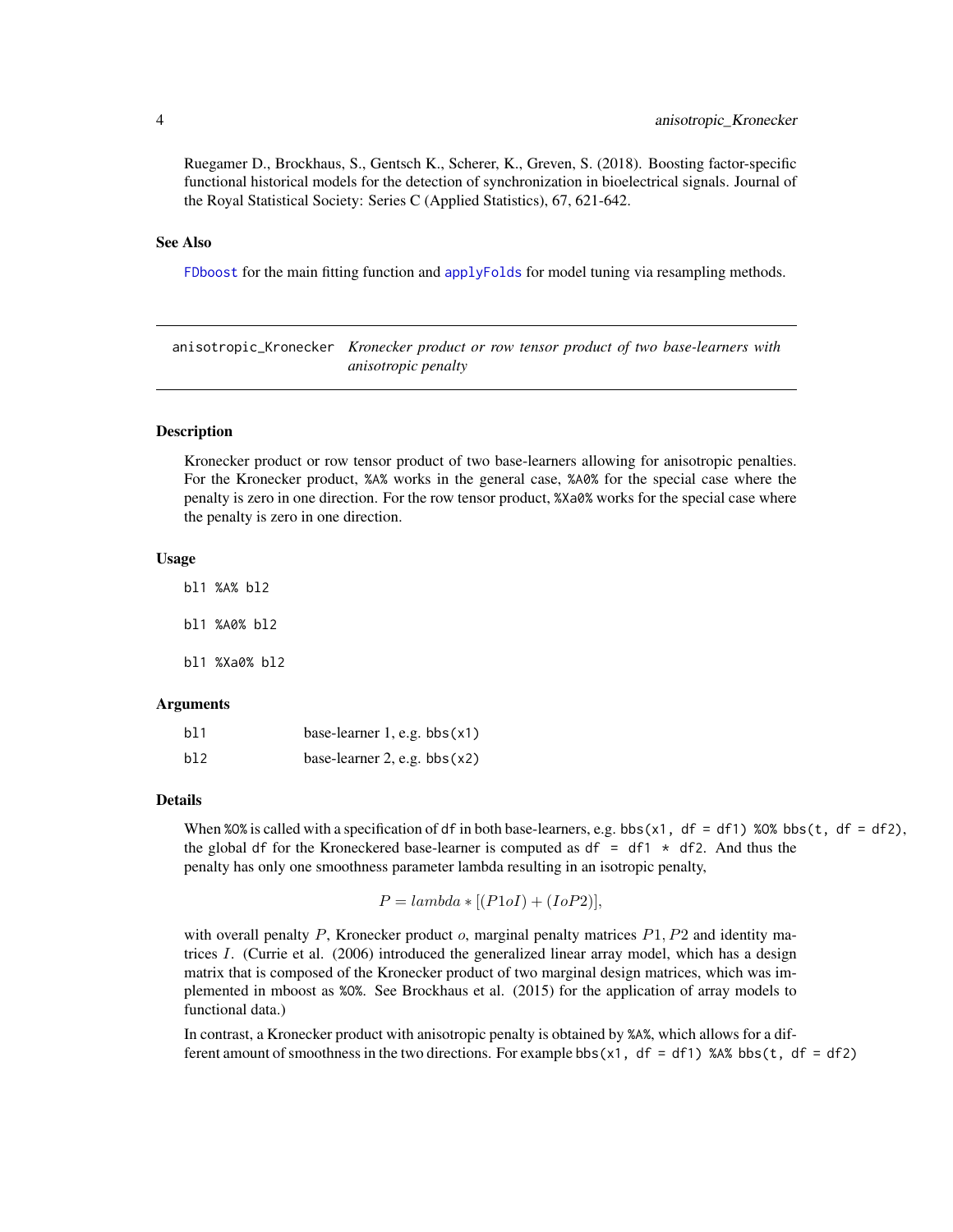results in computing two different values for lambda for the two marginal design matrices and a global value of lambda to adjust for the global df, i.e.

$$
P = lambda * [(lambda1 * P1oI) + (Iolambda2 * P2)],
$$

with Kronecker product  $o$ , where lambda1 is computed individually for  $df1$  and  $P1$ , lambda2 is computed individually for  $df2$  and  $P2$ , and lambda is computed such that the global df hold  $df = df1 * df2$ . For the computation of lambda1 and lambda2 weights specified in the model call can only be used when the weights, are such that they are specified on the level of rows and columns of the response matrix Y, e.g. resampling weights on the level of rows of Y and integration weights on the columns of Y are possible. If this the weights cannot be separated to blg1 and blg2 all weights are set to 1 for the computation of  $lambda1$  and  $lambda2$  which implies that  $lambda1$ and  $lambda2$  are equal over folds of cvrisk. The computation of the global  $lambda$  considers the specified weights, such the global  $df$  are correct.

The operator %A0% treats the important special case where  $lambda1 = 0$  or  $lambda2 = 0$ . In this case it suffices to compute the global lambda and computation gets faster and arbitrary weights can be specified. Consider  $lambda1 = 0$  then the penalty becomes

$$
P = lambda * [(1 * P1oI) + (Iolambda2 * P2)] = lambda * lambda2 * (IoP2),
$$

and only one global  $lambda$  is computed which is then  $lambda * lambda$ .

If the formula in FDboost contains base-learners connected by %O%, %A% or %A0%, those effects are not expanded with timeformula, allowing for model specifications with different effects in time-direction.

%Xa0% computes like %X% the row tensor product of two base-learners, with the difference that it sets the penalty for one direction to zero. Thus, %Xa0% behaves to %X% analogously like %A0% to %O%.

#### References

Brockhaus, S., Scheipl, F., Hothorn, T. and Greven, S. (2015): The functional linear array model. Statistical Modelling, 15(3), 279-300.

Currie, I.D., Durban, M. and Eilers P.H.C. (2006): Generalized linear array models with applications to multidimensional smoothing. Journal of the Royal Statistical Society, Series B-Statistical Methodology, 68(2), 259-280.

#### Examples

```
######## Example for anisotropic penalty
data("viscosity", package = "FDboost")
## set time-interval that should be modeled
interval <- "101"
## model time until "interval" and take log() of viscosity
end <- which(viscosity$timeAll == as.numeric(interval))
viscosity$vis <- log(viscosity$visAll[,1:end])
viscosity$time <- viscosity$timeAll[1:end]
# with(viscosity, funplot(time, vis, pch = 16, cex = 0.2))
```
## isotropic penalty, as timeformula is kroneckered to each effect using %O%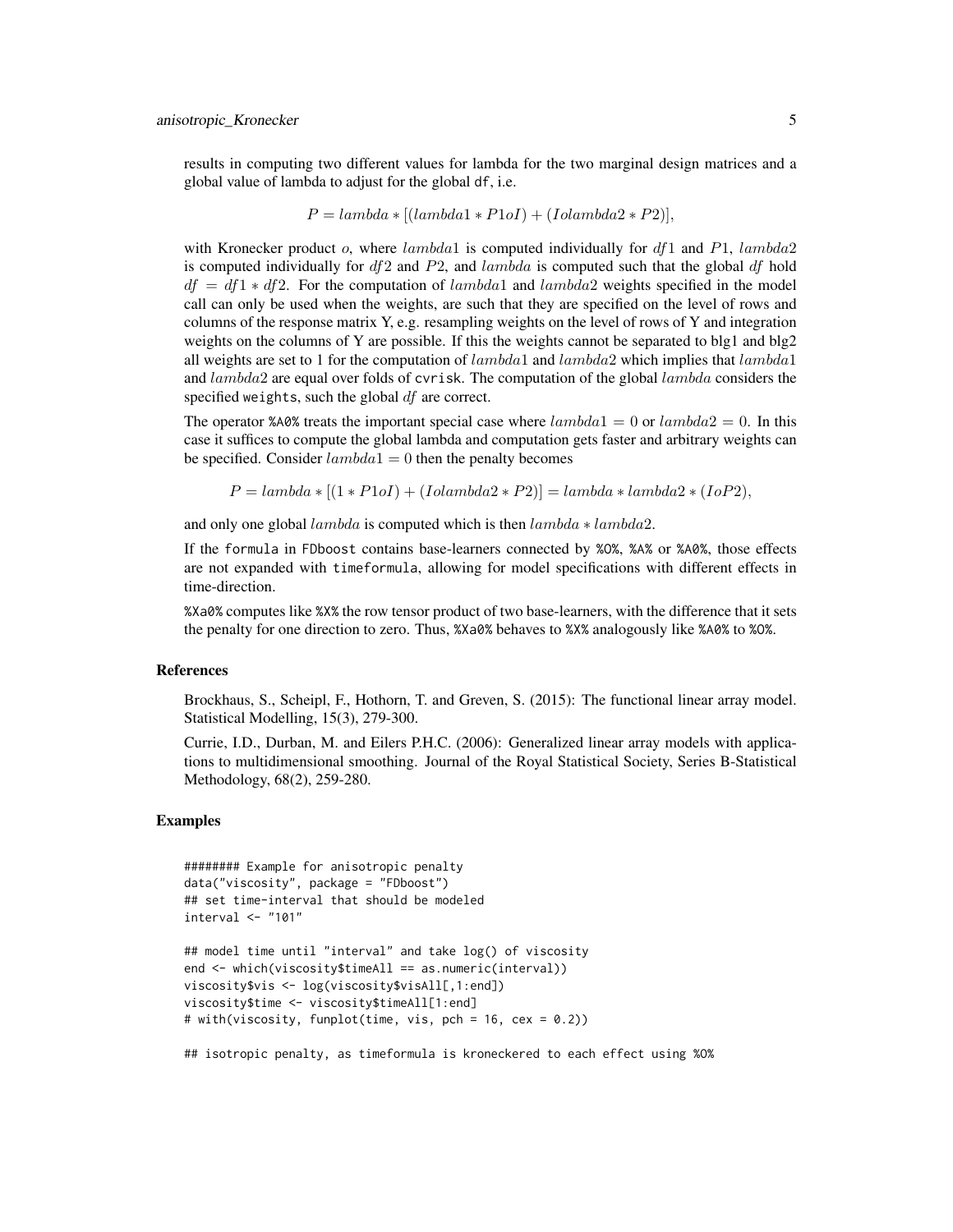```
## only for the smooth intercept %A0% is used, as 1-direction should not be penalized
mod1 <- FDboost(vis ~ 1 +
                bolsc(T_C, df = 1) +bolsc(T_A, df = 1) +
                bols(T_C, df = 1) %Xc% bols(T_A, df = 1),
                timeformula = \sim bbs(time, df = 3),
                numInt = "equal", family = QuantReg(),
                offset = NULL, offset\_control = o\_control(k\_min = 9),
                data = viscosity, control=boost_control(mstop = 100, nu = (0.4))
## cf. the formula that is passed to mboost
mod1$formulaMboost
## anisotropic effects using %A0%, as lambda1 = 0 for all base-learners
## in this case using %A% gives the same model, but three lambdas are computed explicitly
mod1a <- FDboost(vis ~ 1 +
                bolsc(T_C, df = 1) %A0% bbs(time, df = 3) +
                bolsc(T_A, df = 1) %A0% bbs(time, df = 3) +
                bols(T_C, df = 1) %Xc% bols(T_A, df = 1) %A0% bbs(time, df = 3),
                timeformula = \sim bbs(time, df = 3),
                numInt = "equal", family = QuantReg(),
                offset = NULL, offset\_control = o\_control(k\_min = 9),
                data = viscosity, control=boost_control(mstop = 100, nu = (0.4))
## cf. the formula that is passed to mboost
mod1a$formulaMboost
## alternative model specification by using a 0-matrix as penalty
## only works for bolsc() as in bols() one cannot specify K
## -> model without interaction term
K0 \leq - matrix(0, ncol = 2, nrow = 2)
mod1k0 <- FDboost(vis ~ 1 +
                 bolsc(T_C, df = 1, K = K0) +bolsc(T_A, df = 1, K = K0),timeformula = \sim bbs(time, df = 3),
                 numInt = "equal", family = QuantReg(),offset = NULL, offset\_control = o\_control(k\_min = 9),data = viscosity, control=boost_control(mstop = 100, nu = (0.4))
## cf. the formula that is passed to mboost
mod1k0$formulaMboost
## optimize mstop for mod1, mod1a and mod1k0
## ...
## compare estimated coefficients
## Not run:
par(mfrow=c(4, 2))plot(mod1, which = 1)
plot(mod1a, which = 1)
plot(mod1, which = 2)
plot(mod1a, which = 2)
plot(mod1, which = 3)
plot(mod1a, which = 3)
funplot(mod1$yind, predict(mod1, which=4))
funplot(mod1$yind, predict(mod1a, which=4))
```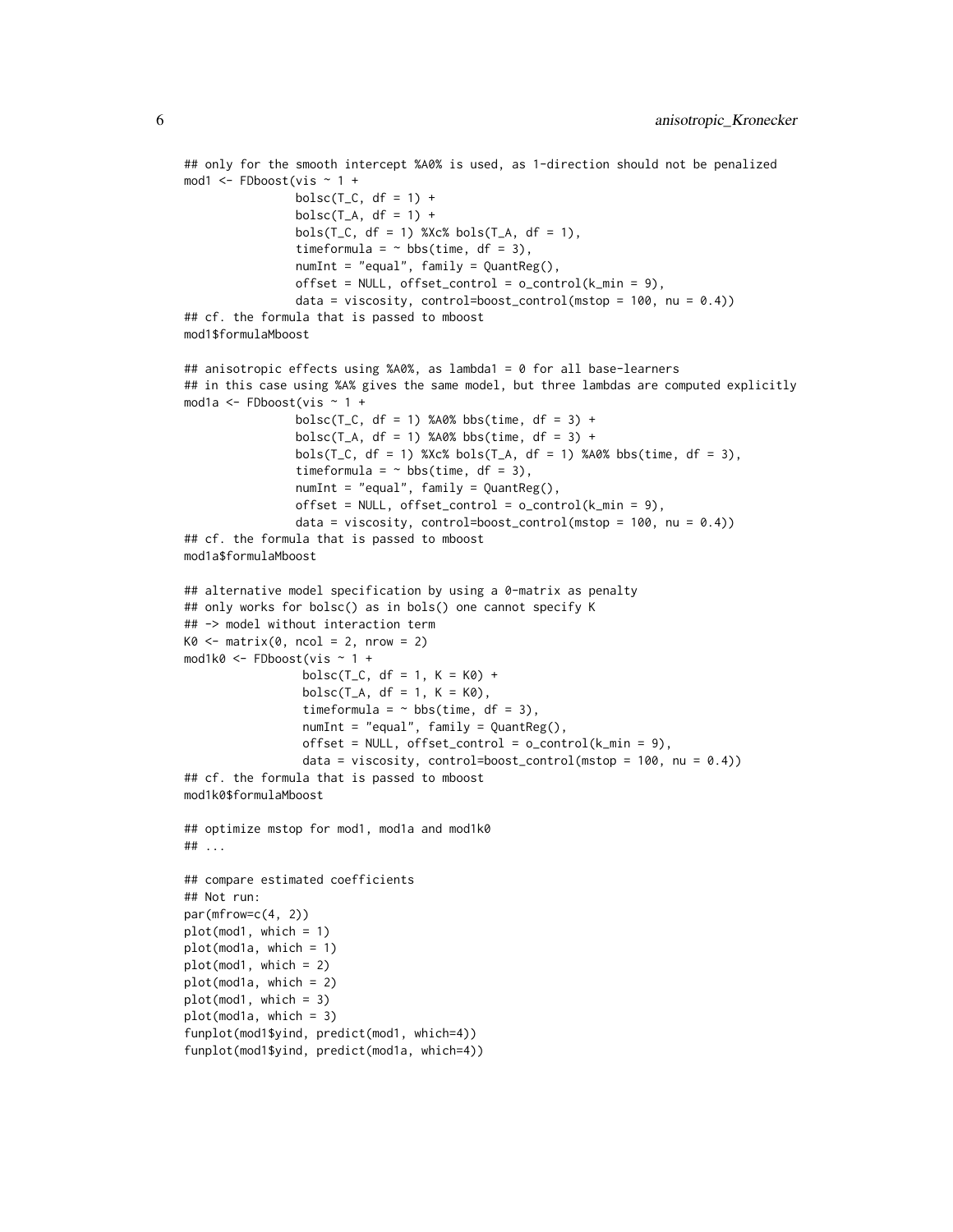<span id="page-6-0"></span>## End(Not run)

#### <span id="page-6-1"></span>applyFolds *Cross-Validation and Bootstrapping over Curves*

#### <span id="page-6-2"></span>Description

Cross-validation and bootstrapping over curves to compute the empirical risk for hyper-parameter selection.

#### Usage

```
applyFolds(object, folds = cv(rep(1, length(unique(object$id))), type =
  "bootstrap"), grid = 1:mstop(object), fun = NULL, riskFun = NULL,
 numInt = object$numInt, papply = mclapply, mc.preschedule = FALSE,
 showProgress = TRUE, compress = FALSE, ...)
## S3 method for class 'FDboost'
cvrisk(object, folds = cvLong(id = object$id, weights =model.weights(object)), grid = 1:mstop(object), papply = mclapply,
 fun = NULL, mc.preschedule = FALSE, ...)
cvlong(id, weights = rep(1, 1 = length(id)), type = c("bootstrap", "kfold","subsampling", "curves"), B = ifelse(type == "kfold", 10, 25), prob = 0.5,
 strata = NULL)
cvMa(ydim, weights = rep(1, l = ydim[1] * ydim[2]), type = c("bootstrap",
 "kfold", "subsampling", "curves"), B = ifelse(type == "kfold", 10, 25),
 prob = 0.5, strata = NULL, ...)
```
#### Arguments

| object  | fitted FDboost-object                                                                                                                                                                                                                                                                                                                                                         |
|---------|-------------------------------------------------------------------------------------------------------------------------------------------------------------------------------------------------------------------------------------------------------------------------------------------------------------------------------------------------------------------------------|
| folds   | a weight matrix with number of rows equal to the number of observed trajecto-<br>ries.                                                                                                                                                                                                                                                                                        |
| grid    | the grid over which the optimal number of boosting iterations (mstop) is searched.                                                                                                                                                                                                                                                                                            |
| fun     | if fun is NULL, the out-of-bag risk is returned. fun, as a function of object,<br>may extract any other characteristic of the cross-validated models. These are<br>returned as is.                                                                                                                                                                                            |
| riskFun | only exists in apply Folds; allows to compute other risk functions than the risk<br>of the family that was specified in object. Must be specified as function of<br>arguments (y, f, $w = 1$ ), where y is the observed response, f is the prediction<br>from the model and w is the weight. The risk function must return a scalar<br>numeric value for vector valued imput. |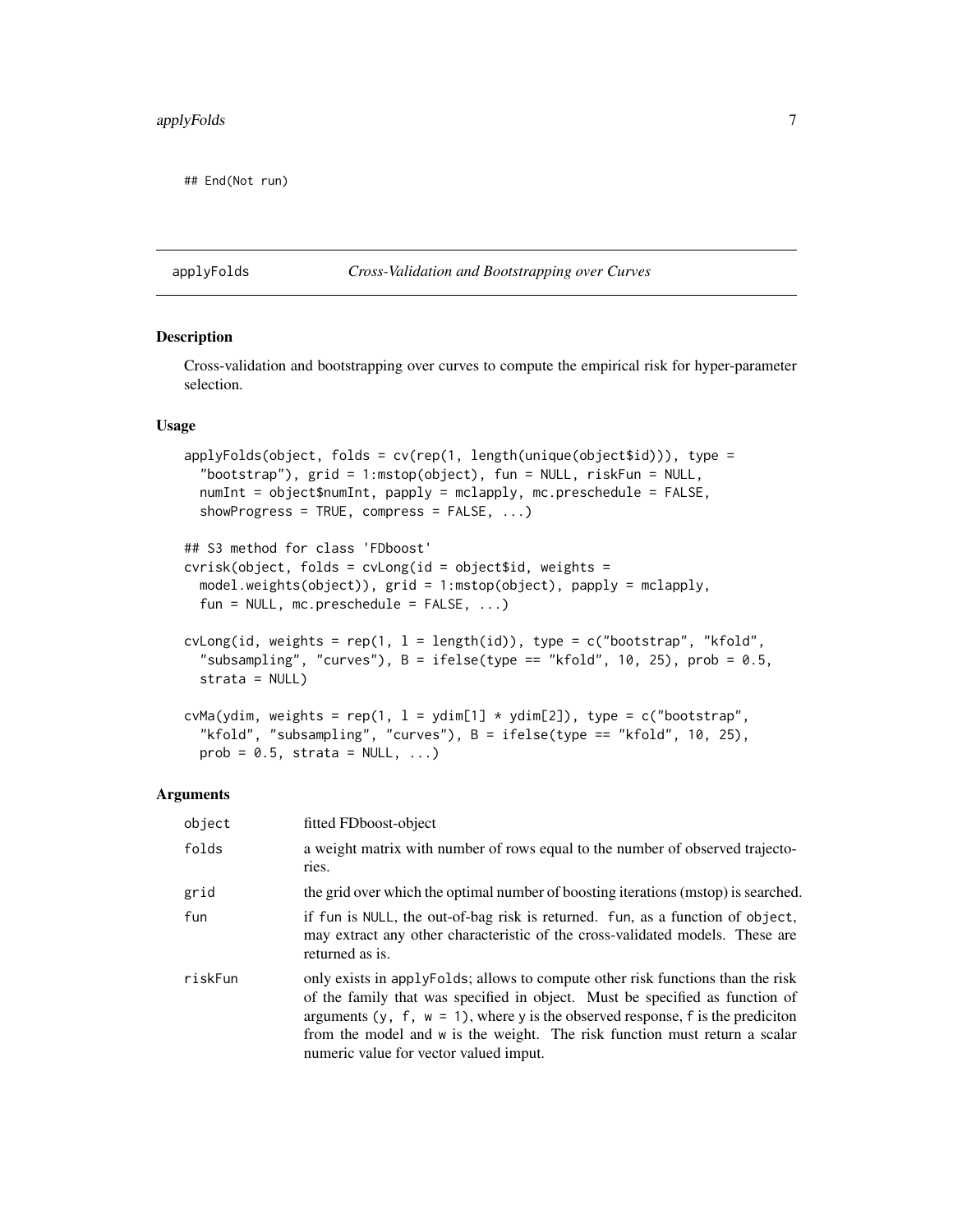| only exists in applyFolds; the scheme for numerical integration, see numInt in<br>FDboost.                                                                                                                                            |
|---------------------------------------------------------------------------------------------------------------------------------------------------------------------------------------------------------------------------------------|
| (parallel) apply function, defaults to mclapply, see cvrisk for details.                                                                                                                                                              |
| mc.preschedule Defaults to FALSE. Preschedule tasks if are parallelized using mclapply? For<br>details see mclapply.                                                                                                                  |
| logical, defaults to TRUE.                                                                                                                                                                                                            |
| logical, defaults to FALSE. Only used to force a meaningful behaviour of applyFolds<br>with hmatrix objects when using nested resampling.                                                                                             |
| further arguments passed to mclapply                                                                                                                                                                                                  |
| the id-vector as integers 1, 2,  specifying which observations belong to the<br>same curve, deprecated in cvMa().                                                                                                                     |
| a numeric vector of (integration) weights, defaults to 1.                                                                                                                                                                             |
| character argument for specifying the cross-validation method. Currently (strat-<br>ified) bootstrap, k-fold cross-validation, subsampling and leaving-one-curve-out<br>cross validation (i.e. jack knife on curves) are implemented. |
| number of folds, per default 25 for bootstrap and subsampling and 10 for<br>kfold.                                                                                                                                                    |
| percentage of observations to be included in the learning samples for subsam-<br>pling.                                                                                                                                               |
| a factor of the same length as weights for stratification.                                                                                                                                                                            |
| dimensions of response-matrix                                                                                                                                                                                                         |
|                                                                                                                                                                                                                                       |

## Details

The number of boosting iterations is an important hyper-parameter of boosting. It be chosen using the functions applyFolds or cvrisk.FDboost. Those functions they compute honest, i.e., out-ofbag, estimates of the empirical risk for different numbers of boosting iterations. The weights (zero weights correspond to test cases) are defined via the folds matrix, see [cvrisk](#page-0-0) in package mboost.

In case of functional response, we recommend to use applyFolds. It recomputes the model in each fold using FDboost. Thus, all parameters are recomputed, including the smooth offset (if present) and the identifiability constraints (if present, only relevant for bolsc, brandomc and bbsc). Note, that the function applyFolds expects folds that give weights per curve without considering integration weights.

The function cvrisk.FDboost is a wrapper for [cvrisk](#page-0-0) in package mboost. It overrides the default for the folds, so that the folds are sampled on the level of curves (not on the level of single observations, which does not make sense for functional response). Note that the smooth offset and the computation of the identifiability constraints are not part of the refitting if cvrisk is used. Per default the integration weights of the model fit are used to compute the prediction errors (as the integration weights are part of the default folds). Note that in cvrisk the weights are rescaled to sum up to one.

The functions cvMa and cvLong can be used to build an appropriate weight matrix for functional response to be used with cvrisk as sampling is done on the level of curves. The probability for each curve to enter a fold is equal over all curves. The function cvMa takes the dimensions of the response matrix as input argument and thus can only be used for regularly observed response. The function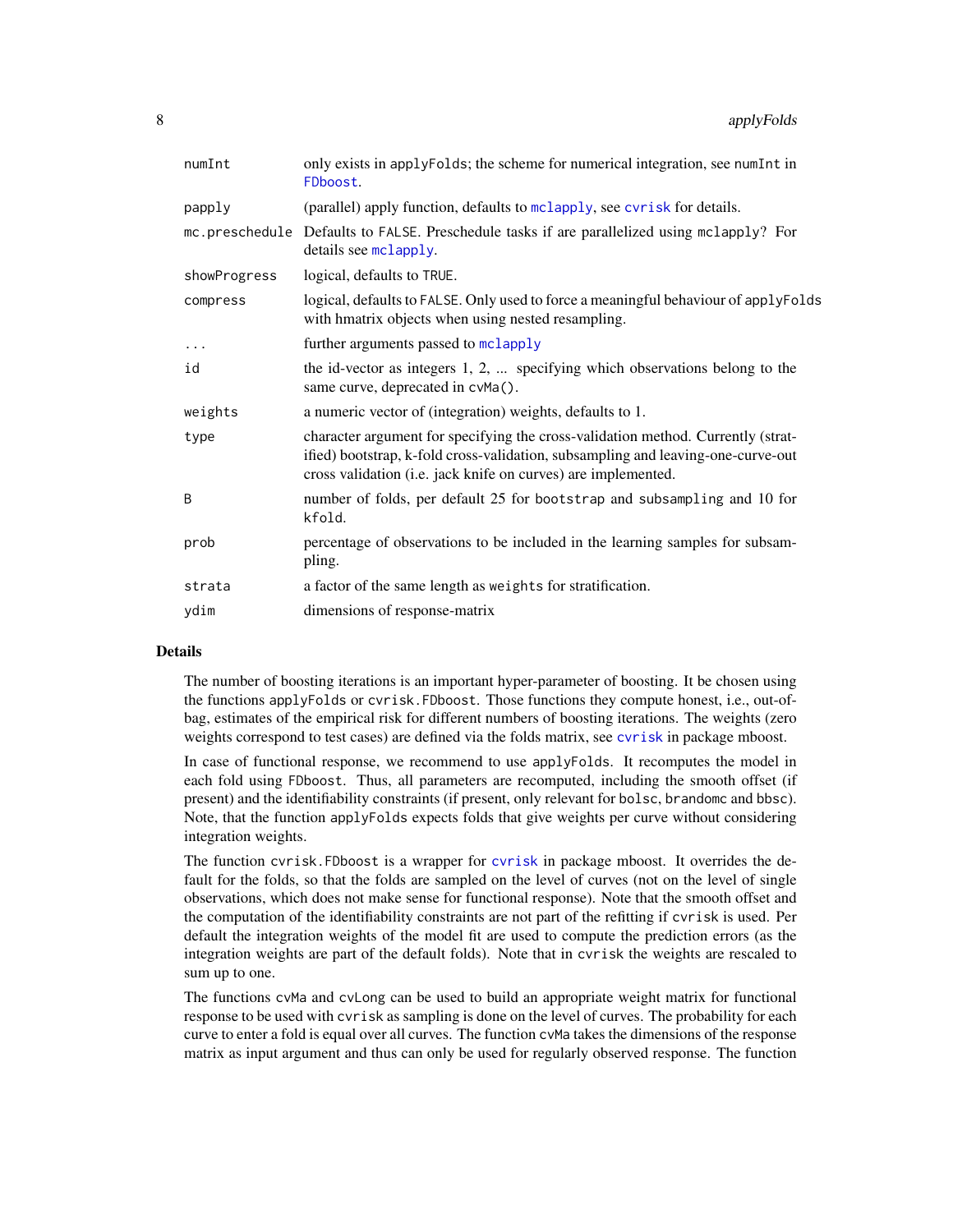#### applyFolds **9**

cvLong takes the id variable and the weights as arguments and thus can be used for responses in long format that are potentially observed irregularly.

If strata is defined sampling is performed in each stratum separately thus preserving the distribution of the strata variable in each fold.

# Value

cvMa and cvLong return a matrix of sampling weights to be used in cvrisk.

The functions applyFolds and cvrisk.FDboost return a cvrisk-object, which is a matrix of the computed out-of-bag risk. The matrix has the folds in rows and the number of boosting iteratins in columns. Furhtermore, the matrix has attributes including:

| risk  | name of the applied risk function        |
|-------|------------------------------------------|
| call  | model call of the model object           |
| mstop | gird of stopping iterations that is used |
| type  | name for the type of folds               |

# Note

Use argument  $mc \cdot cores = 1L$  to set the numbers of cores that is used in parallel computation. On Windows only 1 core is possible, mc.cores = 1, which is the default.

#### See Also

[cvrisk](#page-0-0) to perform cross-validation with scalar response.

#### Examples

```
Ytest \leq matrix(rnorm(15), ncol = 3) # 5 trajectories, each with 3 observations
Ylong <- as.vector(Ytest)
## 4-folds for bootstrap for the response in long format without integration weights
cvMa(ydim = c(5,3)), type = "bootstrap", B = 4)
cvlong(id = rep(1:5, times = 3), type = "bootstrap", B = 4)if(require(fda)){
## load the data
data("CanadianWeather", package = "fda")
 ## use data on a daily basis
 canada <- with(CanadianWeather,
                list(temp = t(dailyAv[ , , "Temperature.C"]),
                     l10precip = t(dailyAv[ , , "log10precip"]),
                 l10precip_mean = log(colMeans(dailyAv[ , , "Precipitation.mm"]), base = 10),
                     lat = coordinates[ , "N.latitude"],
                     lon = coordinates[ , "W.longitude"],
                     region = factor(region),
                     place = factor(place),
                 day = 1:365, ## corresponds to t: evaluation points of the fun. response
```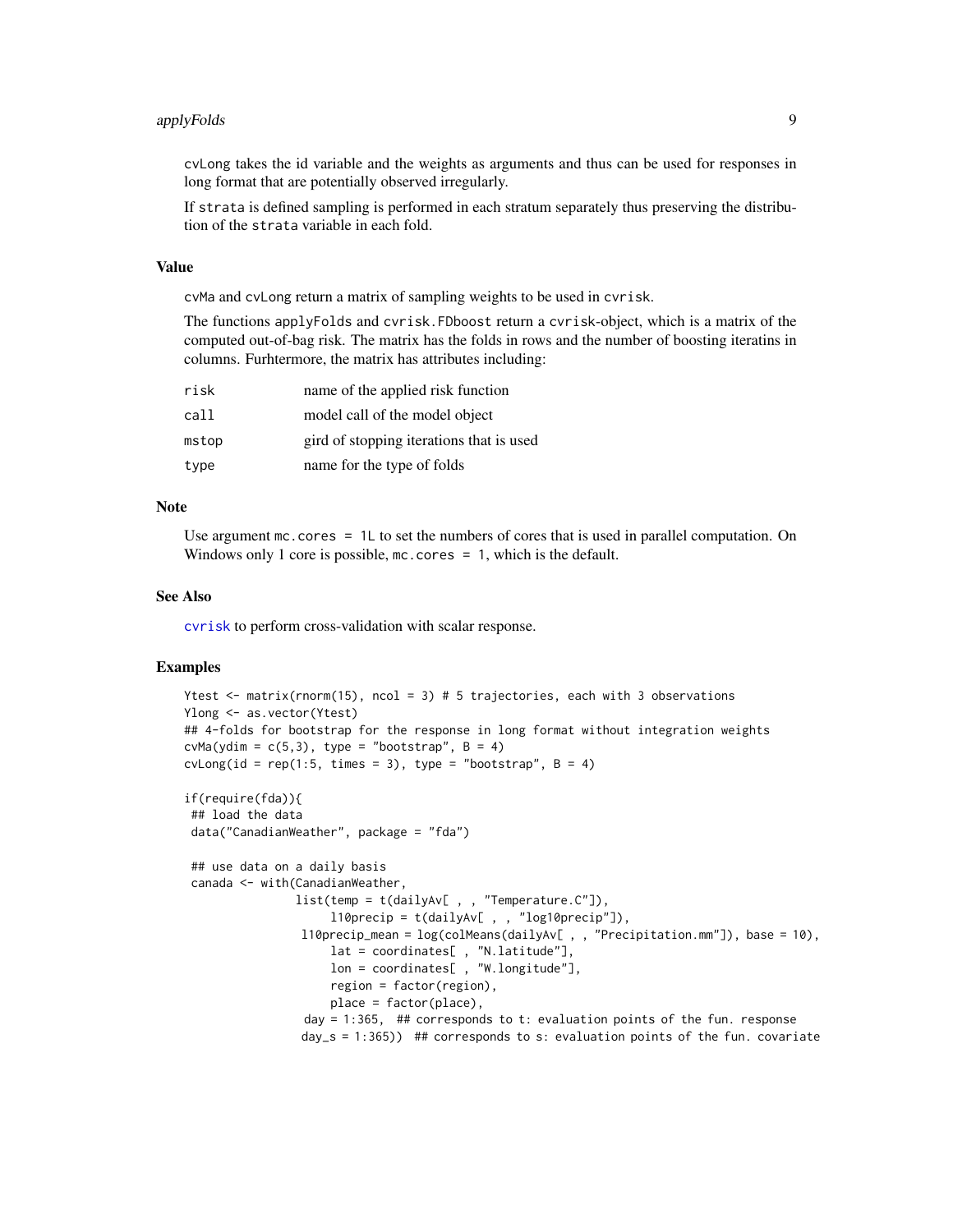```
## center temperature curves per day
canada$tempRaw <- canada$temp
canada$temp <- scale(canada$temp, scale = FALSE)
rownames(canada$temp) <- NULL ## delete row-names
## fit the model
mod <- FDboost(l10precip \sim 1 + bolsc(region, df = 4) +
                bsignal(temp, s = day_s, cyclic = TRUE, boundary.knots = c(0.5, 365.5)),
               timeformula = \sim bbs(day, cyclic = TRUE, boundary.knots = c(0.5, 365.5)),
               data = canada)
mod < - mod[75]
## Not run:
 #### create folds for 3-fold bootstrap: one weight for each curve
 set.seed(123)
 folds_bs <- cv(weights = rep(1, mod$ydim[1]), type = "bootstrap", B = 3)
 ## compute out-of-bag risk on the 3 folds for 1 to 75 boosting iterations
 cvr <- applyFolds(mod, folds = folds_bs, grid = 1:75)
 ## weights per observation point
 folds_bs_long <- folds_bs[rep(1:nrow(folds_bs), times = mod$ydim[2]), ]
 attr(folds_bs_long, "type") <- "3-fold bootstrap"
 ## compute out-of-bag risk on the 3 folds for 1 to 75 boosting iterations
 cvr3 <- cvrisk(mod, folds = folds_bs_long, grid = 1:75)
## End(Not run)
## Not run:
 ## plot the out-of-bag risk
 par(mfrow = c(1,3))plot(cvr); legend("topright", lty=2, paste(mstop(cvr)))
 plot(cvr3); legend("topright", lty=2, paste(mstop(cvr3)))
## End(Not run)
}
```
<span id="page-9-2"></span>

bbsc *Constrained Base-learners for Scalar Covariates*

#### <span id="page-9-1"></span>Description

Constrained base-learners for fitting effects of scalar covariates in models with functional response

#### Usage

```
bbsc(..., by = NULL, index = NULL, knots = 10, boundary.knots = NULL,degree = 3, differences = 2, df = 4, lambda = NULL, center = FALSE,
```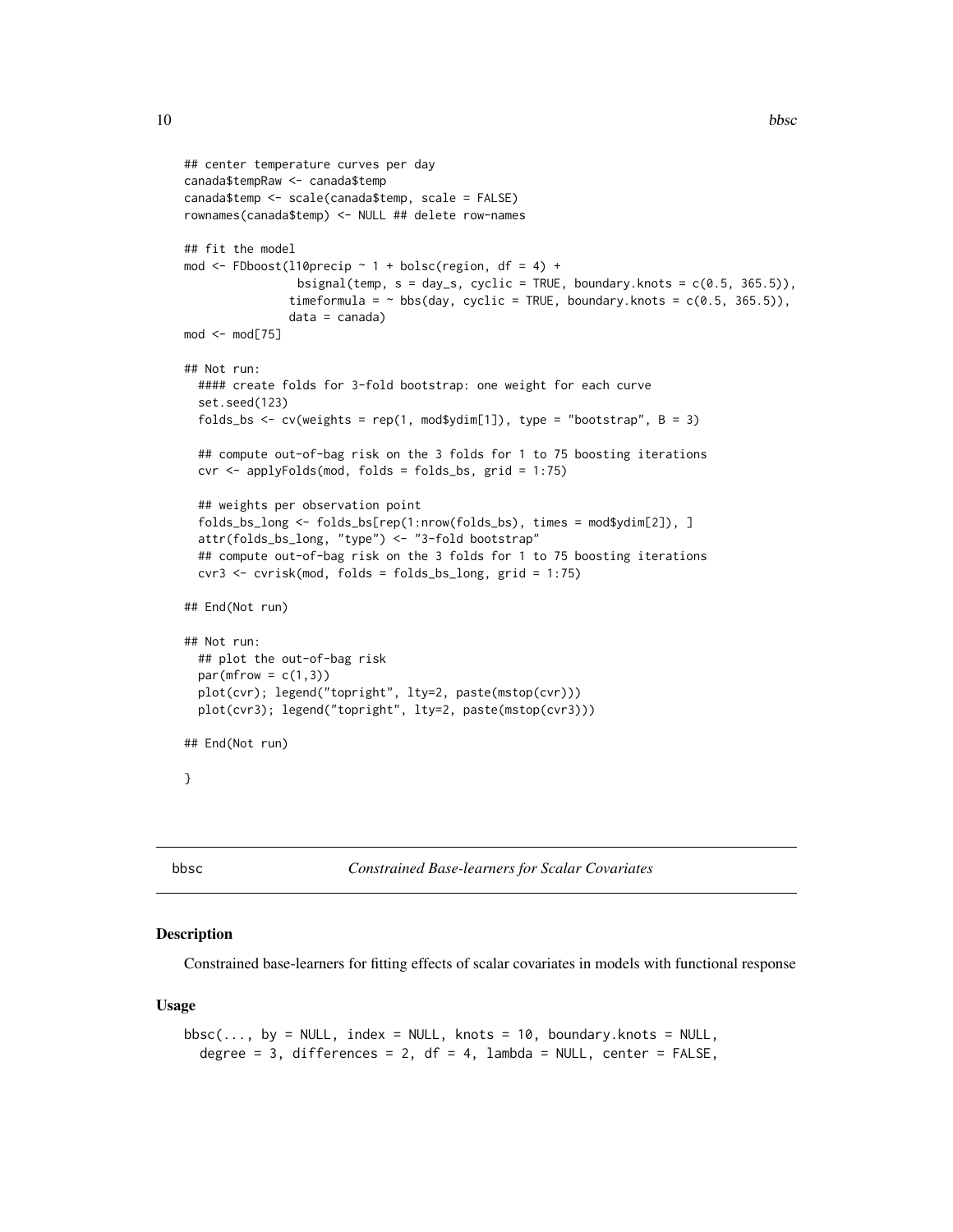bbsc 11

```
cyclic = FALSE)
bolsc(..., by = NULL, index = NULL, intercept = TRUE, df = NULL,lambda = 0, K = NULL, weights = NULL,
 contrasts.arg = "contr.treatment")
brandomc(..., contrasts.arg = "contr.dummy", df = 4)
```
# Arguments

| $\ldots$       | one or more predictor variables or one matrix or data frame of predictor vari-<br>ables.                                                                                                                                                                                                                                                             |
|----------------|------------------------------------------------------------------------------------------------------------------------------------------------------------------------------------------------------------------------------------------------------------------------------------------------------------------------------------------------------|
| by             | an optional variable defining varying coefficients, either a factor or numeric vari-<br>able.                                                                                                                                                                                                                                                        |
| index          | a vector of integers for expanding the variables in $\dots$                                                                                                                                                                                                                                                                                          |
| knots          | either the number of knots or a vector of the positions of the interior knots (for<br>more details see bbs).                                                                                                                                                                                                                                         |
| boundary.knots | boundary points at which to anchor the B-spline basis (default the range of the<br>data). A vector (of length 2) for the lower and the upper boundary knot can be<br>specified.                                                                                                                                                                      |
| degree         | degree of the regression spline.                                                                                                                                                                                                                                                                                                                     |
| differences    | a non-negative integer, typically 1, 2 or 3. If differences = $k$ , $k$ -th-order dif-<br>ferences are used as a penalty $(0$ -th order differences specify a ridge penalty).                                                                                                                                                                        |
| df             | trace of the hat matrix for the base-learner defining the base-learner complex-<br>ity. Low values of df correspond to a large amount of smoothing and thus to<br>"weaker" base-learners.                                                                                                                                                            |
| lambda         | smoothing parameter of the penalty, computed from df when df is specified.                                                                                                                                                                                                                                                                           |
| center         | See bbs.                                                                                                                                                                                                                                                                                                                                             |
| cyclic         | if cyclic = TRUE the fitted values coincide at the boundaries (useful for cyclic<br>covariates such as day time etc.).                                                                                                                                                                                                                               |
| intercept      | if intercept $=$ TRUE an intercept is added to the design matrix of a linear<br>base-learner.                                                                                                                                                                                                                                                        |
| Κ              | in bolsc it is possible to specify the penalty matrix K                                                                                                                                                                                                                                                                                              |
| weights        | experiemtnal! weights that are used for the computation of the transformation<br>matrix Z.                                                                                                                                                                                                                                                           |
| contrasts.arg  | Note that a special contrasts. arg exists in package mboost, namely "contr.dummy".<br>This contrast is used per default in brandomc. It leads to a dummy coding as re-<br>turned by model. matrix( $\sim x - 1$ ) were the intercept is implicitly included but<br>each factor level gets a separate effect estimate (for more details see brandom). |

# Details

The base-learners bbsc, bolsc and brandomc are the base-learners [bbs](#page-0-0), [bols](#page-0-0) and [brandom](#page-0-0) with additional identifiability constraints. The constraints enforce that  $\sum_i \hat{h}(x_i, t) = 0$  for all t, so that effects varying over  $t$  can be interpreted as deviations from the global functional intercept, see Web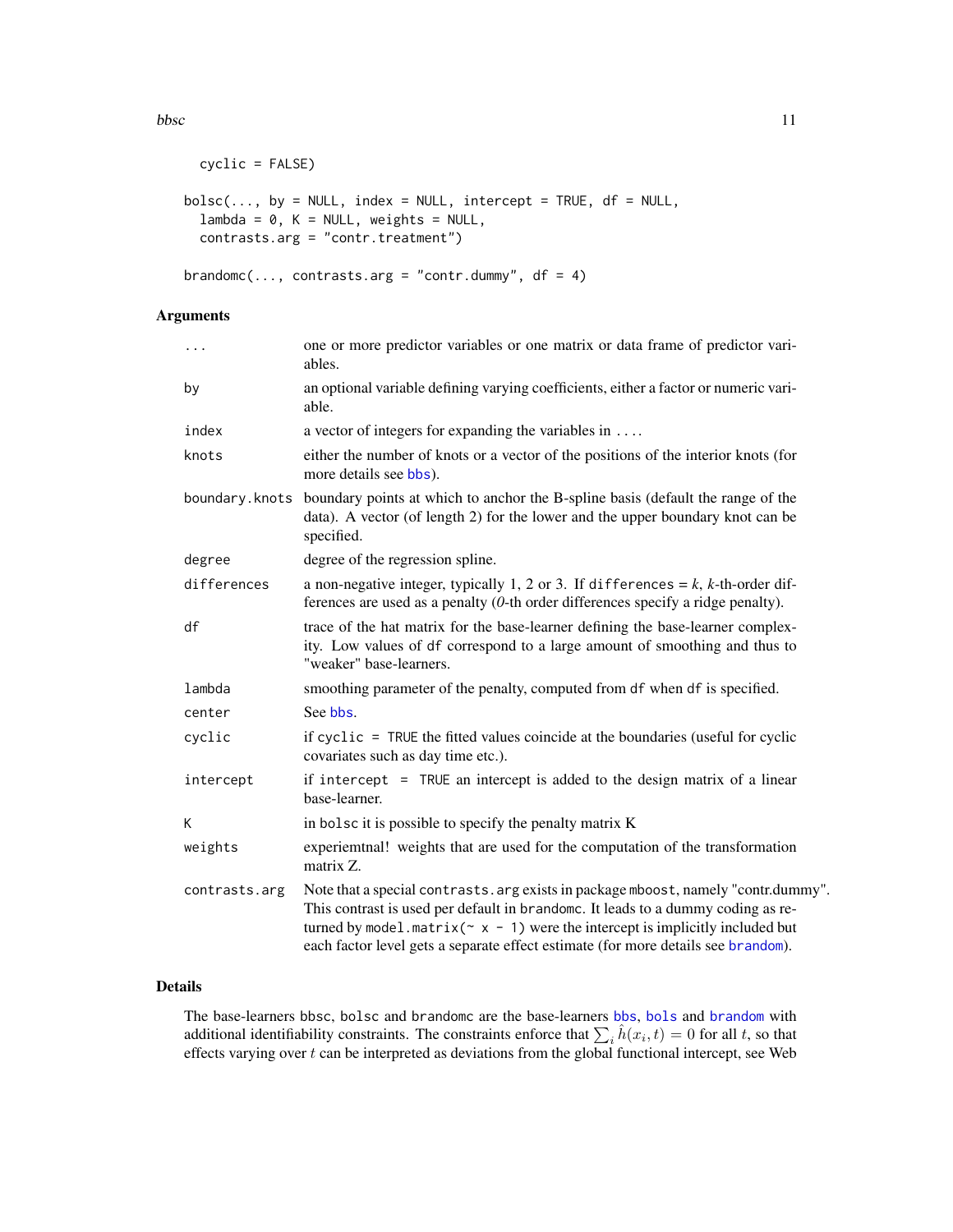Appendix A of Scheipl et al. (2015). The constraint is enforced by a basis transformation of the design and penalty matrix. In particular, it is sufficient to apply the constraint on the covariate-part of the design and penalty matrix and thus, it is not necessary to change the basis in \$t\$-direction. See Appendix A of Brockhaus et al. (2015) for technical details on how to enforce this sum-to-zero constraint.

Cannot deal with any missing values in the covariates.

### Value

Equally to the base-learners of package mboost:

An object of class blg (base-learner generator) with a dpp function (data pre-processing) and other functions.

The call to dpp returns an object of class bl (base-learner) with a fit function. The call to fit finally returns an object of class bm (base-model).

#### Author(s)

Sarah Brockhaus, Almond Stoecker

#### References

Brockhaus, S., Scheipl, F., Hothorn, T. and Greven, S. (2015): The functional linear array model. Statistical Modelling, 15(3), 279-300.

Scheipl, F., Staicu, A.-M. and Greven, S. (2015): Functional Additive Mixed Models, Journal of Computational and Graphical Statistics, 24(2), 477-501.

#### See Also

[FDboost](#page-28-1) for the model fit. [bbs](#page-0-0), [bols](#page-0-0) and [brandom](#page-0-0) for the corresponding base-learners in mboost.

#### Examples

```
#### simulate data with functional response and scalar covariate (functional ANOVA)
n <- 60 ## number of cases
Gy <- 27 ## number of observation poionts per response curve
dat \leftarrow list()
dat$t <- (1:Gy-1)^2/(Gy-1)^2
set.seed(123)
datz1 \leftarrow \text{rep}(c(-1, 1), \text{length} = n)dat$z1_fac <- factor(dat$z1, levels = c(-1, 1), labels = c("1", "2"))
# dat$z1 < - runif(n)# dat$z1 <- dat$z1 - mean(dat$z1)
# mean and standard deviation for the functional response
mut \le matrix(2*sin(pi*dat$t), ncol = Gy, nrow = n, byrow = TRUE) +
        outer(dat$z1, dat$t, function(z1, t) z1*cos(pi*t) ) # true linear predictor
sigma <-0.1# draw respone y_i(t) \sim N(mu_i(t), \text{sigma})dat$y <- apply(mut, 2, function(x) rnorm(mean = x, sd = sigma, n = n))
```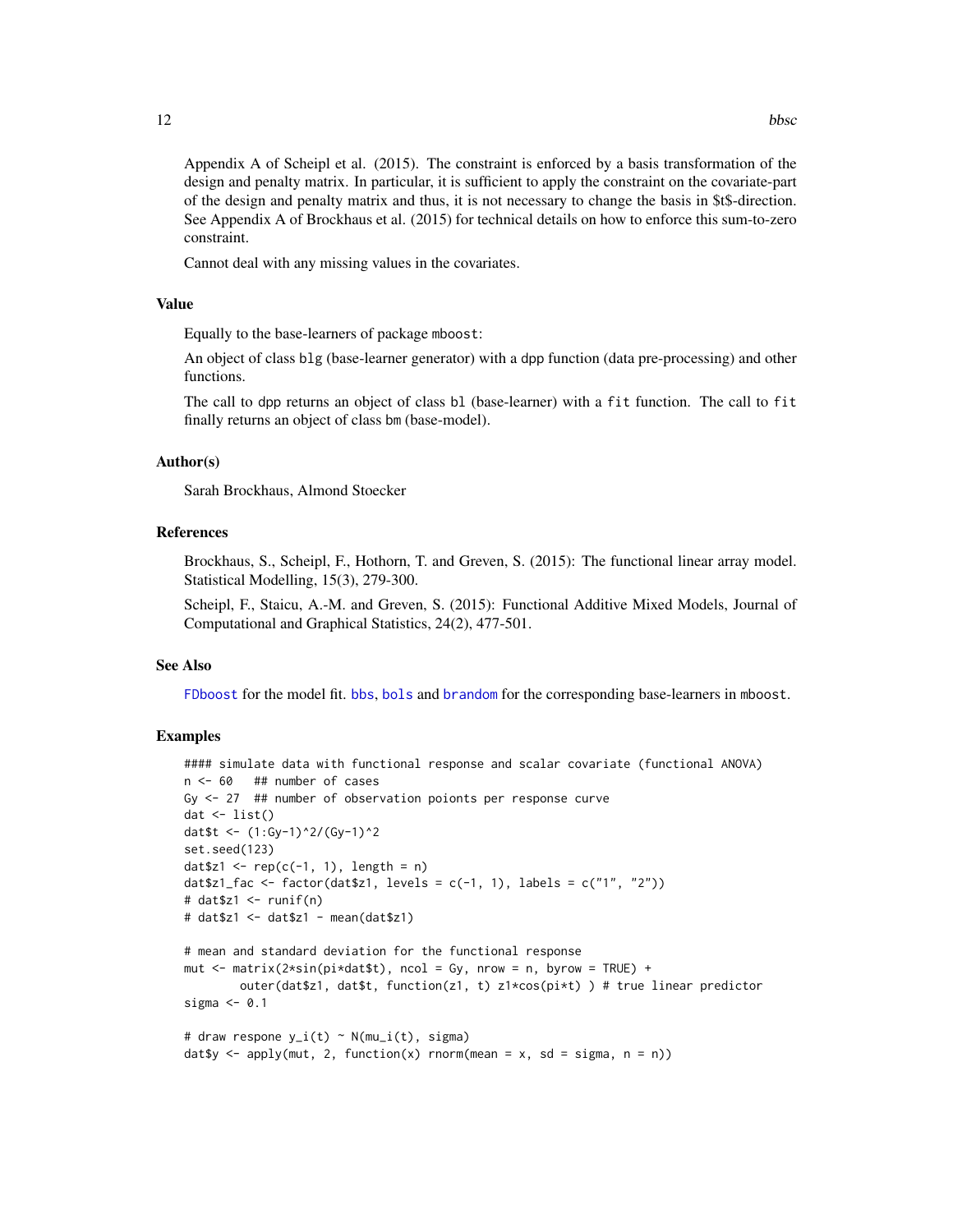#### <span id="page-12-0"></span>bhistx and the contract of the contract of the contract of the contract of the contract of the contract of the contract of the contract of the contract of the contract of the contract of the contract of the contract of the

```
## fit function-on-scalar model with a linear effect of z1
m1 <- FDboost(y \sim 1 + bolsc(z1_fac, df = 1), timeformula = \sim bbs(t, df = 6), data = dat)
# look for optimal mSTOP using cvrisk() or validateFDboost()
 ## Not run:
cvm <- cvrisk(m1, grid = 1:500)
m1[mstop(cvm)]
## End(Not run)
m1[200] # use 200 boosting iterations
# plot true and estimated coefficients
plot(data$t, 2 * sin(pixdata$t), col = 2, type = "l", main = "intercept")
plot(m1, which = 1, lty = 2, add = TRUE)plot(dat$t, 1*cos(pi*dat$t), col = 2, type = "l", main = "effect of z1")
lines(dat$t, -1*cos(pi*dat$t), col = 2, type = "l")
plot(m1, which = 2, lty = 2, col = 1, add = TRUE)
```
<span id="page-12-1"></span>

#### bhistx *Base-learners for Functional Covariates*

#### Description

Base-learners that fit historical functional effects that can be used with the tensor product, as, e.g., hbistx(...) %X% bolsc(...), to form interaction effects (Ruegamer et al., 2018). For expert use only! May show unexpected behavior compared to other base-learners for functional data!

#### Usage

```
bhistx(x, limits = "s<=t", standard = c("no", "time", "length"),intFun = integrationWeightsLeft, inS = c("smooth", "linear", "constant"),
  inTime = c("smooth", "linear", "constant"), knots = 10,
  boundary.knots = NULL, degree = 3, differences = 1, df = 4,
  lambda = NULL, penalty = c("ps", "pss"), check.ident = FALSE)
```
#### Arguments

| X      | object of type hmatrix containing time, index and functional covariate; note that<br>timeLab in the hmatrix-object must be equal to the name of the time-variable<br>in timeformula in the FDboost-call                                                                                                                                                                                                                                   |
|--------|-------------------------------------------------------------------------------------------------------------------------------------------------------------------------------------------------------------------------------------------------------------------------------------------------------------------------------------------------------------------------------------------------------------------------------------------|
| limits | defaults to "s<=t" for an historical effect with s<=t; either one of "s <t" or<br="">"s&lt;=t" for <math>[i(t), u(t)] = [T1, t]</math>; otherwise specify limits as a function for inte-<br/>gration limits <math>[I(t), u(t)]</math>: function that takes s as the first and t as the second<br/>argument and returns TRUE for combinations of values (s,t) if s falls into the<br/>integration range for the given <math>t</math>.</t"> |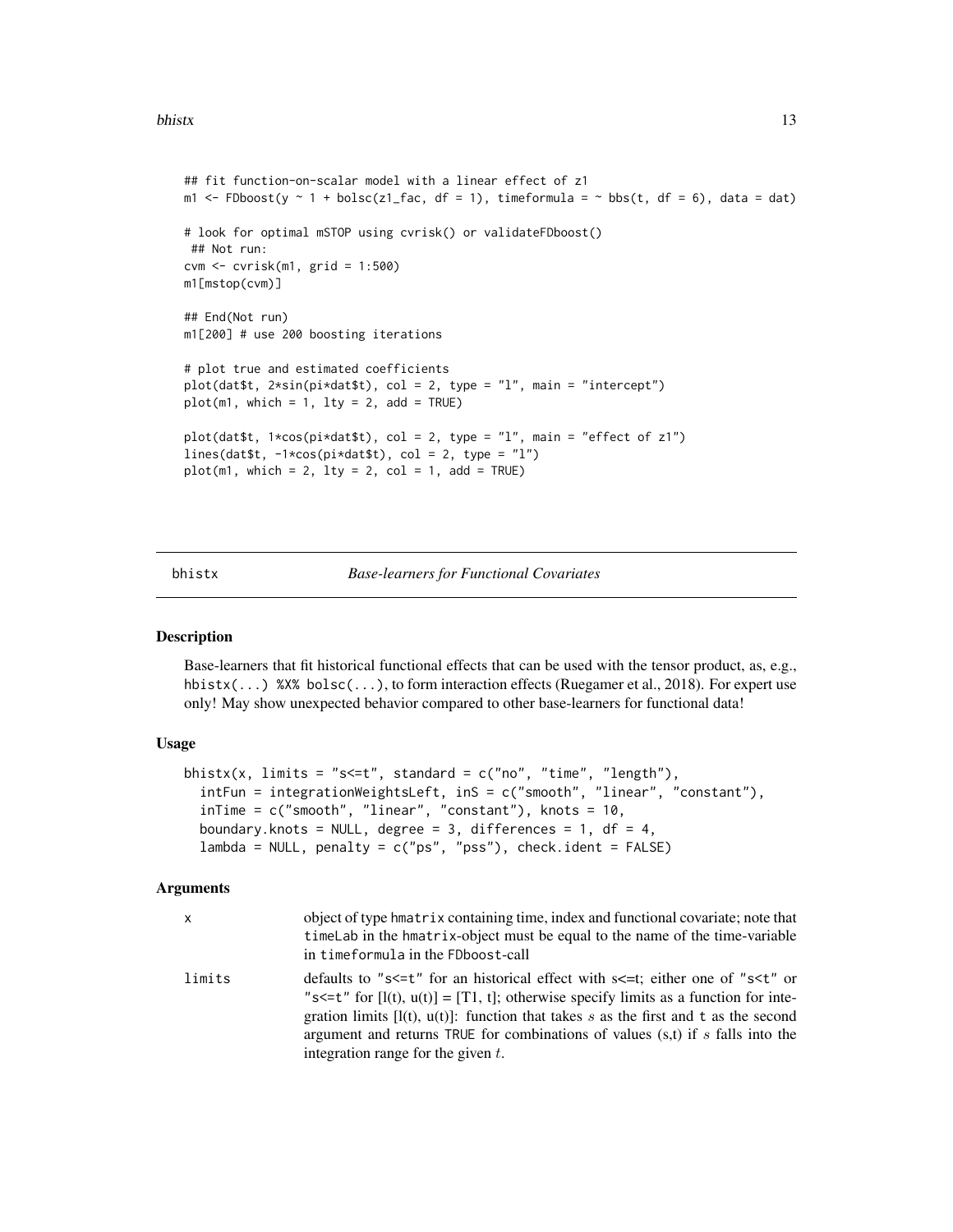| standard    | the historical effect can be standardized with a factor. "no" means no standard-<br>ization, "time" standardizes with the current value of time and "lenght" stan-<br>dardizes with the lenght of the integral |
|-------------|----------------------------------------------------------------------------------------------------------------------------------------------------------------------------------------------------------------|
| intFun      | specify the function that is used to compute integration weights in s over the<br>functional covariate $x(s)$                                                                                                  |
| inS         | historical effect can be smooth, linear or constant in s, which is the index of the<br>functional covariates $x(s)$ .                                                                                          |
| inTime      | historical effect can be smooth, linear or constant in time, which is the index of<br>the functional response y(time).                                                                                         |
| knots       | either the number of knots or a vector of the positions of the interior knots (for<br>more details see bbs).                                                                                                   |
|             | boundary. knots boundary points at which to anchor the B-spline basis (default the range of the<br>data). A vector (of length 2) for the lower and the upper boundary knot can be<br>specified.                |
| degree      | degree of the regression spline.                                                                                                                                                                               |
| differences | a non-negative integer, typically 1, 2 or 3. Defaults to 1. If differences $=$<br>k, k-th-order differences are used as a penalty (0-th order differences specify a<br>ridge penalty).                         |
| df          | trace of the hat matrix for the base-learner defining the base-learner complex-<br>ity. Low values of df correspond to a large amount of smoothing and thus to<br>"weaker" base-learners.                      |
| lambda      | smoothing parameter of the penalty, computed from df when df is specified.                                                                                                                                     |
| penalty     | by default, penalty="ps", the difference penalty for P-splines is used, for penalty="pss"<br>the penalty matrix is transformed to have full rank, so called shrinkage approach<br>by Marra and Wood (2011)     |
| check.ident | use checks for identifiability of the effect, based on Scheipl and Greven (2016);<br>see Brockhaus et al. (2017) for identifiability checks that take into account the<br>integration limits                   |

#### Details

bhistx implements a base-learner for functional covariates with flexible integration limits  $l(t)$ ,  $r(t)$  and the possibility to standardize the effect by  $1/t$  or the length of the integration interval. The effect is stand  $* int_{1}(l(t))^{(r_{t}+1)} x(s)$  beta(t,s) ds. The base-learner defaults to a historical effect of the form  $\int_{T_1}^{t} x_i(s) \cdot beta(t, s) ds$ , where T1 is the minimal index of t of the response  $Y(t)$ . bhistx can only be used if  $Y(t)$  and  $x(s)$  are observd over the same domain  $s, t \in [T1, T2]$ . The base-learner bhistx can be used to set up complex interaction effects like factor-specific historical effects as discussed in Ruegamer et al. (2018).

Note that the data has to be supplied as a hmatrix object for model fit and predictions.

# Value

Equally to the base-learners of package mboost:

An object of class blg (base-learner generator) with a dpp function (dpp, data pre-processing).

The call of dpp returns an object of class bl (base-learner) with a fit function. The call to fit finally returns an object of class bm (base-model).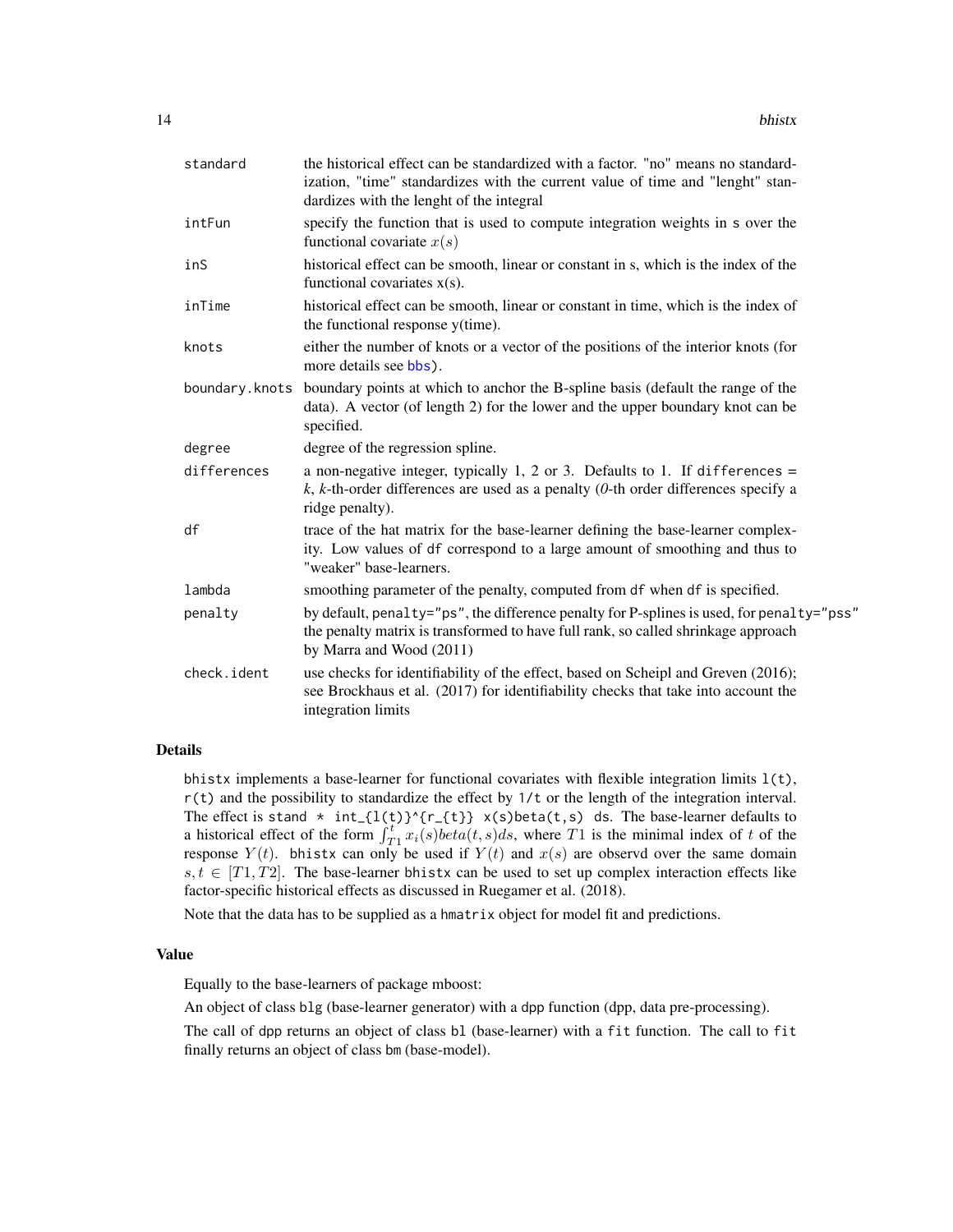#### bhistx and the contract of the contract of the contract of the contract of the contract of the contract of the contract of the contract of the contract of the contract of the contract of the contract of the contract of the

#### References

Brockhaus, S., Melcher, M., Leisch, F. and Greven, S. (2017): Boosting flexible functional regression models with a high number of functional historical effects, Statistics and Computing, 27(4), 913-926.

Marra, G. and Wood, S.N. (2011): Practical variable selection for generalized additive models. Computational Statistics & Data Analysis, 55, 2372-2387.

Ruegamer D., Brockhaus, S., Gentsch K., Scherer, K., Greven, S. (2018). Boosting factor-specific functional historical models for the detection of synchronization in bioelectrical signals. Journal of the Royal Statistical Society: Series C (Applied Statistics), 67, 621-642.

Scheipl, F., Staicu, A.-M. and Greven, S. (2015): Functional Additive Mixed Models, Journal of Computational and Graphical Statistics, 24(2), 477-501. <http://arxiv.org/abs/1207.5947>

Scheipl, F. and Greven, S. (2016): Identifiability in penalized function-on-function regression models. Electronic Journal of Statistics, 10(1), 495-526.

#### See Also

[FDboost](#page-28-1) for the model fit and [bhist](#page-18-1) for simple hisotorical effects.

#### Examples

```
if(require(refund)){
## simulate some data from a historical model
## the interaction effect is in this case not necessary
n < -100nygrid <- 35
data1 <- pffrSim(scenario = c("int", "ff"), limits = function(s,t){ s <= t },
                n = n, nygrid = nygrid)
data1$X1 <- scale(data1$X1, scale = FALSE) ## center functional covariate
dataList <- as.list(data1)
dataList$tvals <- attr(data1, "yindex")
## create the hmatrix-object
X1h \le with(dataList, hmatrix(time = rep(tvals, each = n), id = rep(1:n, nygrid),
                             x = X1, argvals = attr(data1, "xindex"),
                             timeLab = "tvals", idLab = "wideIndex",
                             xLab = "myX", argvalslab = "svals")dataList$X1h <- I(X1h)
dataList$svals <- attr(data1, "xindex")
## add a factor variable
dataList$zlong <- factor(gl(n = 2, k = n/2, length = n*nygrid), levels = 1:3)
dataList$z <- factor(gl(n = 2, k = n/2, length = n), levels = 1:3)
## do the model fit with main effect of bhistx() and interaction of bhistx() and bolsc()
mod \le FDboost(Y \sim 1 + bhistx(x = X1h, df = 5, knots = 5) +
               bhistx(x = X1h, df = 5, knots = 5) %X% bolsc(zlong),
              timeformula = \sim bbs(tvals, knots = 10), data = dataList)
## alternative parameterization: interaction of bhistx() and bols()
mod \leq FDboost(Y \sim 1 + bhistx(x = X1h, df = 5, knots = 5) %X% bols(zlong),
              timeformula = \sim bbs(tvals, knots = 10), data = dataList)
```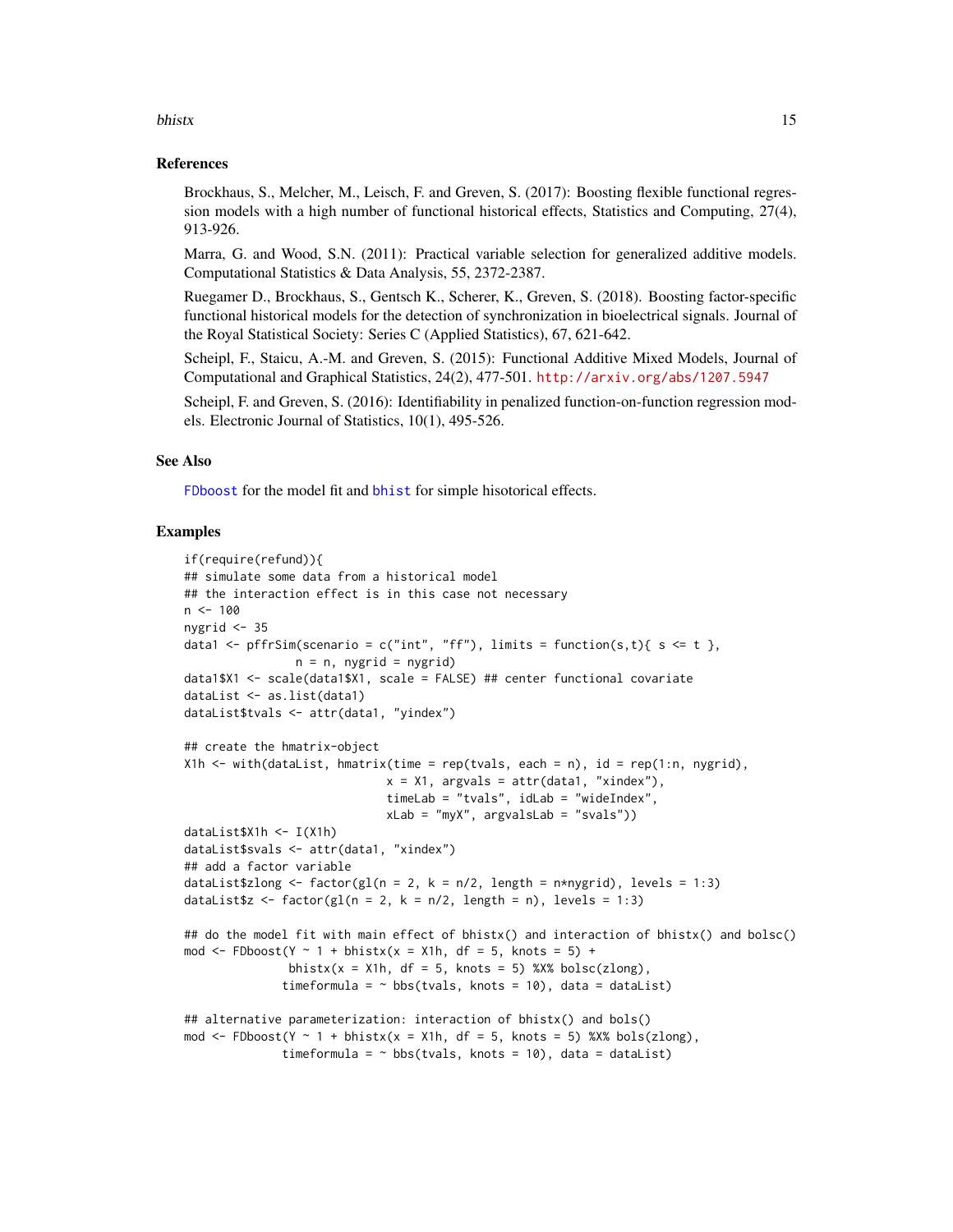```
## Not run:
 # find the optimal mstop over 5-fold bootstrap (small example to reduce run time)
 cv \leq cv cvrisk(mod, folds = cv(model.weights(mod), B = 5))
 mstop(cv)
 mod[mstop(cv)]
 appl1 <- applyFolds(mod, folds = cv(rep(1, length(unique(mod$id))), type = "bootstrap", B = 5))
# plot(mod)
## End(Not run)
}
```

```
bootstrapCI Function to compute bootstrap confidence intervals
```
#### Description

The model is fitted on bootstrapped samples of the data to compute bootstrapped coefficient estimates. To determine the optimal stopping iteration an inner bootstrap is run within each bootstrap fold. As estimation by boosting shrinks the coefficient estimates towards zero, to bootstrap confidence intervals are biased towards zero.

#### Usage

```
bootstrapCI(object, which = NULL, resampling_fun_outer = NULL,
  resampling_fun_inner = NULL, B_outer = 100, B_inner = 25,
  type_inner = c("bootstrap", "kfold", "subsampling"), levels = c(0.05,
  (0.95), \ldots)
```
# Arguments

object a fitted model object of class FDboost, for which the confidence intervals should be computed.

which a subset of base-learners to take into account for computing confidence intervals. resampling\_fun\_outer

> function for the outer resampling procedure. resampling\_fun\_outer must be a function with arguments object and fun, where object corresponds to the fitted FDboost object and fun is passed to the fun argument of the resampling function (see examples). If NULL, [applyFolds](#page-6-1) is used with 100-fold boostrap. Further arguments to [applyFolds](#page-6-1) can be passed via .... Although the function can be defined very flexible, it is recommended to use applyFolds and, in particular, not cvrisk, as in this case, weights of the inner and outer fold will interact, probably causing the inner resampling to crash. For bootstrapped confidence intervals the outer function should usually be a bootstrap type of resampling.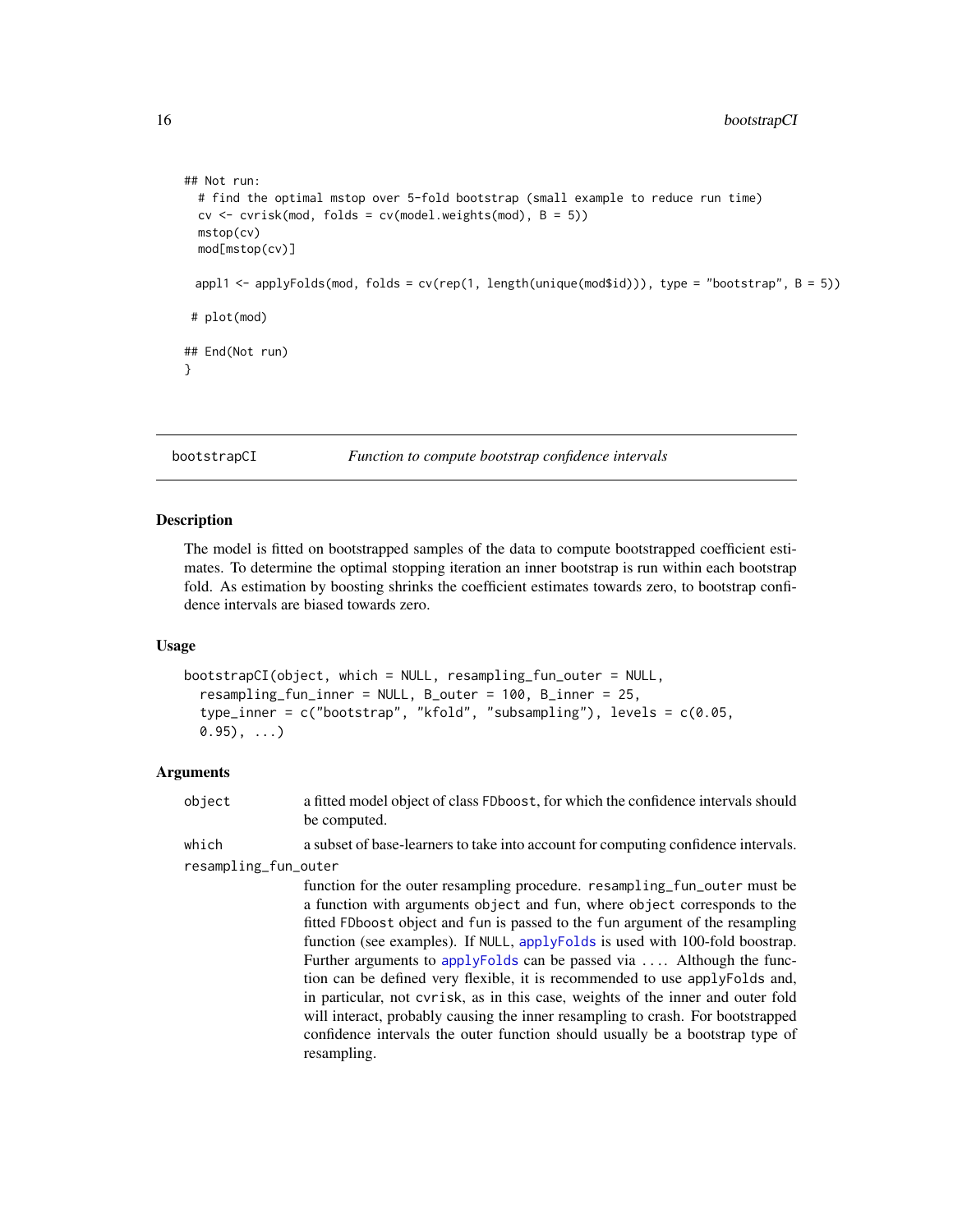#### bootstrapCI 17

# resampling\_fun\_inner function for the inner resampling procudure, which determines the optimal stopping iteration in each fold of the outer resampling procedure. Should be a function with one argument object for the fitted FDboost object. If NULL, cvrisk is used with 25-fold bootstrap. B\_outer Number of resampling folds in the outer loop. Argument is overwritten, when a custom resampling\_fun\_outer is supplied. B\_inner Number of resampling folds in the inner loop. Argument is overwritten, when a custom resampling\_fun\_inner is supplied. type\_inner character argument for specifying the cross-validation method for the inner resampling level. Default is "bootstrap". Currently bootstrap, k-fold crossvalidation and subsampling are implemented. levels the confidence levels required. If NULL, the raw results are returned. ... further arguments passed to [applyFolds](#page-6-1) if the default for resampling\_fun\_outer is used

# Value

A list containing the elements raw\_results, the quantiles and mstops. In raw\_results and quantiles, each baselearner selected with which in turn corresponds to a list element. The quantiles are given as vector, matrix or list of matrices depending on the nature of the effect. In case of functional effects the list element inquantiles is a length(levels) times length(effect) matrix, i.e. the rows correspond to the quantiles. In case of coefficient surfaces, quantiles comprises a list of matrices, where each list element corresponds to a quantile.

# Note

Note that parallelization can be achieved by defining the resampling\_fun\_outer or \_inner accordingly. See, e.g., [cvrisk](#page-0-0) on how to parallelize resampling functions or the examples below. Also note that by defining a custum inner or outer resampling function the respective argument B\_inner or B\_outer is ignored. For models with complex baselearners, e.g., created by combining several baselearners with the Kronecker or row-wise tensor product, it is also recommended to use levels = NULL in order to let the function return the raw results and then manually compute confidence intervals. If a baselearner is not selected in any fold, the function treats its effect as constantly zero.

# Author(s)

David Ruegamer, Sarah Brockhaus

# Examples

```
if(require(refund)){
#########
# model with linear functional effect, use bsignal()
# Y(t) = f(t) + \int X1(s)\beta(s,t)ds + epsset.seed(2121)
data1 \leq pffrSim(scenario = "ff", n = 40)
data1$X1 <- scale(data1$X1, scale = FALSE)
```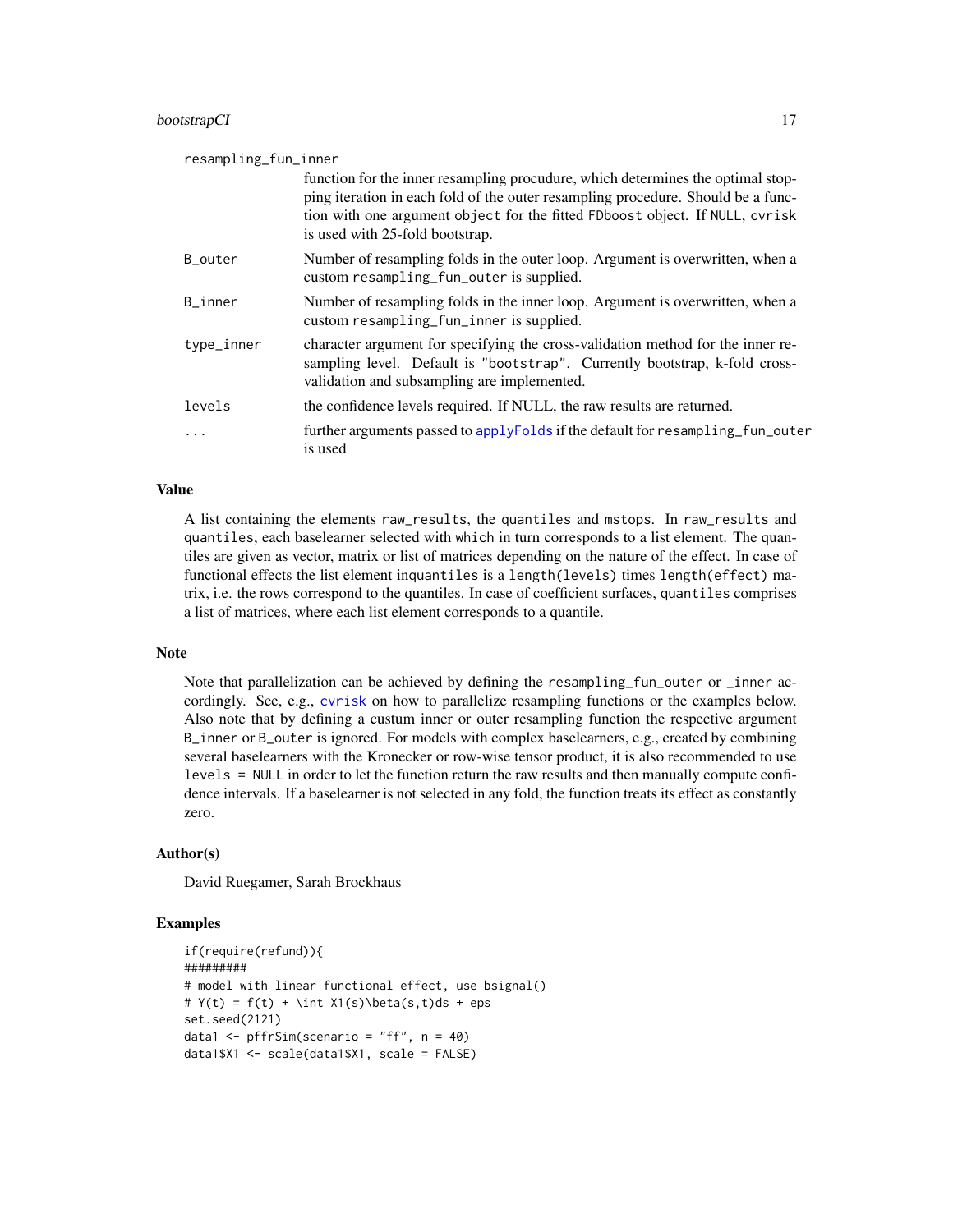```
dat_list <- as.list(data1)
dat_list$t <- attr(data1, "yindex")
dat_list$s <- attr(data1, "xindex")
## model fit by FDboost
m1 <- FDboost(Y \sim 1 + bsignal(x = X1, s = s, knots = 8, df = 3),
              timeformula = \sim bbs(t, knots = 8), data = dat_list)
}
## Not run:
# a short toy example with to few folds
# and up to 200 boosting iterations
bootCIs \leq bootstrapCI(m1[200], B_inner = 2, B_outer = 5)
# look at stopping iterations
bootCIs$mstops
# plot bootstrapped coefficient estimates
plot(bootCIs, ask = FALSE)
## End(Not run)
## now speed things up by defining the inner resampling
## function with parallelization based on mclapply (does not work on Windows)
my_inner_fun <- function(object){
cvrisk(object, folds = cvLong(id = object$id, weights =
model.weights(object),
B = 10 # 10-fold for inner resampling
), mc.cores = 10) # use ten cores
}
## Not run:
bootCIs <- bootstrapCI(m1, resampling_fun_inner = my_inner_fun)
## End(Not run)
## We can also use the ... argument to parallelize the applyFolds
## function in the outer resampling
## Not run:
bootCIs <- bootstrapCI(m1, mc.cores = 30)
## End(Not run)
## Now let's parallelize the outer resampling and use
## crossvalidation instead of bootstrap for the inner resampling
my_inner_fun <- function(object){
cvrisk(object, folds = cvLong(id = object$id, weights =
model.weights(object), type = "kfold", # use CV
B = 10, # 10-fold for inner resampling
```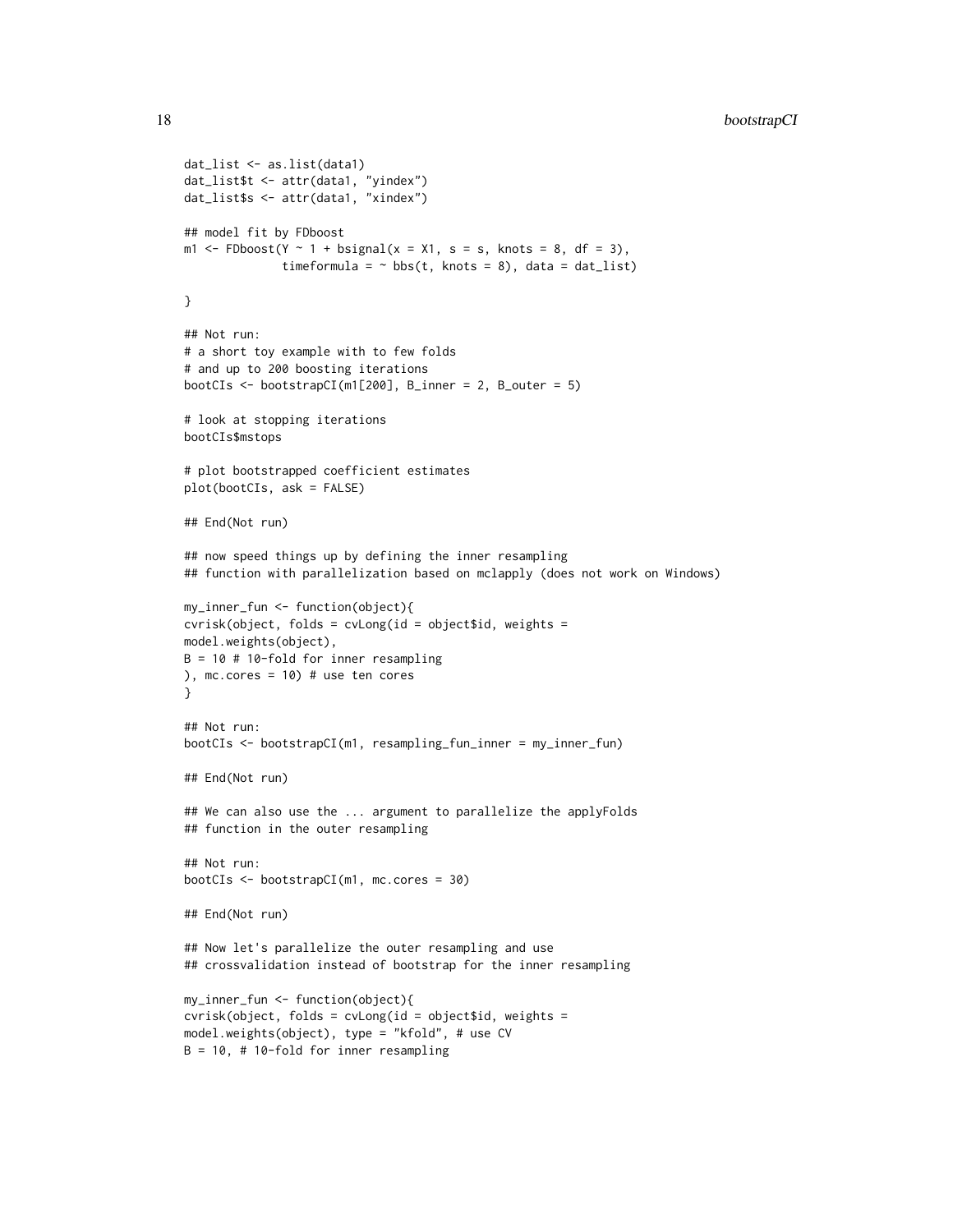```
bsignal the contract of the contract of the contract of the contract of the contract of the contract of the contract of the contract of the contract of the contract of the contract of the contract of the contract of the co
```

```
),
mc.cores = 10) # use ten cores
}
# use applyFolds for outer function to avoid messing up weights
my_outer_fun <- function(object, fun){
applyFolds(object = object,
folds = cv(rep(1, length(unique(object$id))),
type = "bootstrap", B = 100), fun = fun,
mc.cores = 10) # parallelize on 10 cores
}
######## Example for scalar-on-function-regression with bsignal()
data("fuelSubset", package = "FDboost")
## center the functional covariates per observed wavelength
fuelSubset$UVVIS <- scale(fuelSubset$UVVIS, scale = FALSE)
fuelSubset$NIR <- scale(fuelSubset$NIR, scale = FALSE)
## to make mboost:::df2lambda() happy (all design matrix entries < 10)
## reduce range of argvals to [0,1] to get smaller integration weights
fuelSubset$uvvis.lambda <- with(fuelSubset, (uvvis.lambda - min(uvvis.lambda)) /
(max(uvvis.lambda) - min(uvvis.lambda) ))
fuelSubset$nir.lambda <- with(fuelSubset, (nir.lambda - min(nir.lambda)) /
(max(nir.lambda) - min(nir.lambda) ))
## model fit with scalar response and two functional linear effects
## include no intercept as all base-learners are centered around 0
mod2 <- FDboost(heatan ~ bsignal(UVVIS, uvvis.lambda, knots = 40, df = 4, check.ident = FALSE)
               + bsignal(NIR, nir.lambda, knots = 40, df=4, check.ident = FALSE),
               timeformula = NULL, data = fuelSubset)
## Not run:
# takes some time, because of defaults: B_outer = 100, B_inner = 25
bootCIs <- bootstrapCI(mod2)
## End(Not run)
## run with a larger number of outer bootstrap samples
## and only 10-fold for validation of each outer fold
## WARNING: This may take very long!
## Not run:
bootCIs <- bootstrapCI(mod2, B_outer = 1000, B_inner = 10)
## End(Not run)
```
<span id="page-18-2"></span><span id="page-18-1"></span>bsignal *Base-learners for Functional Covariates*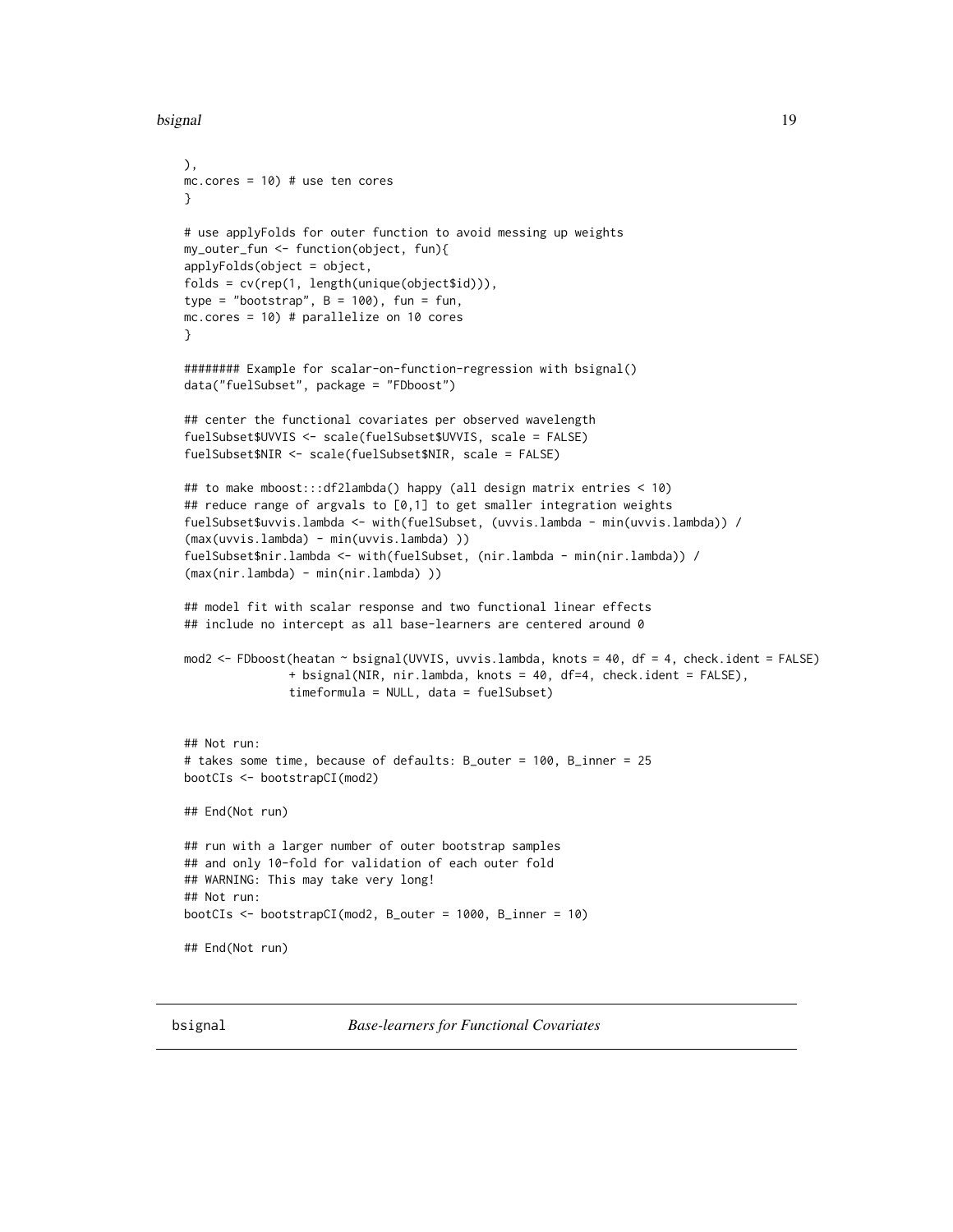#### Description

Base-learners that fit effects of functional covariates.

# Usage

```
bsignal(x, s, index = NULL, inS = c("smooth", "linear", "constant"),knots = 10, boundary.knots = NULL, degree = 3, differences = 1,
 df = 4, lambda = NULL, center = FALSE, cyclic = FALSE, Z = NULL,
 penalty = c("ps", "pss"), check.ident = FALSE)
bconcurrent(x, s, time, index = NULL, knots = 10, boundary.knots = NULL,
  degree = 3, differences = 1, df = 4, lambda = NULL, cyclic = FALSE)
bhist(x, s, time, index = NULL, limits = "s <= t", standard = c("no","time", "length"), intFun = integrationWeightsLeft, inS = c("smooth",
  "linear", "constant"), inTime = c("smooth", "linear", "constant"),
 knots = 10, boundary. knots = NULL, degree = 3, differences = 1,
 df = 4, lambda = NULL, penalty = c("ps", "pss"), check.ident = FALSE)
bfpc(x, s, index = NULL, df = 4, lambda = NULL, penalty = c("identity",
  "inverse", "no"), pve = 0.99, npc = NULL, npc.max = 15,
  getEigen = TRUE)
```
# Arguments

| $\mathsf{x}$ | matrix of functional variable $x(s)$ . The functional covariate has to be supplied as<br>n by <no. evaluations="" of=""> matrix, i.e., each row is one functional observation.</no.>                                  |
|--------------|-----------------------------------------------------------------------------------------------------------------------------------------------------------------------------------------------------------------------|
| S            | vector for the index of the functional variable $x(s)$ giving the measurement points<br>of the functional covariate.                                                                                                  |
| index        | a vector of integers for expanding the covariate in $x$ For example, bsignal $(x, s, index = index)$<br>is equal to bsignal $(X[index,], s)$ , where index is an integer of length greater<br>or equal to $NROW(x)$ . |
| inS          | the functional effect can be smooth, linear or constant in s, which is the index of<br>the functional covariates $x(s)$ .                                                                                             |
| knots        | either the number of knots or a vector of the positions of the interior knots (for<br>more details see bbs).                                                                                                          |
|              | boundary. knots boundary points at which to anchor the B-spline basis (default the range of the<br>data). A vector (of length 2) for the lower and the upper boundary knot can be<br>specified.                       |
| degree       | degree of the regression spline.                                                                                                                                                                                      |
| differences  | a non-negative integer, typically 1, 2 or 3. Defaults to 1. If differences =<br>k, k-th-order differences are used as a penalty (0-th order differences specify a<br>ridge penalty).                                  |
| df           | trace of the hat matrix for the base-learner defining the base-learner complex-<br>ity. Low values of df correspond to a large amount of smoothing and thus to<br>"weaker" base-learners.                             |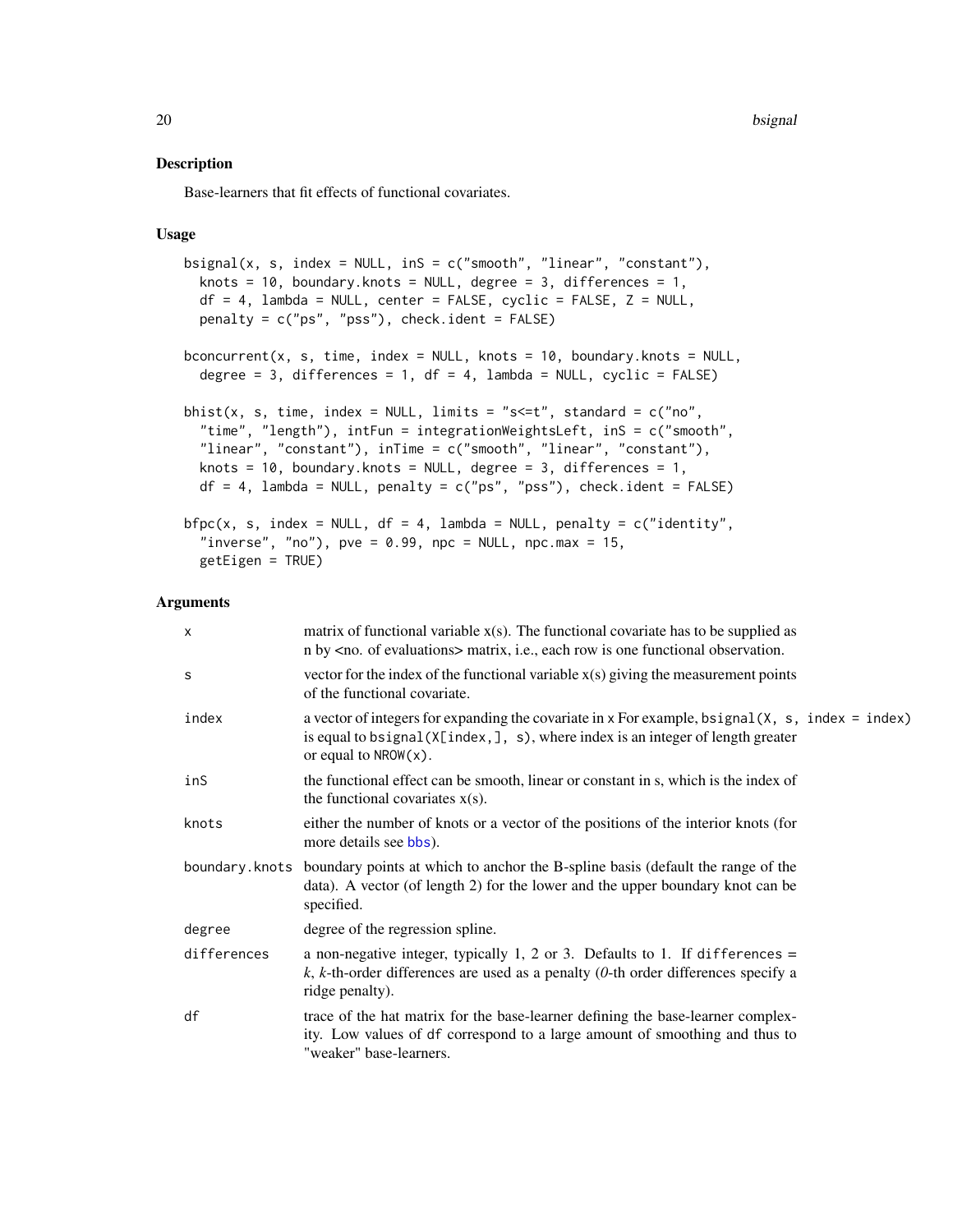#### bsignal 21 and 22 and 22 and 22 and 23 and 23 and 23 and 23 and 23 and 23 and 24 and 25 and 26 and 27 and 27 and 27 and 27 and 27 and 27 and 27 and 27 and 27 and 27 and 27 and 27 and 27 and 27 and 27 and 27 and 27 and 27 a

| lambda      | smoothing parameter of the penalty, computed from df when df is specified.                                                                                                                                                                                                                                                                                                                                                                                                                                       |
|-------------|------------------------------------------------------------------------------------------------------------------------------------------------------------------------------------------------------------------------------------------------------------------------------------------------------------------------------------------------------------------------------------------------------------------------------------------------------------------------------------------------------------------|
| center      | See bbs. The effect is re-parameterized such that the unpenalized part of the<br>fit is subtracted and only the penalized effect is fitted, using a spectral decom-<br>position of the penalty matrix. The unpenalized, parametric part has then to be<br>included in separate base-learners using bsignal(, inS = 'constant')<br>or bsignal(, inS = 'linear') for first (difference = 1) and second<br>$(difference = 2)$ order difference penalty respectively. See the help on the<br>argument center of bbs. |
| cyclic      | if cyclic = TRUE the fitted coefficient function coincides at the boundaries<br>(useful for cyclic covariates such as day time etc.).                                                                                                                                                                                                                                                                                                                                                                            |
| Ζ           | a transformation matrix for the design-matrix over the index of the covariate. Z<br>can be calculated as the transformation matrix for a sum-to-zero constraint in<br>the case that all trajectories have the same mean (then a shift in the coefficient<br>function is not identifiable).                                                                                                                                                                                                                       |
| penalty     | for bsignal, by default, penalty = $"ps"$ , the difference penalty for P-splines<br>is used, for penalty $=$ "pss" the penalty matrix is transformed to have full<br>rank, so called shrinkage approach by Marra and Wood (2011). For bfpc the<br>penalty can be either "identity" for a ridge penalty (the default) or "inverse"<br>to use the matrix with the inverse eigenvalues on the diagonal as penalty matrix<br>or "no" for no penalty.                                                                 |
| check.ident | use checks for identifiability of the effect, based on Scheipl and Greven (2016)<br>for linear functional effect using bsignal and based on Brockhaus et al. (2017)<br>for historical effects using bhist                                                                                                                                                                                                                                                                                                        |
| time        | vector for the index of the functional response y(time) giving the measurement<br>points of the functional response.                                                                                                                                                                                                                                                                                                                                                                                             |
| limits      | defaults to "s<=t" for an historical effect with s<=t; either one of "s <t" or<br="">"s &lt;= t" for <math>[l(t), u(t)] = [T1, t]</math>; otherwise specify limits as a function for inte-<br/>gration limits <math>[I(t), u(t)]</math>: function that takes s as the first and t as the second<br/>argument and returns TRUE for combinations of values <math>(s,t)</math> if s falls into the<br/>integration range for the given <math>t</math>.</t">                                                         |
| standard    | the historical effect can be standardized with a factor. "no" means no standard-<br>ization, "time" standardizes with the current value of time and "length" stan-<br>dardizes with the length of the integral                                                                                                                                                                                                                                                                                                   |
| intFun      | specify the function that is used to compute integration weights in s over the<br>functional covariate $x(s)$                                                                                                                                                                                                                                                                                                                                                                                                    |
| inTime      | the historical effect can be smooth, linear or constant in time, which is the index<br>of the functional response y(time).                                                                                                                                                                                                                                                                                                                                                                                       |
| pve         | proportion of variance explained by the first K functional principal components<br>(FPCs): used to choose the number of functional principal components (FPCs).                                                                                                                                                                                                                                                                                                                                                  |
| npc         | prespecified value for the number K of FPCs (if given, this overrides pve).                                                                                                                                                                                                                                                                                                                                                                                                                                      |
| npc.max     | maximal number K of FPCs to use; defaults to 15.                                                                                                                                                                                                                                                                                                                                                                                                                                                                 |
| getEigen    | save the eigenvalues and eigenvectors, defaults to TRUE.                                                                                                                                                                                                                                                                                                                                                                                                                                                         |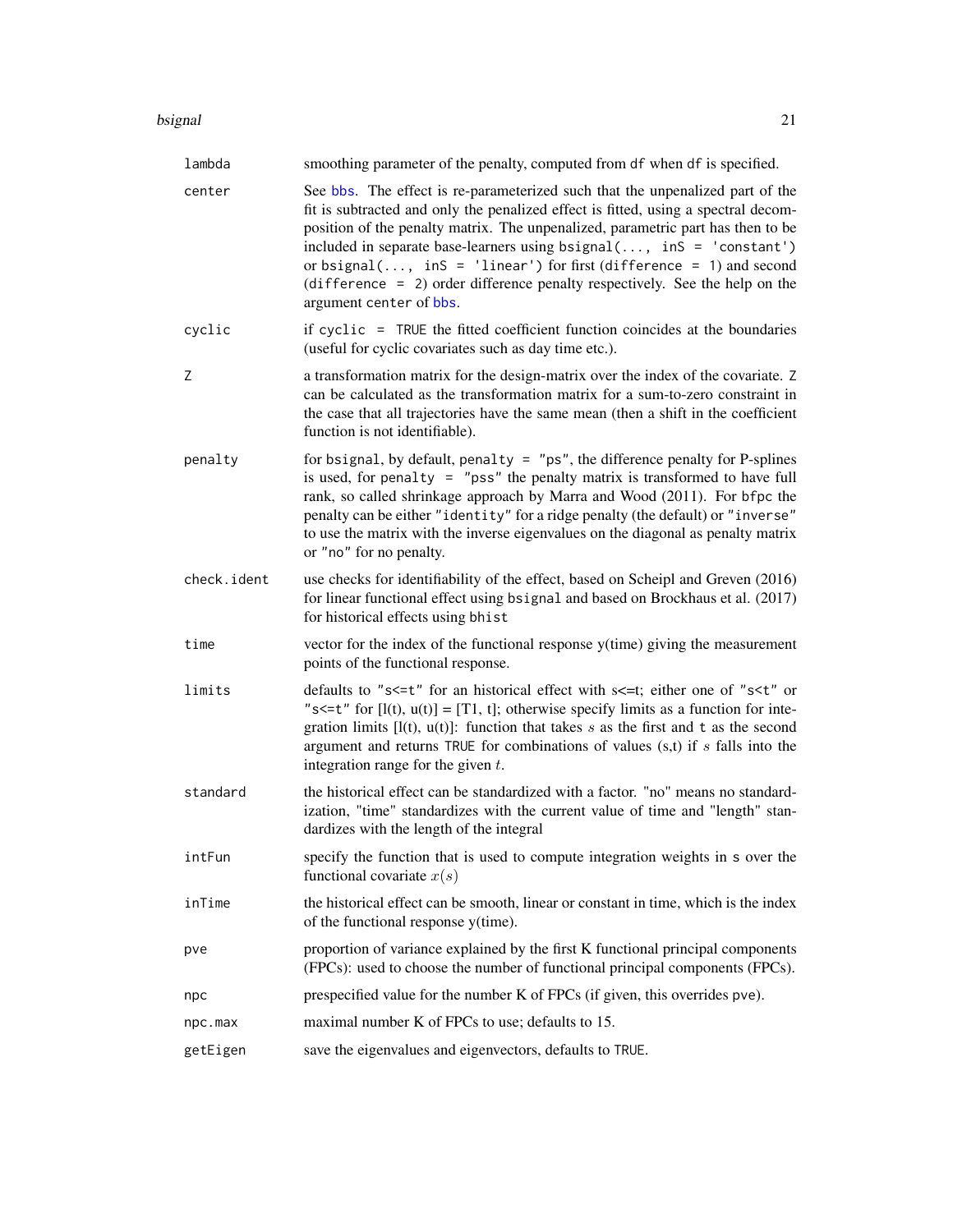#### Details

bsignal() implements a base-learner for functional covariates to estimate an effect of the form  $\int x_i(s)\beta(s)ds$ . Defaults to a cubic B-spline basis with first difference penalties for  $\beta(s)$  and numerical integration over the entire range by using trapezoidal Riemann weights. If bsignal() is used within FDboost(), the base-learner of timeformula is attached, resulting in an effect varying over the index of the response  $\int x_i(s)\beta(s,t)ds$  if timeformula = bbs(t). The functional variable must be observed on one common grid s.

bconcurrent() implements a concurrent effect for a functional covariate on a functional response, i.e., an effect of the form  $x_i(t)\beta(t)$  for a functional response  $Y_i(t)$  and concurrently observed covariate  $x_i(t)$ . bconcurrent() can only be used if  $Y(t)$  and  $x(s)$  are observed over the same domain  $s, t \in [T1, T2].$ 

bhist() implements a base-learner for functional covariates with flexible integration limits  $l(t)$ , r(t) and the possibility to standardize the effect by 1/t or the length of the integration interval. The effect is  $stand * \int_{l(t)}^{r_t} x(s)\beta(t, s)ds$ , where stand is the chosen standardization which defaults to 1. The base-learner defaults to a historical effect of the form  $\int_{T_1}^t x_i(s)\beta(t,s)ds$ , where T1 is the minimal index of t of the response  $Y(t)$ . The functional covariate must be observed on one common grid s. See Brockhaus et al. (2017) for details on historical effects.

bfpc() is a base-learner for a linear effect of functional covariates based on functional principal component analysis (FPCA). For the functional linear effect  $\int x_i(s)\beta(s)ds$  the functional covariate and the coefficient function are both represented by a FPC basis. The functional covariate  $x(s)$  is decomposed into  $x(s) \approx \sum_{k=1}^{K} \xi_{ik} \Phi_k(s)$  using fpca. sc for the truncated Karhunen-Loeve decomposition. Then  $\beta(s)$  is represented in the function space spanned by  $\Phi_k(s)$ , k=1,...,K, see Scheipl et al. (2015) for details. As penalty matrix, the identity matrix is used. The implementation is similar to [ffpc](#page-0-0).

It is recommended to use centered functional covariates with  $\sum_i x_i(s) = 0$  for all s in bsignal()-, bhist()- and bconcurrent()-terms. For centered covariates, the effects are centered per timepoint of the response. If all effects are centered, the functional intercept can be interpreted as the global mean function.

The base-learners for functional covariates cannot deal with any missing values in the covariates.

#### Value

Equally to the base-learners of package mboost:

An object of class blg (base-learner generator) with a dpp() function (dpp, data pre-processing).

The call of dpp() returns an object of class bl (base-learner) with a fit() function. The call to fit() finally returns an object of class bm (base-model).

#### References

Brockhaus, S., Scheipl, F., Hothorn, T. and Greven, S. (2015): The functional linear array model. Statistical Modelling, 15(3), 279-300.

Brockhaus, S., Melcher, M., Leisch, F. and Greven, S. (2017): Boosting flexible functional regression models with a high number of functional historical effects, Statistics and Computing, 27(4), 913-926.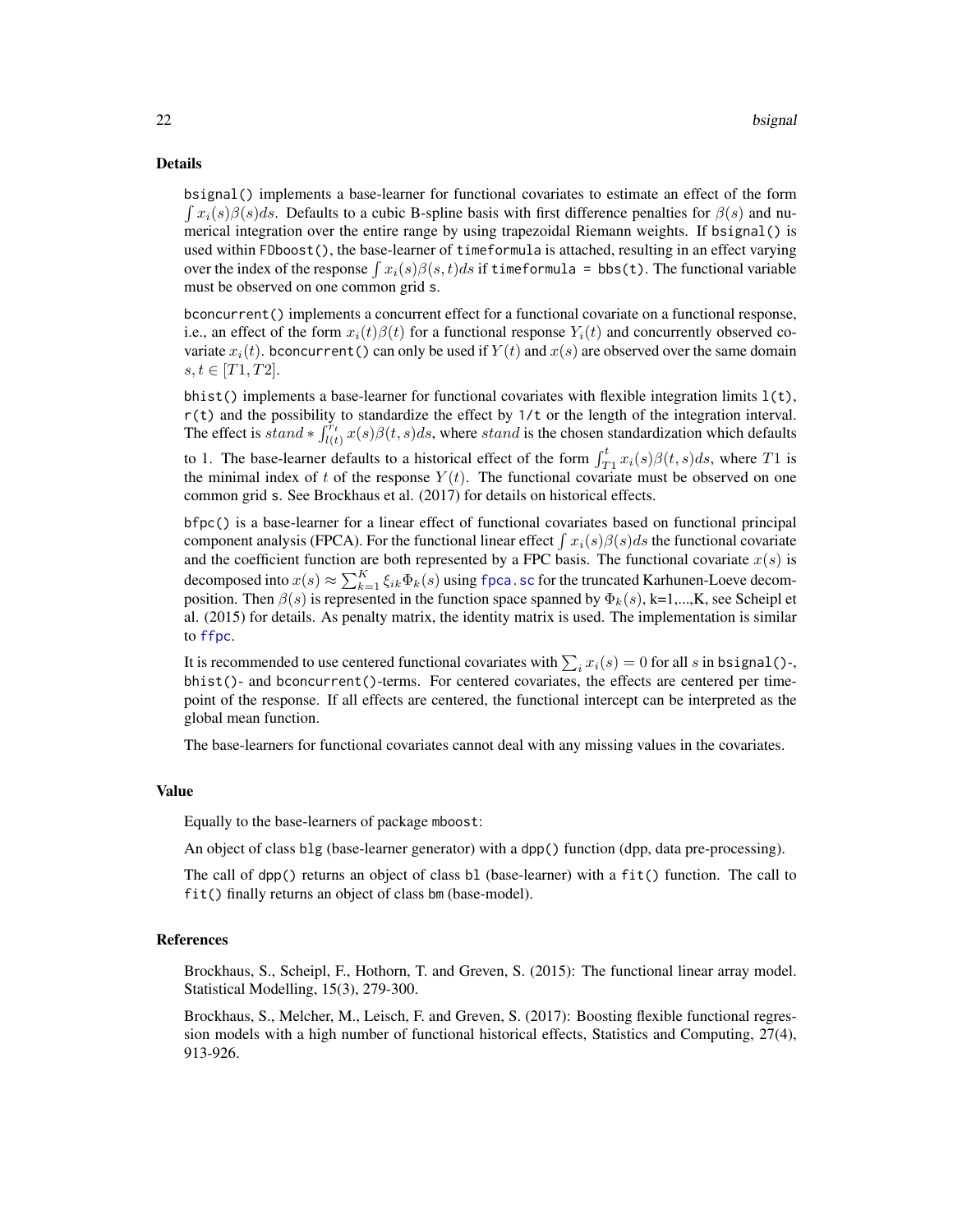#### bsignal 23

Marra, G. and Wood, S.N. (2011): Practical variable selection for generalized additive models. Computational Statistics & Data Analysis, 55, 2372-2387.

Scheipl, F., Staicu, A.-M. and Greven, S. (2015): Functional Additive Mixed Models, Journal of Computational and Graphical Statistics, 24(2), 477-501.

Scheipl, F. and Greven, S. (2016): Identifiability in penalized function-on-function regression models. Electronic Journal of Statistics, 10(1), 495-526.

#### See Also

[FDboost](#page-28-1) for the model fit.

#### Examples

```
######## Example for scalar-on-function-regression with bsignal()
data("fuelSubset", package = "FDboost")
## center the functional covariates per observed wavelength
fuelSubset$UVVIS <- scale(fuelSubset$UVVIS, scale = FALSE)
```

```
fuelSubset$NIR <- scale(fuelSubset$NIR, scale = FALSE)
```

```
## to make mboost:::df2lambda() happy (all design matrix entries < 10)
## reduce range of argvals to [0,1] to get smaller integration weights
fuelSubset$uvvis.lambda <- with(fuelSubset, (uvvis.lambda - min(uvvis.lambda)) /
                                  (max(uvvis.lambda) - min(uvvis.lambda) ))
fuelSubset$nir.lambda <- with(fuelSubset, (nir.lambda - min(nir.lambda)) /
                                (max(nir.lambda) - min(nir.lambda) ))
```

```
## model fit with scalar response and two functional linear effects
## include no intercept
## as all base-learners are centered around 0
mod2 <- FDboost(heatan ~ bsignal(UVVIS, uvvis.lambda, knots = 40, df = 4, check.ident = FALSE)
               + bsignal(NIR, nir.lambda, knots = 40, df=4, check.ident = FALSE),
               timeformula = NULL, data = fuelSubset)
summary(mod2)
## plot(mod2)
```

```
###############################################
### data simulation like in manual of pffr::ff
```

```
if(require(refund)){
```
#########

```
# model with linear functional effect, use bsignal()
# Y(t) = f(t) + \int X1(s)\beta(s,t)ds + epsset.seed(2121)
data1 <- pffrSim(scenario = "ff", n = 40)
data1$X1 <- scale(data1$X1, scale = FALSE)
dat_list <- as.list(data1)
dat_list$t <- attr(data1, "yindex")
dat_list$s <- attr(data1, "xindex")
```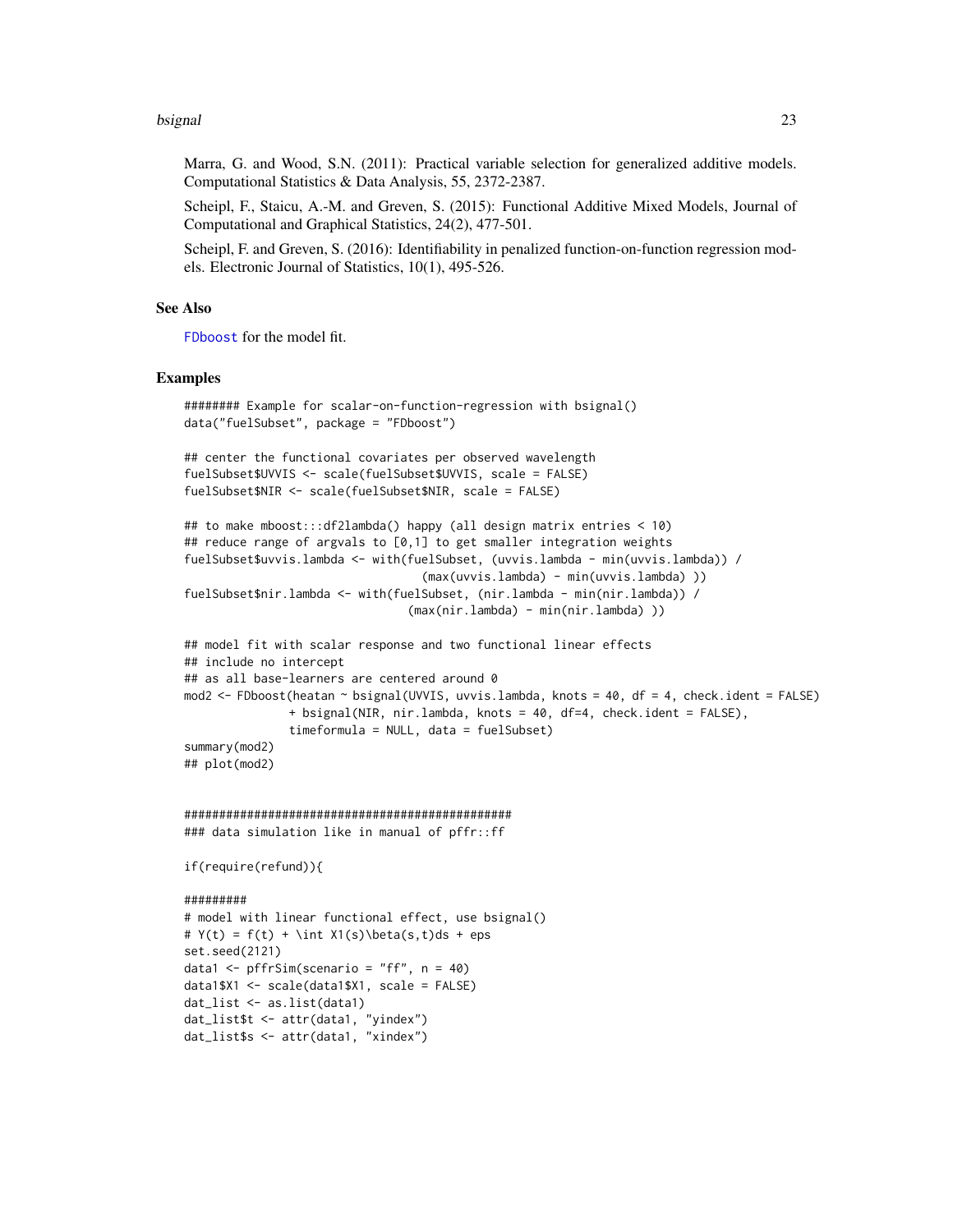```
## model fit by FDboost
m1 <- FDboost(Y ~ 1 + bsignal(x = X1, s = s, knots = 5),
              timeformula = \sim bbs(t, knots = 5), data = dat_list,
              control = boost_countrol(mstop = 21))## search optimal mSTOP
## Not run:
  set.seed(123)
  cv <- validateFDboost(m1, grid = 1:100) # 21 iterations
## End(Not run)
## model fit by pffr
t <- attr(data1, "yindex")
s <- attr(data1, "xindex")
ml_pffr <- pffr(Y ~ ff(X1, xind = s), yind = t, data = data1)
## Not run:
  par(mfrow = c(2, 2))plot(m1, which = 1); plot(m1, which = 2)plot(m1_pffr, select = 1, shift = m1_pffr$coefficients["(Intercept)"])
  plot(m1_pffr, select = 2)
## End(Not run)
############################################
# model with functional historical effect, use bhist()
# Y(t) = f(t) + \int_0^t X1(s)\beta(s,t)ds + epsset.seed(2121)
mylimits <- function(s, t){
  (s < t) | (s == t)}
data2 <- pffrSim(scenario = "ff", n = 40, limits = mylimits)
data2$X1 <- scale(data2$X1, scale = FALSE)
dat2_list <- as.list(data2)
dat2_list$t <- attr(data2, "yindex")
dat2_list$s <- attr(data2, "xindex")
## model fit by FDboost
m2 \leq FDboost(Y \sim 1 + \text{bhist}(x = X1, s = s, time = t, knots = 5),timeformula = \sim bbs(t, knots = 5), data = dat2_list,
              control = boost_control(mstop = 40))
## search optimal mSTOP
## Not run:
  set.seed(123)
  cv2 <- validateFDboost(m2, grid = 1:100) # 40 iterations
## End(Not run)
## model fit by pffr
t <- attr(data2, "yindex")
```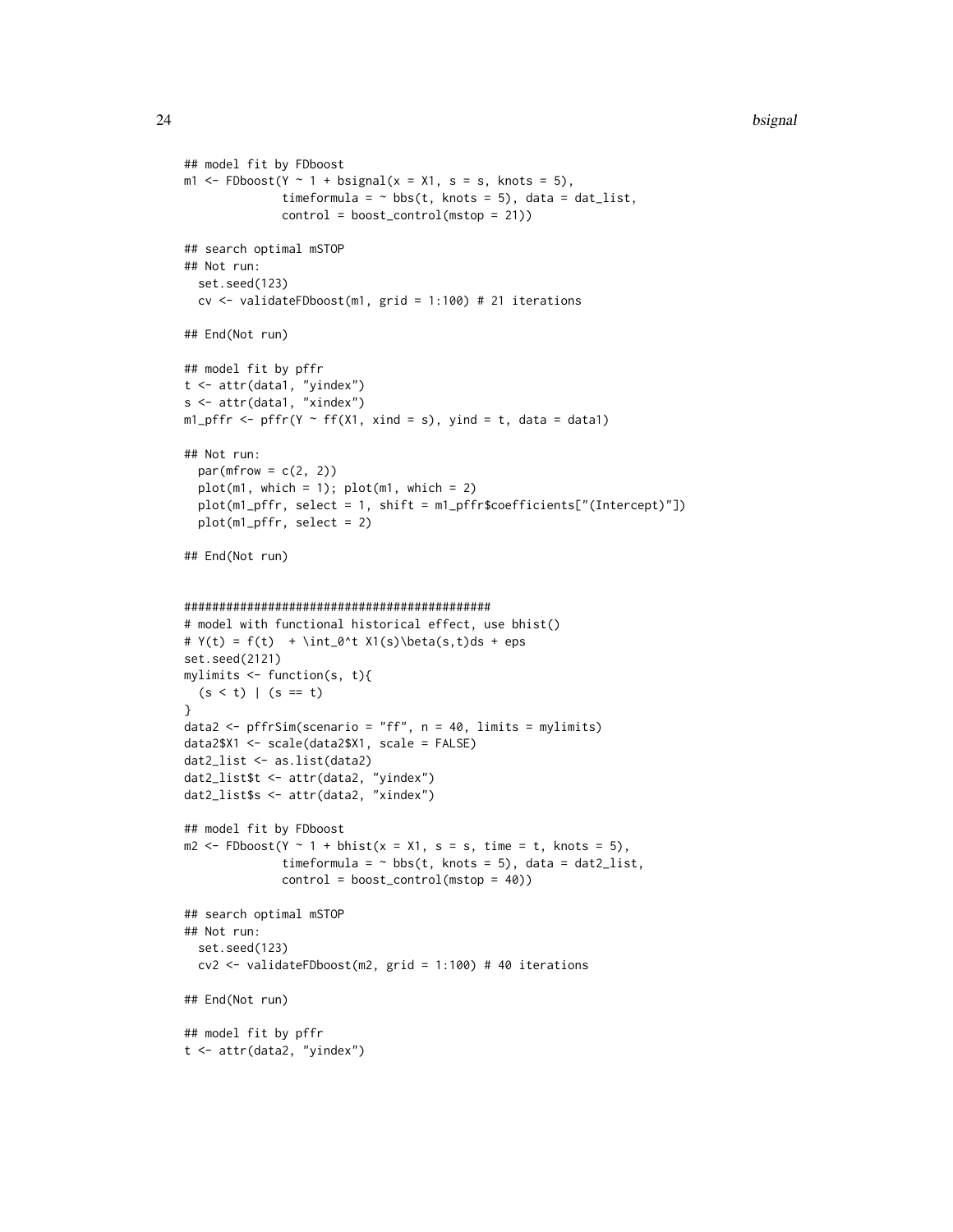# <span id="page-24-0"></span>coef.FDboost 25

```
s <- attr(data2, "xindex")
m2_pffr <- pffr(Y ~ ff(X1, xind = s, limits = "s<=t"), yind = t, data = data2)
## Not run:
par(mfrow = c(2, 2))plot(m2, which = 1); plot(m2, which = 2)## plot of smooth intercept does not contain m1_pffr$coefficients["(Intercept)"]
plot(m2_pffr, select = 1, shift = m2_pffr$coefficients["(Intercept)"])
plot(m2_pffr, select = 2)
## End(Not run)
}
```
<span id="page-24-1"></span>coef.FDboost *Coefficients of boosted functional regression model*

# Description

Takes a fitted FDboost-object produced by [FDboost\(](#page-28-1)) and returns estimated coefficient functions/surfaces  $\beta(t)$ ,  $\beta(s,t)$  and estimated smooth effects  $f(z)$ ,  $f(x, z)$  or  $f(x, z, t)$ . Not implemented for smooths in more than 3 dimensions.

#### Usage

```
## S3 method for class 'FDboost'
coef(object, raw = FALSE, which = NULL,
  computeCoef = TRUE, returnData = FALSE, n1 = 40, n2 = 40, n3 = 20,
 n4 = 10, ...
```
#### Arguments

| object      | a fitted FDboost-object                                                                                                                                                                                                                                         |
|-------------|-----------------------------------------------------------------------------------------------------------------------------------------------------------------------------------------------------------------------------------------------------------------|
| raw         | logical defaults to FALSE. If raw = FALSE for each effect the estimated func-<br>tion/surface is calculated. If $raw = TRUE$ the coefficients of the model are<br>returned.                                                                                     |
| which       | a subset of base-learners for which the coefficients should be computed (numeric<br>vector), defaults to NULL which is the same as which=1: length (object \$baselearner).<br>In the special case of which=0, only the coefficients of the offset are returned. |
| computeCoef | defaults to TRUE, if FALSE only the names of the terms are returned                                                                                                                                                                                             |
| returnData  | return the dataset which is used to get the coefficient estimates as predictions,<br>see Details.                                                                                                                                                               |
| n1          | see below                                                                                                                                                                                                                                                       |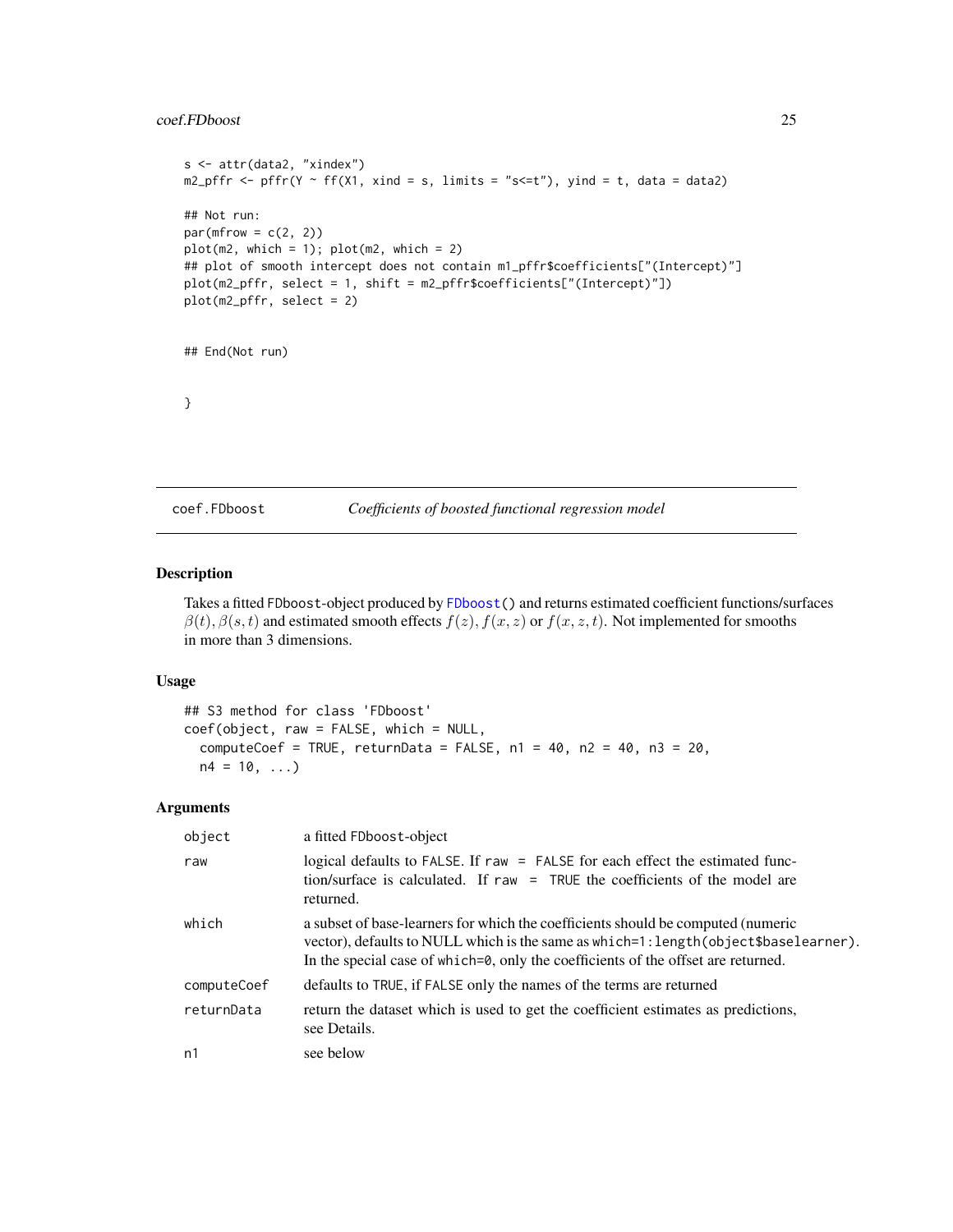<span id="page-25-0"></span>

| n <sub>2</sub> | see below                                                                                                                                                                                                                   |
|----------------|-----------------------------------------------------------------------------------------------------------------------------------------------------------------------------------------------------------------------------|
| n <sub>3</sub> | $n1$ , $n2$ , $n3$ give the number of grid-points for $1-\frac{2}{3}$ -dimensional smooth terms<br>used in the marginal equidistant grids over the range of the covariates at which<br>the estimated effects are evaluated. |
| n4             | gives the number of points for the third dimension in a 3-dimensional smooth<br>term                                                                                                                                        |
|                | other arguments, not used.                                                                                                                                                                                                  |

# Details

If raw = FALSE the function coef.FDboost generates adequate dummy data and uses the function predict.FDboost to compute the estimated coefficient functions.

#### Value

If raw = FALSE, a list containing

- offset a list with plot information for the offset.
- smterms a named list with one entry for each smooth term in the model. Each entry contains
	- x, y, z the unique grid-points used to evaluate the smooth/coefficient function/coefficient surface
	- xlim, ylim, zlim the extent of the x/y/z-axes
	- xlab, ylab, zlab the names of the covariates for the x/y/z-axes
	- value a vector/matrix/list of matrices containing the coefficient values
	- dim the dimensionality of the effect
	- main the label of the smooth term (a short label)
- If raw = TRUE, a list containing the estimated spline coefficients.

cvrisk.FDboostLSS *Cross-validation for FDboostLSS*

# Description

Multidimensional cross-validated estimation of the empirical risk for hyper-parameter selection, for an object of class FDboostLSS setting the folds per default to resampling curves.

#### Usage

```
## S3 method for class 'FDboostLSS'
cvrisk(object, folds = cvLong(id = object[[1]]$id,weights = model.weights(object[[1]])), grid = NULL, papply = mclapply,
  trace = TRUE, fun = NULL, ...)
```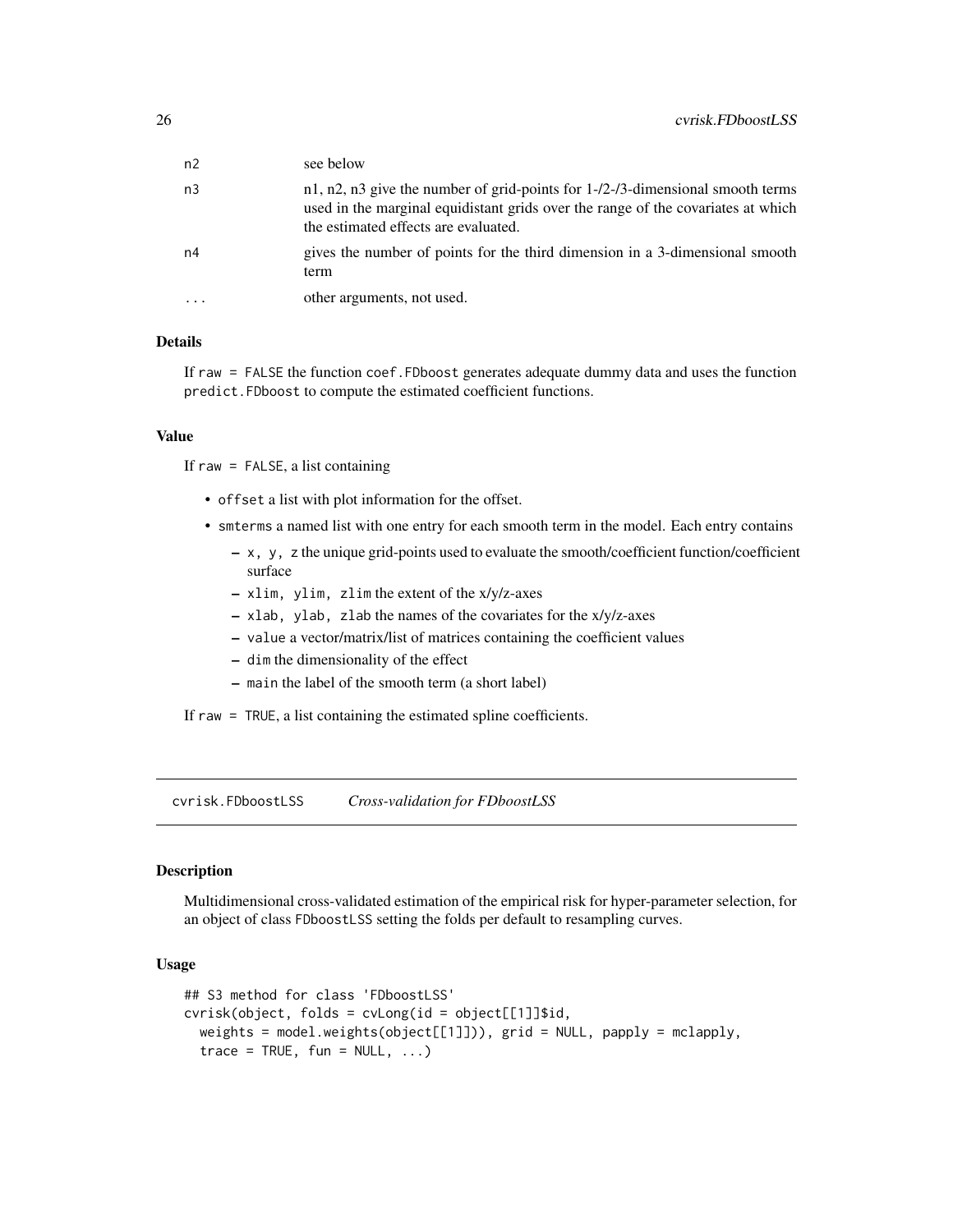#### <span id="page-26-0"></span>emotion 27

#### **Arguments**

| object   | an object of class FDboostLSS.                                                                                                                                                                                                      |
|----------|-------------------------------------------------------------------------------------------------------------------------------------------------------------------------------------------------------------------------------------|
| folds    | a weight matrix a weight matrix with number of rows equal to the number of<br>observations. The number of columns corresponds to the number of cross-<br>validation runs, defaults to 25 bootstrap samples, resampling whole curves |
| grid     | defaults to a grid up to the current number of boosting iterations. The de-<br>fault generates the grid according to the defaults of cvrisk.mboostLSS and<br>cvrisk.nc_mboostLSS for models with cyclic or noncyclic fitting.       |
| papply   | (parallel) apply function, defaults to mclapply, see cyrisk.mboostLSS for de-<br>tails                                                                                                                                              |
| trace    | print status information during cross-validation? Defaults to TRUE.                                                                                                                                                                 |
| fun      | if fun is NULL, the out-of-sample risk is returned. fun, as a function of object,<br>may extract any other characteristic of the cross-validated models. These are<br>returned as is.                                               |
| $\cdots$ | additional arguments passed to mclapply.                                                                                                                                                                                            |

# Details

The function cvrisk.FDboostLSS is a wrapper for [cvrisk.mboostLSS](#page-0-0) in package gamboostLSS. It overrieds the default for the folds, so that the folds are sampled on the level of curves (not on the level of single observations, which does not make sense for functional response).

#### Value

An object of class cvriskLSS (when fun was not specified), basically a matrix containing estimates of the empirical risk for a varying number of bootstrap iterations. plot and print methods are available as well as an mstop method, see [cvrisk.mboostLSS](#page-0-0).

# See Also

[cvrisk.mboostLSS](#page-0-0) in packge gamboostLSS.

emotion *EEG and EMG recordings in a computerised gambling study*

#### Description

To analyse the functional relationship between electroencephalography (EEG) and facial electromyography (EMG), Gentsch et al. (2014) simultaneously recorded EEG and EMG signals from 24 participants while they were playing a computerised gambling task. The given subset contains aggregated observations of 23 participants. Curves were averaged over each subject and each of the 8 study settings, resulting in 23 times 8 curves.

#### Usage

data("emotion")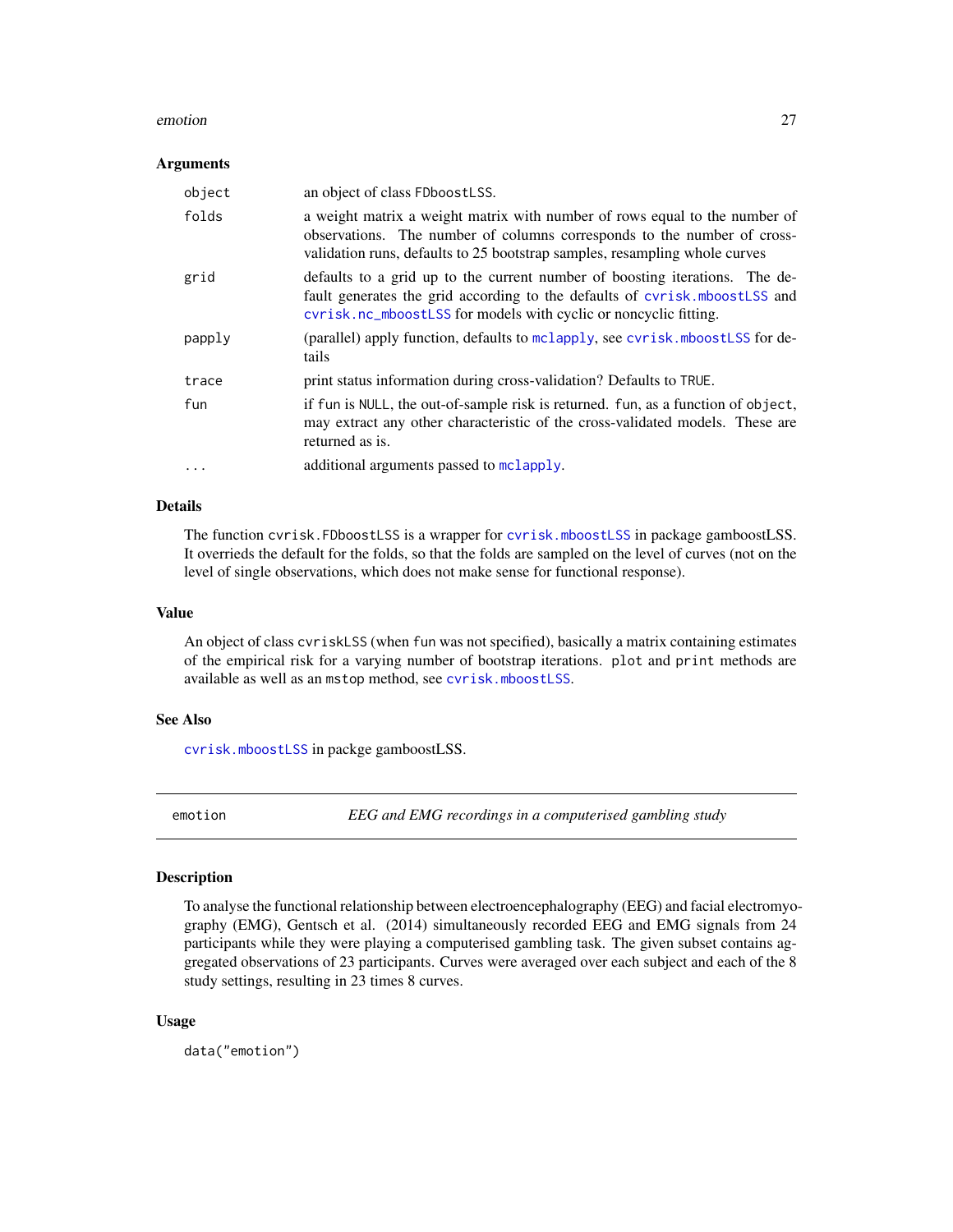#### 28 emotion and the contract of the contract of the contract of the contract of the contract of the contract of the contract of the contract of the contract of the contract of the contract of the contract of the contract of

#### Format

A list with the following 10 variables.

power factor variable with levels *high* and *low*

game\_outcome factor variable with levels *gain* and *loss*

control factor variable with levels *high* and *low*

subject factor variable with 23 levels

EEG matrix; EEG signal in wide format

EMG matrix; EMG signal in wide format

s time points for the functional covariate

t time points for the functional response

#### Details

The aim is to explain potentials in the EMG signal by study settings as well as the EEG signal (see Ruegamer et al., 2018).

# Source

Gentsch, K., Grandjean, D. and Scherer, K. R. (2014) Coherence explored between emotion components: Evidence from event-related potentials and facial electromyography. Biological Psychology, 98, 70-81.

Ruegamer D., Brockhaus, S., Gentsch K., Scherer, K., Greven, S. (2018). Boosting factor-specific functional historical models for the detection of synchronization in bioelectrical signals. Journal of the Royal Statistical Society: Series C (Applied Statistics), 67, 621-642.

#### Examples

```
data("emotion", package = "FDboost")
# fit function-on-scalar model with random effect and power effect
fos_random_power <- FDboost(EMG \sim 1 + brandomc(subject, df = 2)
                            + bolsc(power, df = 2),
                            timeformula = \sim bbs(t, df = 3),
                            data = emotion)
## Not run:
# fit function-on-function model with intercept and historical EEG effect
# where limits specifies the used lag between EMG and EEG signal
fof_historical <- FDboost(EMG \sim 1 + bhist(EEG, s = s, time = t,
                          limits = function(s, t) s < t - 3,
                          timeformula = \sim bbs(t, df = 3), data = emotion,
                          control = boost_control(mstop = 200))
```
## End(Not run)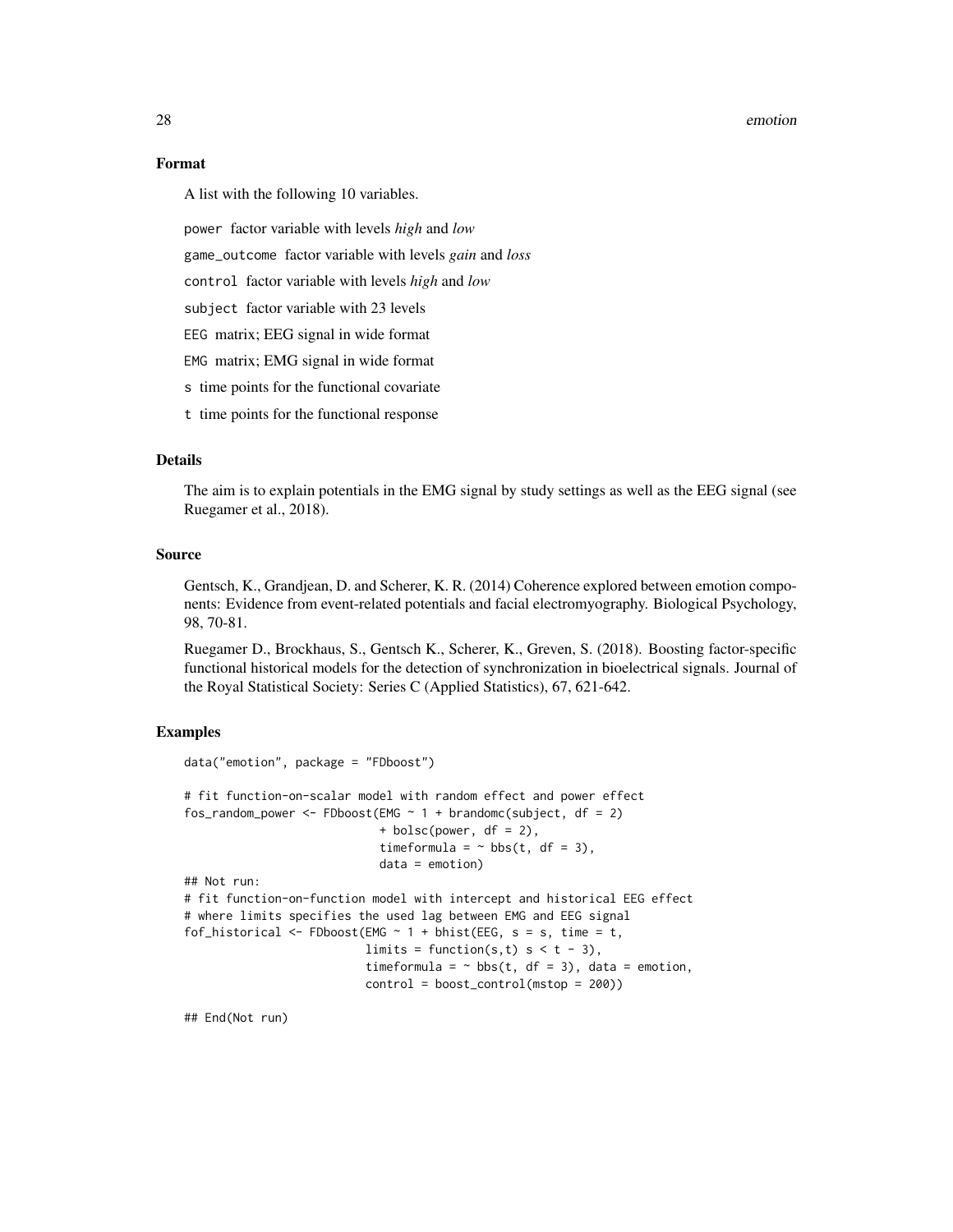<span id="page-28-0"></span>

# Description

Takes a base-learner and extracts information.

# Usage

```
## S3 method for class 'blg'
extract(object, what = c("design", "penalty", "index"),
  asmatrix = FALSE, expand = FALSE, ...)
```
# Arguments

| object   | a base-learner                                                                                                                                                                                                                                                                                                                                                |
|----------|---------------------------------------------------------------------------------------------------------------------------------------------------------------------------------------------------------------------------------------------------------------------------------------------------------------------------------------------------------------|
| what     | a character specifying the quantities to extract. This can be a subset of "design"<br>(default; design matrix), "penalty" (penalty matrix) and "index" (index of ties<br>used to expand the design matrix)                                                                                                                                                    |
| asmatrix | a logical indicating whether the the returned matrix should be coerced to a ma-<br>trix (default) or if the returned object stays as it is (i.e., potentially a sparse ma-<br>trix). This option is only applicable if extract returns matrices, i.e., what = "design"<br>or what $=$ "penalty".                                                              |
| expand   | a logical indicating whether the design matrix should be expanded (default:<br>FALSE). This is useful if ties were taken into account either manually (via argu-<br>ment index in a base-learner) or automatically for data sets with many observa-<br>tions. expand = TRUE is equivalent to extract(B)[extract(B, what = "index"),]<br>for a base-learner B. |
|          | currently not used                                                                                                                                                                                                                                                                                                                                            |

# See Also

[extract](#page-0-0) for the extract function of the package mboost

<span id="page-28-1"></span>FDboost *Model-based Gradient Boosting for Functional Response*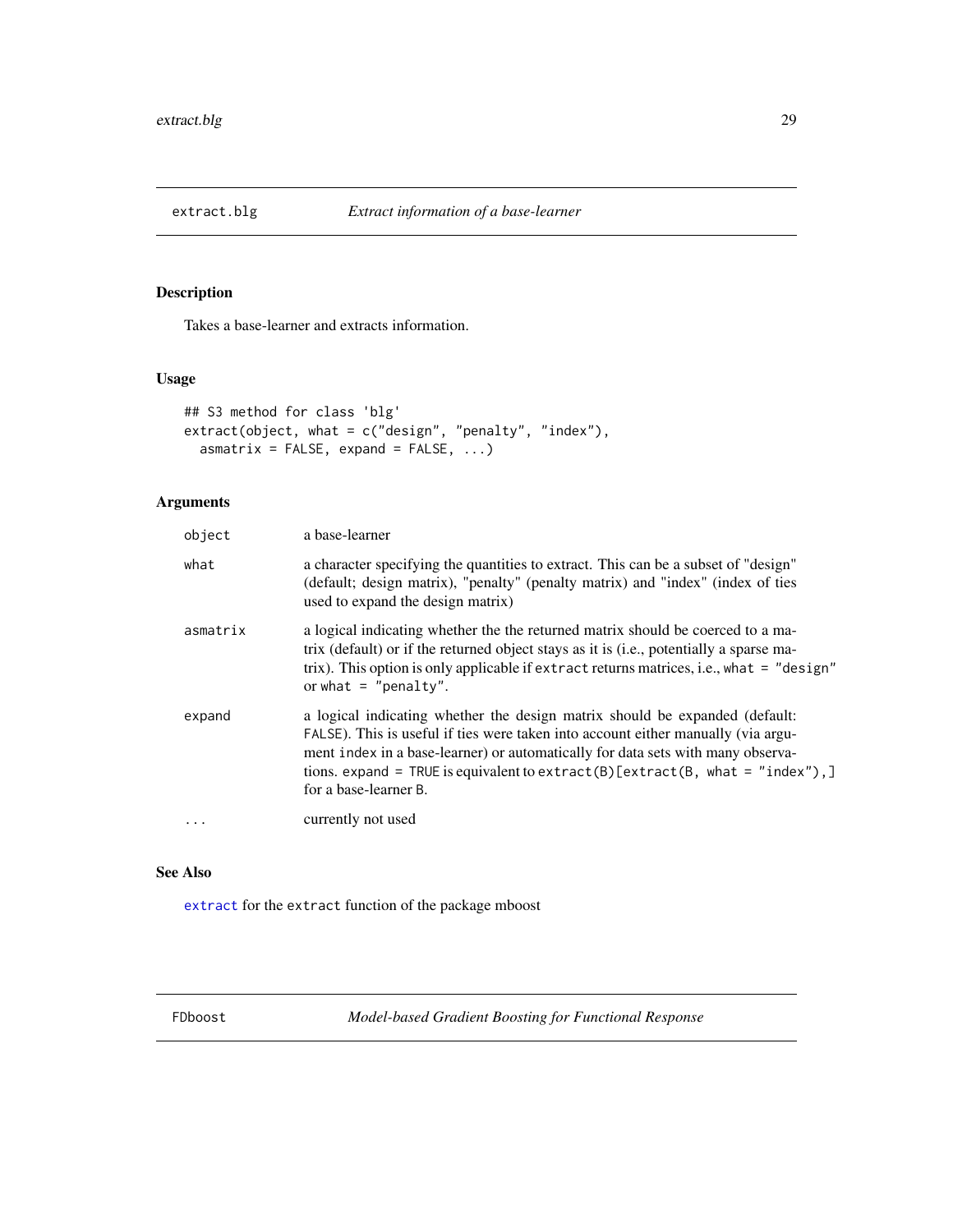#### Description

Gradient boosting for optimizing arbitrary loss functions, where component-wise models are utilized as base-learners in the case of functional responses. Scalar responses are treated as the special case where each functional response has only one observation. This function is a wrapper for mboost's [mboost](#page-0-0) and its siblings to fit models of the general form

$$
\xi(Y_i(t)|X_i = x_i) = \sum_j h_j(x_i, t), i = 1, ..., N,
$$

with a functional (but not necessarily continuous) response  $Y(t)$ , transformation function  $\xi$ , e.g., the expectation, the median or some quantile, and partial effects  $h_j(x_i, t)$  depending on covariates  $x_i$  and the current index of the response t. The index of the response can be for example time. Possible effects are, e.g., a smooth intercept  $\beta_0(t)$ , a linear functional effect  $\int x_i(s)\beta(s,t)ds$ , potentially with integration limits depending on  $t$ , smooth and linear effects of scalar covariates  $f(z_i, t)$  or  $z_i\beta(t)$ . A hands-on tutorial for the package can be found at [https://arxiv.org/abs/](https://arxiv.org/abs/1705.10662) [1705.10662](https://arxiv.org/abs/1705.10662).

# Usage

```
FDboost(formula, timeformula, id = NULL, numInt = "equal", data,
 weights = NULL, offset = NULL, offset_control = o_{control}),
  check0 = FALSE, ...)
```
# Arguments

| formula     | a symbolic description of the model to be fit. Per default no intercept is added,<br>only a smooth offset, see argument offset. To add a smooth intercept, use 1,<br>e.g., $y \sim 1$ for a pure intercept model.                                                                                                                                                                                                                 |
|-------------|-----------------------------------------------------------------------------------------------------------------------------------------------------------------------------------------------------------------------------------------------------------------------------------------------------------------------------------------------------------------------------------------------------------------------------------|
| timeformula | one-sided formula for the specification of the effect over the index of the re-<br>sponse. For functional response $Y_i(t)$ typically use $\sim$ bbs(t) to obtain smooth<br>effects over t. In the limiting case of $Y_i$ being a scalar response, use $\sim$ bols(1),<br>which sets up a base-learner for the scalar 1. Or use time formula = $NULL$ , then<br>the scalar response is treated as scalar.                         |
| id          | defaults to NULL which means that all response trajectories are observed on a<br>common grid allowing to represent the response as a matrix. If the response is<br>given in long format for observation-specific grids, id contains the information<br>which observations belong to the same trajectory and must be supplied as a<br>formula, $\sim$ name id, where the variable name id should contain integers 1, 2, 3,<br>, N. |
| numInt      | integration scheme for the integration of the loss function. One of c ("equal", "Riemann")<br>meaning equal weights of 1 or trapezoidal Riemann weights. Alternatively a<br>vector of length nrow(response) containing positive weights can be specified.                                                                                                                                                                         |
| data        | a data frame or list containing the variables in the model.                                                                                                                                                                                                                                                                                                                                                                       |
| weights     | only for internal use to specify resampling weights; per default all weights are<br>equal to 1.                                                                                                                                                                                                                                                                                                                                   |
| offset      | a numeric vector to be used as offset over the index of the response (optional).<br>If no offset is specified, per default of fset $=$ NULL which means that a smooth                                                                                                                                                                                                                                                             |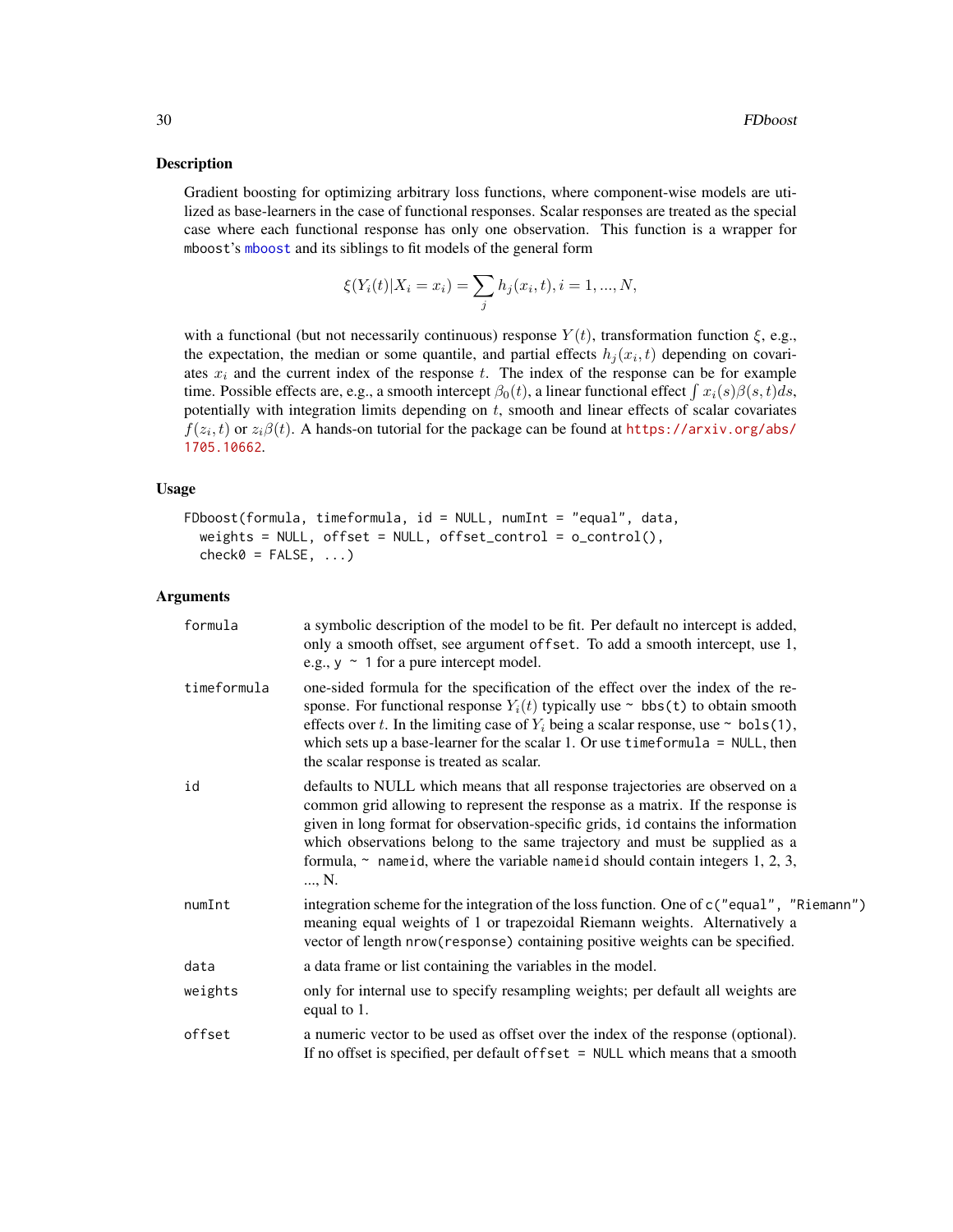#### FDboost 31

| offset_control<br>see o_control.<br>check0<br>logical, for response in matrix form, <i>i.e.</i> response that is observed on a common<br>grid, check the fitted effects for the sum-to-zero constraint $h_i(x_i)(t) = 0$ for all<br>$t$ and give a warning if it is not fulfilled. Defaults to FALSE.<br>additional arguments passed to mboost, including, family and control.<br>$\ddotsc$ | time-specific offset is computed and used before the model fit to center the data.<br>If you do not want to use a time-specific offset, set of fset $=$ "scalar" to get<br>an overall scalar offset, like in mboost. |
|---------------------------------------------------------------------------------------------------------------------------------------------------------------------------------------------------------------------------------------------------------------------------------------------------------------------------------------------------------------------------------------------|----------------------------------------------------------------------------------------------------------------------------------------------------------------------------------------------------------------------|
|                                                                                                                                                                                                                                                                                                                                                                                             | parameters for the estimation of the offset, defaults to $o_{\text{control}}(k_{\text{min}} = 20, \text{ silent} = \text{TRUE}),$                                                                                    |
|                                                                                                                                                                                                                                                                                                                                                                                             |                                                                                                                                                                                                                      |
|                                                                                                                                                                                                                                                                                                                                                                                             |                                                                                                                                                                                                                      |

#### Details

In matrix representation of functional response and covariates each row represents one functional observation, e.g., Y[i,t\_g] corresponds to  $Y_i(t_q)$ , giving a <number of curves> by <number of evaluations> matrix. For the model fit, the matrix of the functional response evaluations  $Y_i(t_q)$  are stacked internally into one long vector.

If it is possible to represent the model as a generalized linear array model (Currie et al., 2006), the array structure is used for an efficient implementation, see [mboost](#page-0-0). This is only possible if the design matrix can be written as the Kronecker product of two marginal design matrices yielding a functional linear array model (FLAM), see Brockhaus et al. (2015) for details. The Kronecker product of two marginal bases is implemented in R-package mboost in the function %O%, see [%O%](#page-0-0).

When %0% is called with a specification of df in both base-learners, e.g., bbs(x1, df = df1) %0% bbs(t, df = df2), the global df for the Kroneckered base-learner is computed as  $df = df1 \times df2$ . And thus the penalty has only one smoothness parameter lambda resulting in an isotropic penalty. A Kronecker product with anisotropic penalty is %A%, allowing for different amount of smoothness in the two directions, see [%A%](#page-3-1). If the formula contains base-learners connected by %O%, %A% or %A0%, those effects are not expanded with timeformula, allowing for model specifications with different effects in time-direction.

If the response is observed on curve-specific grids it must be supplied as a vector in long format and the argument id has to be specified (as formula!) to define which observations belong to which curve. In this case the base-learners are built as row tensor-products of marginal base-learners, see Scheipl et al. (2015) and Brockhaus et al. (2017), for details on how to set up the effects. The row tensor product of two marginal bases is implemented in R-package mboost in the function %X%, see [%X%](#page-0-0).

A scalar response can be seen as special case of a functional response with only one time-point, and thus it can be represented as FLAM with basis 1 in time-direction, use timeformula =  $\sim$ bols(1). In this case, a penalty in the time-direction is used, see Brockhaus et al. (2015) for details. Alternatively, the scalar response is fitted as scalar response, like in the function [mboost](#page-0-0) in package mboost. The advantage of using FDboost in that case is that methods for the functional base-learners are available, e.g., plot.

The desired regression type is specified by the family-argument, see the help-page of [mboost](#page-0-0). For example a mean regression model is obtained by family = Gaussian() which is the default or median regression by family = QuantReg(); see [Family](#page-0-0) for a list of implemented families.

With FDboost the following covariate effects can be estimated by specifying the following effects in the formula (similar to function [pffr](#page-0-0) in R-package [refund](#page-0-0)). The timeformula is used to expand the effects in t-direction.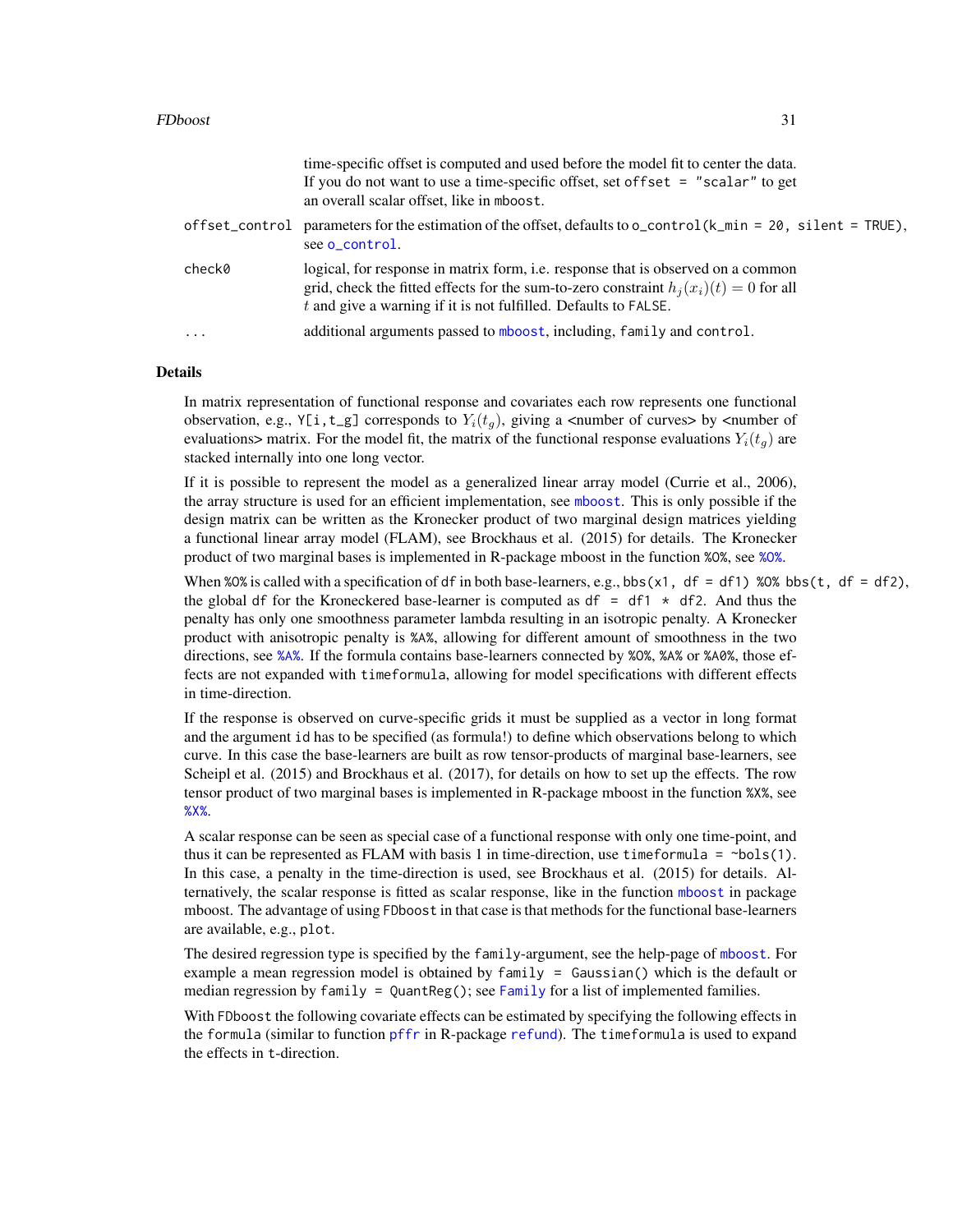- Linear functional effect of scalar (numeric or factor) covariate  $z$  that varies smoothly over t, i.e.  $z_i\beta(t)$ , specified as [bolsc](#page-9-1)(z), see bolsc, or for a group effect with mean zero use brandomc(z).
- Nonlinear effects of a scalar covariate that vary smoothly over t, i.e.  $f(z_i, t)$ , specified as  $bbsc(z)$  $bbsc(z)$ , see bbsc.
- (Nonlinear) effects of scalar covariates that are constant over t, e.g.,  $f(z_i)$ , specified as c(bbs(z)), or  $\beta z_i$ , specified as c(bols(z)).
- Interaction terms between two scalar covariates, e.g.,  $z_i1zi2\beta(t)$ , are specified as bols(z1) %Xc% bols(z2) and an interaction  $z_i1f(zi2, t)$  as bols(z1) %Xc% bbs(z2), as %Xc% applies the sum-to-zero constraint to the desgin matrix of the tensor product built by %Xc%, see [%Xc%](#page-70-1).
- Function-on-function regression terms of functional covariates x, e.g.,  $\int x_i(s)\beta(s,t)ds$ , specified as [bsignal](#page-18-2)(x,  $s = s$ ), using P-splines, see bsignal. Terms given by [bfpc](#page-18-1) provide FPC-based effects of functional covariates, see [bfpc](#page-18-1).
- Function-on-function regression terms of functional covariates x with integration limits  $[l(t), u(t)]$ depending on t, e.g.,  $\int_{\mathfrak{l}} l(t), u(t)]x_i(s)\beta(s, t)ds$ , specified as bhist(x, s = s, time = t, limits). The limits argument defaults to "s<=t" which yields a historical effect with limits  $[min(t), t]$ , see [bhist](#page-18-1).
- Concurrent effects of functional covariates x measured on the same grid as the response, i.e.,  $x_i(s)\beta(t)$ , are specified as [bconcurrent](#page-18-1)(x, s = s, time = t), see bconcurrent.
- Interaction effects can be estimated as tensor product smooth, e.g.,  $z \int x_i(s) \beta(s,t) ds$  as bsignal(x,  $s = s$ ) %X% bolsc(z)
- For interaction effects with historical functional effects, e.g.,  $z_i \int_{l} l(t), u(t) dx x(s) \beta(s, t) ds$  the base-learner bhistx should be used instead of bhist, e.g., bhistx(x, limits) %X% bolsc(z), see [bhistx](#page-12-1).
- Generally, the c()-notation can be used to get effects that are constant over the index of the functional response.
- If the formula in FDboost contains base-learners connected by %O%, %A% or %A0%, those effects are not expanded with timeformula, allowing for model specifications with different effects in time-direction.

In order to obtain a fair selection of base-learners, the same degrees of freedom (df) should be specified for all baselearners. If the number of df differs among the base-learners, the selection is biased towards more flexible base-learners with higher df as they are more likely to yield larger improvements of the fit. It is recommended to use a rather small number of df for all base-learners. It is not possible to specify df larger than the rank of the design matrix. For base-learners with rankdeficient penalty, it is not possible to specify df smaller than the rank of the null space of the penalty (e.g., in bbs unpenalized part of P-splines). The df of the base-learners in an FDboost-object can be checked using extract(object, "df"), see [extract](#page-0-0).

The most important tuning parameter of component-wise gradient boosting is the number of boosting iterations. It is recommended to use the number of boosting iterations as only tuning parameter, fixing the step-length at a small value (e.g.,  $nu = 0.1$ ). Note that the default number of boosting iterations is 100 which is arbitrary and in most cases not adequate (the optimal number of boosting iterations can considerably exceed 100). The optimal stopping iteration can be determined by resampling methods like cross-validation or bootstrapping, see the function cyrisk. FDboost which searches the optimal stopping iteration on a grid, which in many cases has to be extended.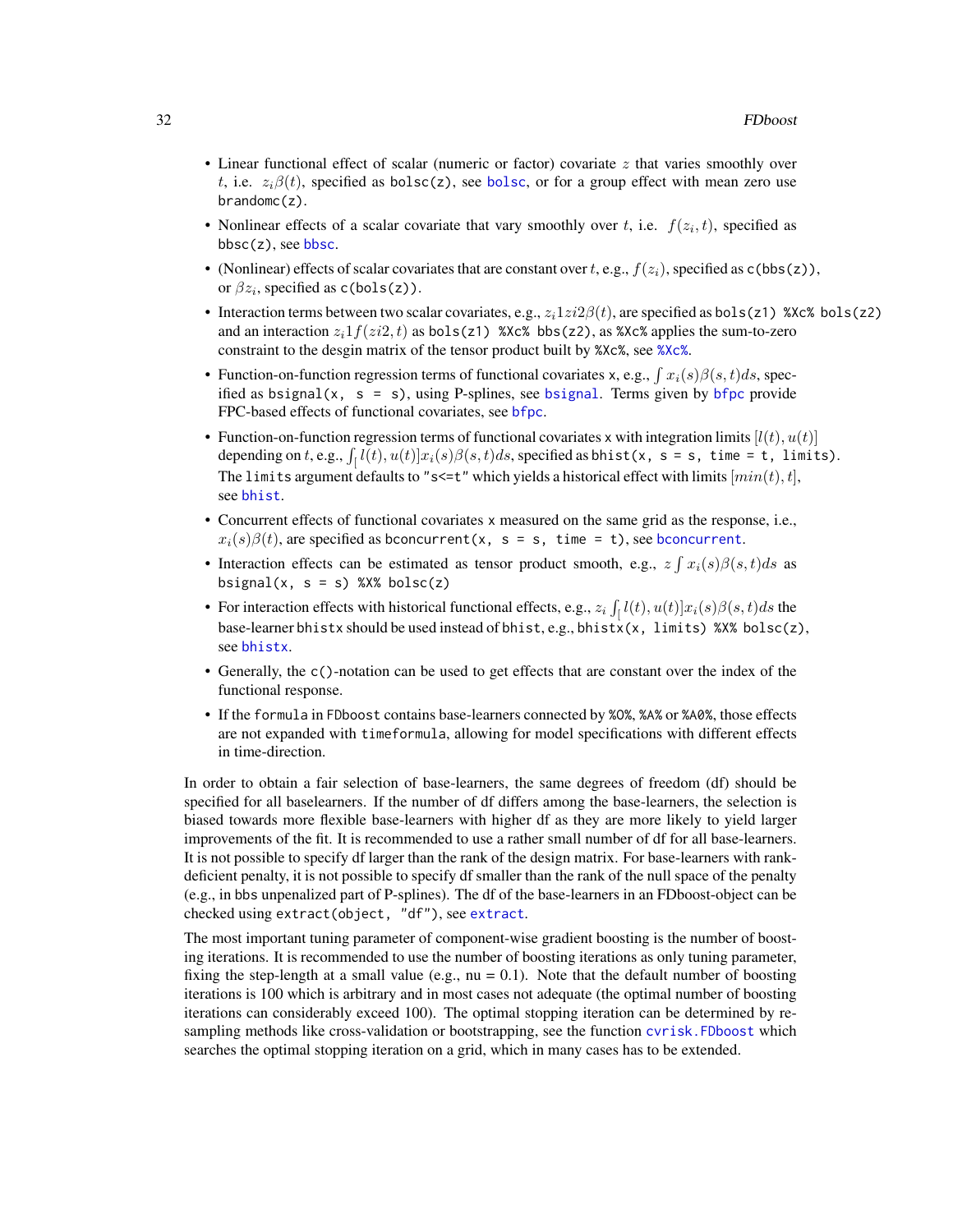#### FDboost 33

# Value

An object of class FDboost that inherits from mboost. Special [predict.FDboost](#page-54-1), [coef.FDboost](#page-24-1) and [plot.FDboost](#page-53-1) methods are available. The methods of [mboost](#page-0-0) are available as well, e.g., [extract](#page-0-0).

The FDboost-object is a named list containing:

| $\ddots$      | all elements of an mboost-object                                                                         |
|---------------|----------------------------------------------------------------------------------------------------------|
| yname         | the name of the response                                                                                 |
| ydim          | dimension of the response matrix, if the response is represented as such                                 |
| yind          | the observation (time-)points of the response, i.e. the evaluation points, with its<br>name as attribute |
| data          | the data that was used for the model fit                                                                 |
| id            | the id variable of the response                                                                          |
| predictOffset | the function to predict the smooth offset                                                                |
| offsetFDboost | offset as specified in call to FDboost                                                                   |
| offsetMboost  | offset as given to mboost                                                                                |
| call          | the call to FDboost                                                                                      |
| callEval      | the evaluated function call to FDboost without data                                                      |
| numInt        | value of argument numInt determining the numerical integration scheme                                    |
| timeformula   | the time-formula                                                                                         |
|               | formulaFDboost the formula with which FDboost was called                                                 |
| formulaMboost | the formula with which mboost was called within FDboost                                                  |

#### Author(s)

Sarah Brockhaus, Torsten Hothorn

#### References

Brockhaus, S., Ruegamer, D. and Greven, S. (2017): Boosting Functional Regression Models with FDboost. <https://arxiv.org/abs/1705.10662>

Brockhaus, S., Scheipl, F., Hothorn, T. and Greven, S. (2015): The functional linear array model. Statistical Modelling, 15(3), 279-300.

Brockhaus, S., Melcher, M., Leisch, F. and Greven, S. (2017): Boosting flexible functional regression models with a high number of functional historical effects, Statistics and Computing, 27(4), 913-926.

Currie, I.D., Durban, M. and Eilers P.H.C. (2006): Generalized linear array models with applications to multidimensional smoothing. Journal of the Royal Statistical Society, Series B-Statistical Methodology, 68(2), 259-280.

Scheipl, F., Staicu, A.-M. and Greven, S. (2015): Functional additive mixed models, Journal of Computational and Graphical Statistics, 24(2), 477-501.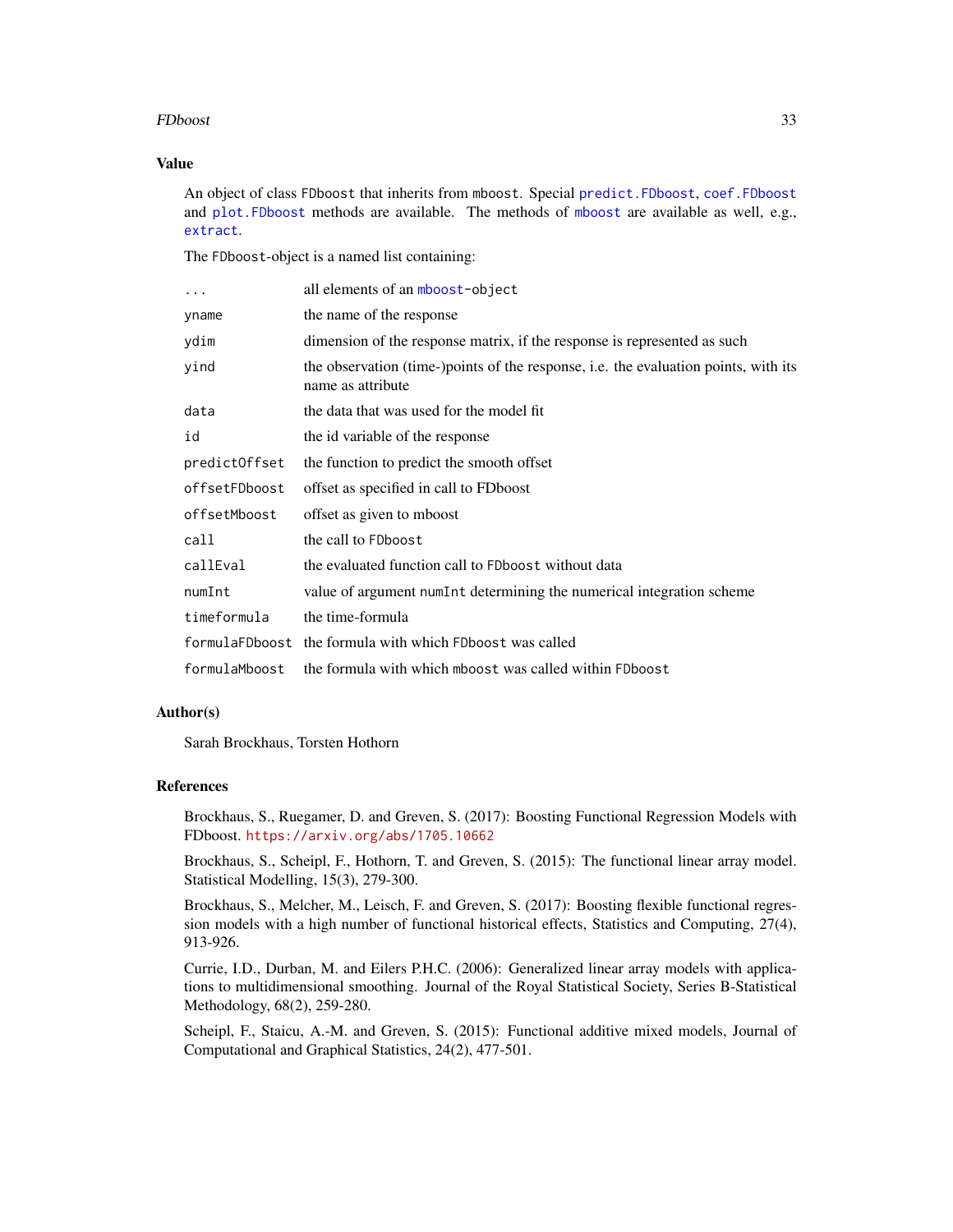#### See Also

Note that [FDboost](#page-28-1) calls [mboost](#page-0-0) directly. See, e.g., [bsignal](#page-18-2) and [bbsc](#page-9-2) for possible base-learners.

#### Examples

```
######## Example for function-on-scalar-regression
data("viscosity", package = "FDboost")
## set time-interval that should be modeled
interval <- "101"
## model time until "interval" and take log() of viscosity
end <- which(viscosity$timeAll == as.numeric(interval))
viscosity$vis <- log(viscosity$visAll[,1:end])
viscosity$time <- viscosity$timeAll[1:end]
# with(viscosity, funplot(time, vis, pch = 16, cex = 0.2))
## fit median regression model with 100 boosting iterations,
## step-length 0.4 and smooth time-specific offset
## the factors are coded such that the effects are zero for each timepoint t
## no integration weights are used!
mod1 <- FDboost(vis \sim 1 + bolsc(T_C, df = 2) + bolsc(T_A, df = 2),
              timeformula = \sim bbs(time, df = 4),
              numInt = "equal", family = QuantReg(),
              offset = NULL, offset\_control = o\_control(k\_min = 9),
              data = viscosity, control=boost_control(mstop = 100, nu = 0.4))
## Not run:
 #### find optimal mstop over 5-fold bootstrap, small number of folds for example
 #### do the resampling on the level of curves
 ## possibility 1: smooth offset and transformation matrices are refitted
 set.seed(123)
 appl1 \leq applyFolds(mod1, folds = cv(rep(1, length(unique(mod1$id))), B = 5),
                      grid = 1:500)
 ## plot(appl1)
 mstop(appl1)
 mod1[mstop(appl1)]
 ## possibility 2: smooth offset is refitted,
 ## computes oob-risk and the estimated coefficients on the folds
 set.seed(123)
 val1 <- validateFDboost(mod1, folds = cv(rep(1, length(unique(mod1$id))), B = 5),
                        grid = 1:500)
 ## plot(val1)
 mstop(val1)
 mod1[mstop(val1)]
 ## possibility 3: very efficient
 ## using the function cvrisk; be careful to do the resampling on the level of curves
 folds1 <- cvLong(id = mod1$id, weights = model.weights(mod1), B = 5)
 cvm1 < -cvrisk(mod1, folds = folds1, grid = 1:500)## plot(cvm1)
```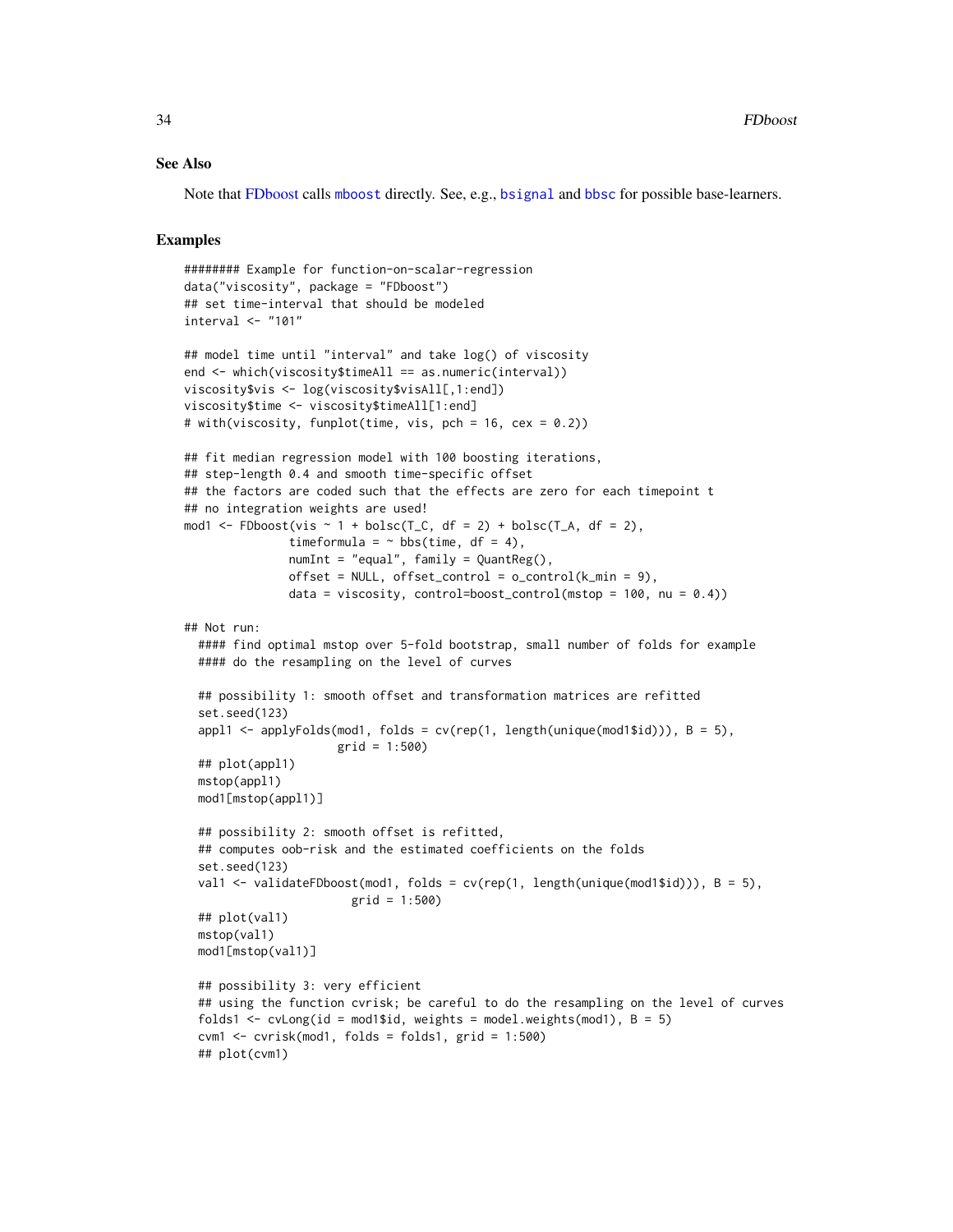#### FDboost 35

```
mstop(cvm1)
## look at the model
summary(mod1)
coef(mod1)
plot(mod1)
plotPredicted(mod1, lwdPred = 2)
## End(Not run)
######## Example for scalar-on-function-regression
data("fuelSubset", package = "FDboost")
## center the functional covariates per observed wavelength
fuelSubset$UVVIS <- scale(fuelSubset$UVVIS, scale = FALSE)
fuelSubset$NIR <- scale(fuelSubset$NIR, scale = FALSE)
## to make mboost:::df2lambda() happy (all design matrix entries < 10)
## reduce range of argvals to [0,1] to get smaller integration weights
fuelSubset$uvvis.lambda <- with(fuelSubset, (uvvis.lambda - min(uvvis.lambda)) /
                                           (max(uvvis.lambda) - min(uvvis.lambda) ))
fuelSubset$nir.lambda <- with(fuelSubset, (nir.lambda - min(nir.lambda)) /
                                          (max(nir.lambda) - min(nir.lambda) ))
## model fit with scalar response
## include no intercept as all base-learners are centered around 0
mod2 <- FDboost(heatan ~ bsignal(UVVIS, uvvis.lambda, knots = 40, df = 4, check.ident = FALSE)
               + bsignal(NIR, nir.lambda, knots = 40, df = 4, check.ident = FALSE),
             timeformula = NULL, data = fuelSubset, control = boost_control(mstop = 200))
## additionally include a non-linear effect of the scalar variable h2o
mod2s <- FDboost(heatan ~ bsignal(UVVIS, uvvis.lambda, knots = 40, df = 4, check.ident = FALSE)
               + bsignal(NIR, nir.lambda, knots = 40, df = 4, check.ident = FALSE)
               + bbs(h2o, df = 4),
             timeformula = NULL, data = fuelSubset, control = boost_control(mstop = 200))
## alternative model fit as FLAM model with scalar response; as timeformula = \sim bols(1)
## adds a penalty over the index of the response, i.e., here a ridge penalty
## thus, mod2f and mod2 have different penalties
mod2f <- FDboost(heatan ~ bsignal(UVVIS, uvvis.lambda, knots = 40, df = 4, check.ident = FALSE)
               + bsignal(NIR, nir.lambda, knots = 40, df = 4, check.ident = FALSE),
            timeformula = \sim bols(1), data = fuelSubset, control = boost_control(mstop = 200))
## Not run:
 ## bootstrap to find optimal mstop takes some time
 set.seed(123)
 folds2 <- cv(weights = model.weights(mod2), B = 10)cvm2 < -cvrisk(mod2, folds = folds2, grid = 1:1000)mstop(cvm2) ## mod2[327]
 summary(mod2)
 ## plot(mod2)
## End(Not run)
```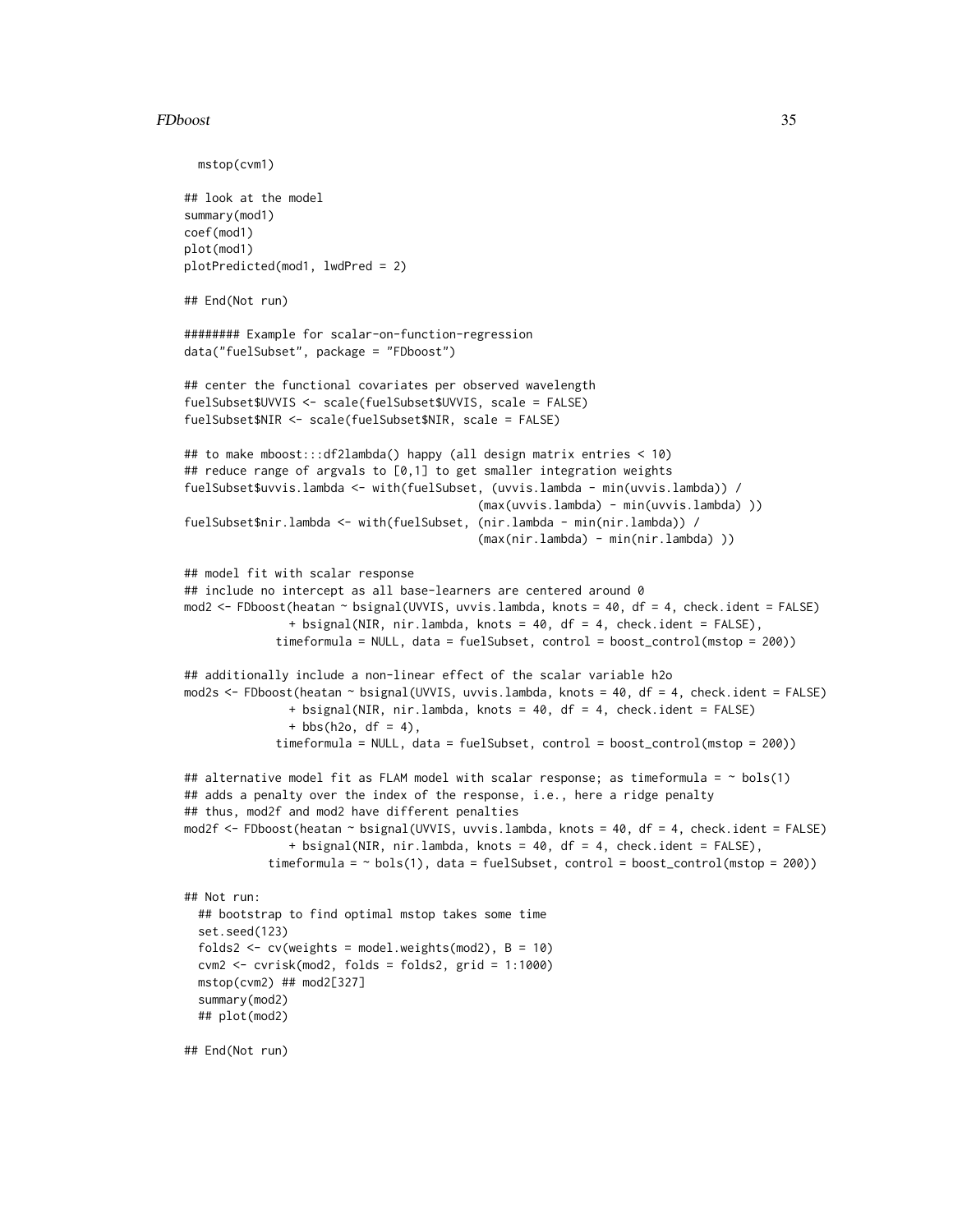```
## Example for function-on-function-regression
if(require(fda)){
 data("CanadianWeather", package = "fda")
 CanadianWeather$l10precip <- t(log(CanadianWeather$monthlyPrecip))
 CanadianWeather$temp <- t(CanadianWeather$monthlyTemp)
 CanadianWeather$region <- factor(CanadianWeather$region)
 CanadianWeather$month.s <- CanadianWeather$month.t <- 1:12
 ## center the temperature curves per time-point
 CanadianWeather$temp <- scale(CanadianWeather$temp, scale = FALSE)
  rownames(CanadianWeather$temp) <- NULL ## delete row-names
 ## fit model with cyclic splines over the year
 mod3 <- FDboost(l10precip ~ bols(region, df = 2.5, contrasts.arg = "contr.dummy")
                   + bsignal(temp, month.s, knots = 11, cyclic = TRUE,
                           df = 2.5, boundary.knots = c(0.5, 12.5), check.ident = FALSE),
                  timeformula = \sim bbs(month.t, knots = 11, cyclic = TRUE,
                                      df = 3, boundary.knots = c(0.5, 12.5),
                  offset = "scalar", offset_control = o_{control(k,min = 5)},
                  control = boost_countcol(mstop = 60),
                  data = CanadianWeather)
 ## Not run:
   #### find the optimal mstop over 5-fold bootstrap
   ## using the function applyFolds
   set.seed(123)
   folds3 <- cv(rep(1, length(unique(mod3$id))), B = 5)appl3 <- applyFolds(mod3, folds = folds3, grid = 1:200)
  ## use function cvrisk; be careful to do the resampling on the level of curves
   set.seed(123)
   folds3long \le cvLong(id = mod3$id, weights = model.weights(mod3), B = 5)
   cvm3 < -cvrisk(mod3, folds = folds3long, grid = 1:200)mstop(cvm3) ## mod3[64]
   summary(mod3)
   ## plot(mod3, pers = TRUE)
## End(Not run)
}
######## Example for functional response observed on irregular grid
######## Delete part of observations in viscosity data-set
data("viscosity", package = "FDboost")
## set time-interval that should be modeled
interval <- "101"
## model time until "interval" and take log() of viscosity
end <- which(viscosity$timeAll == as.numeric(interval))
viscosity$vis <- log(viscosity$visAll[,1:end])
viscosity$time <- viscosity$timeAll[1:end]
```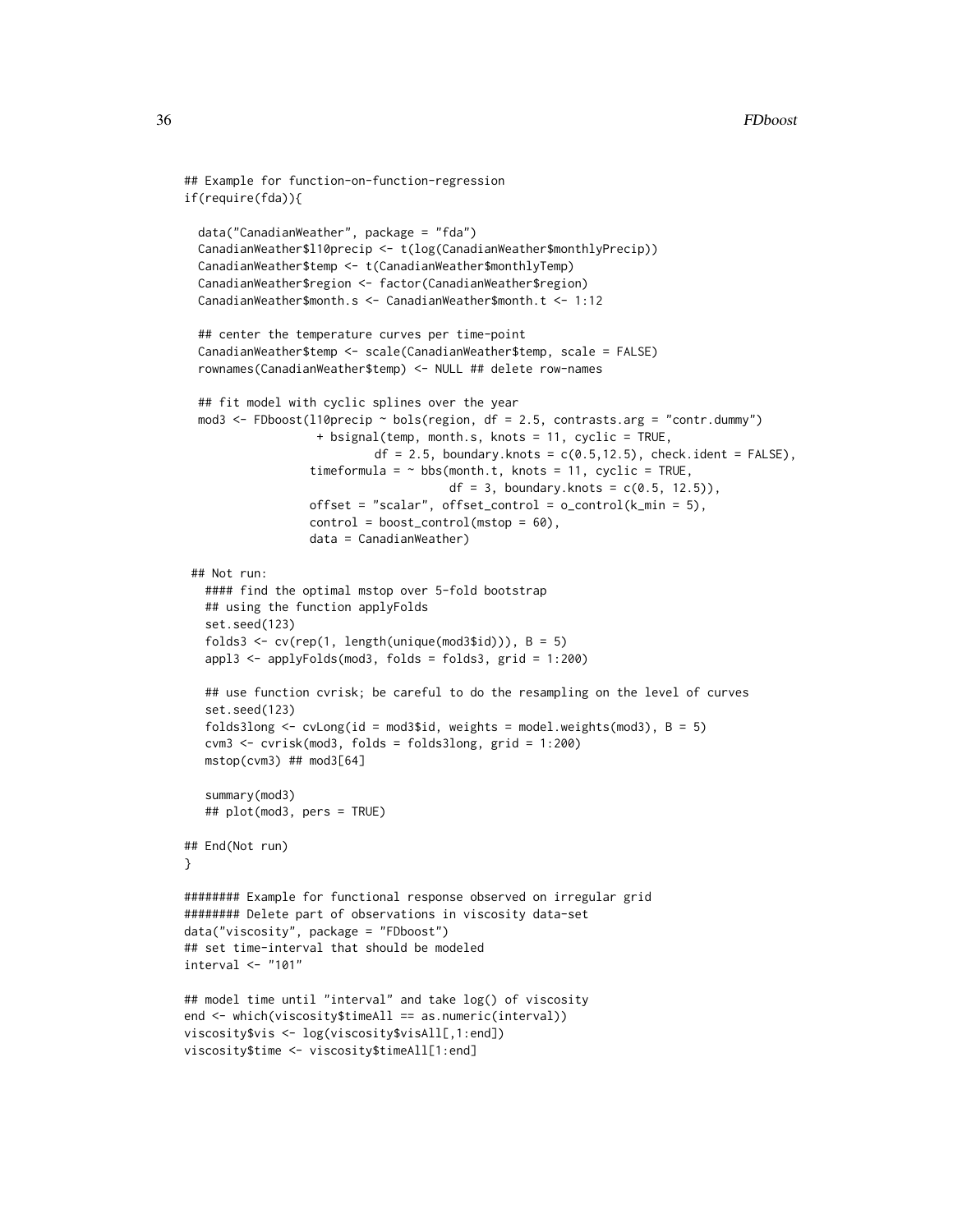### FDboost 37

```
# with(viscosity, funplot(time, vis, pch = 16, cex = 0.2))
## only keep one eighth of the observation points
set.seed(123)
selectObs \le sort(sample(x = 1:(64*46), size = 64*46/4, replace = FALSE))
dataIrregular <- with(viscosity, list(vis = c(vis)[selectObs],
                                      T_A = T_A, T_C = T_C,
                                      time = rep(time, each = 64)[selectObs],id = rep(1:64, 46) [selectObs])## fit median regression model with 50 boosting iterations,
## step-length 0.4 and smooth time-specific offset
## the factors are in effect coding -1, 1 for the levels
## no integration weights are used!
mod4 <- FDboost(vis \sim 1 + bols(T_C, contrasts.arg = "contr.sum", intercept = FALSE)
                + bols(T_A, contrasts.arg = "contr.sum", intercept=FALSE),
                timeformula = \sim bbs(time, lambda = 100), id = \simid,
                numInt = "Riemann", family = QuantReg(),
                offset = NULL, offset_control = o_control(k_min = 9),
                data = dataIrregular, control = boost_countol(mstop = 50, nu = 0.4))## summary(mod4)
## plot(mod4)
## plotPredicted(mod4, lwdPred = 2)
## Not run:
  ## Find optimal mstop, small grid/low B for a fast example
  set.seed(123)
  folds4 <- cv(rep(1, length(unique(mod4$id))), B = 3)
  appl4 <- applyFolds(mod4, folds = folds4, grid = 1:50)
  ## val4 <- validateFDboost(mod4, folds = folds4, grid = 1:50)
  set.seed(123)
  folds4long \le cvLong(id = mod4$id, weights = model.weights(mod4), B = 3)
  cvm4 <- cvrisk(mod4, folds = folds4long, grid = 1:50)
  mstop(cvm4)
## End(Not run)
## Be careful if you want to predict newdata with irregular response,
## as the argument index is not considered in the prediction of newdata.
## Thus, all covariates have to be repeated according to the number of observations
## in each response trajectroy.
## Predict four response curves with full time-observations
## for the four combinations of T_A and T_C.
newd \le list(T_A = factor(c(1,1,2,2), levels = 1:2,
                        labels = c("low", "high"))[rep(1:4, length(viscosity$time))],
             T_C = factor(c(1, 2, 1, 2), levels = 1:2,labels = c("low", "high"))[rep(1:4, length(viscosity$time))],
             time = rep(viscosity$time, 4))
pred <- predict(mod4, newdata = newd)
```

```
## funplot(x = rep(viscosity$time, 4), y = pred, id = rep(1:4, length(viscosity$time)))
```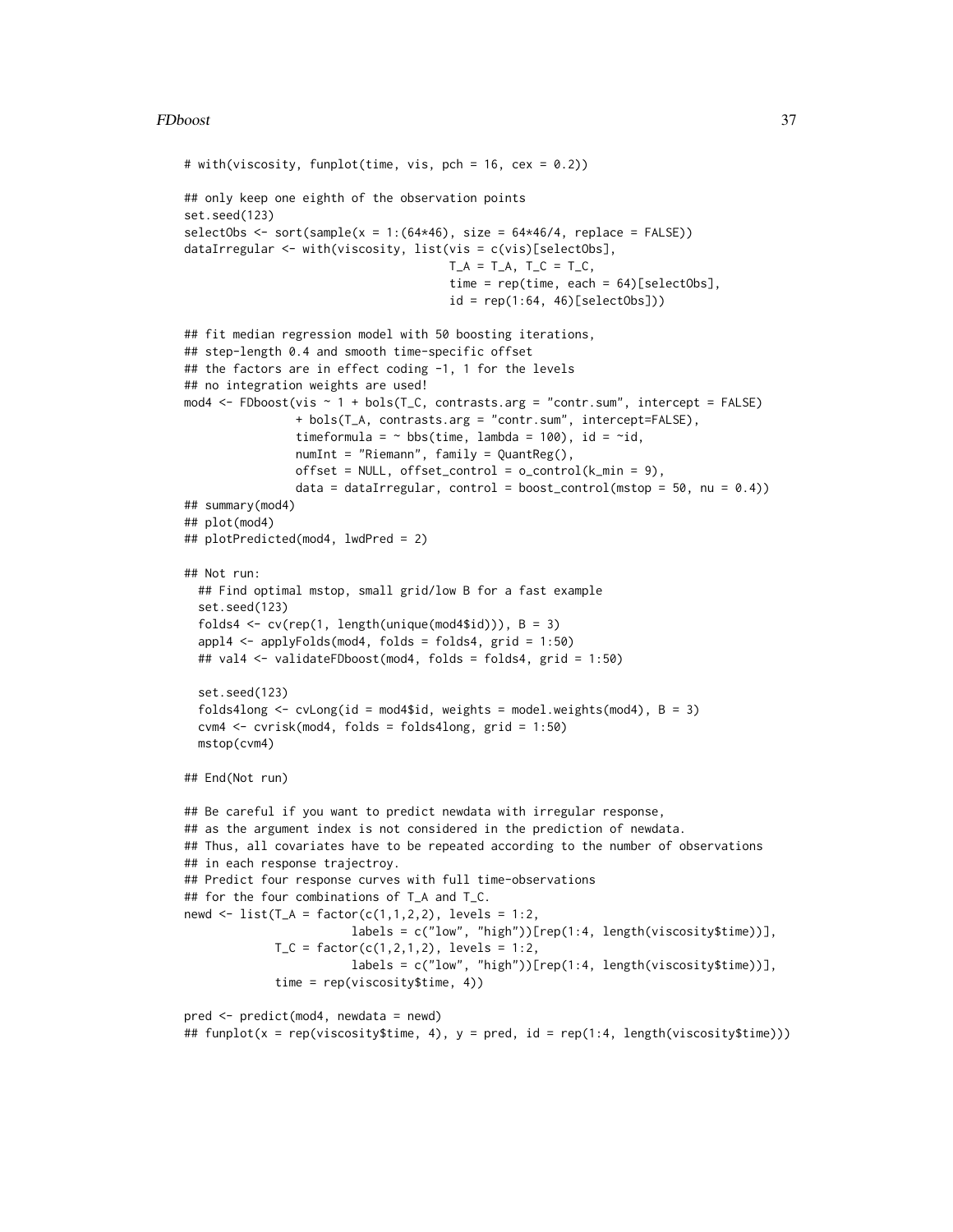# Description

Function for fitting generalized additive models for location, scale and shape (GAMLSS) with functional data using component-wise gradient boosting, for details see Brockhaus et al. (2018).

#### Usage

```
FDboostLSS(formula, timeformula, data = list(), families = GaussianLSS(),
  control = boost_control(), weights = NULL, method = c("cyclic",
  "noncyclic"), ...)
```
### Arguments

| formula     | a symbolic description of the model to be fit. If formula is a single formula,<br>the same formula is used for all distribution parameters. formula can also be a<br>(named) list, where each list element corresponds to one distribution parameter<br>of the GAMLSS distribution. The names must be the same as in the families.                                                                                                                                                                            |
|-------------|---------------------------------------------------------------------------------------------------------------------------------------------------------------------------------------------------------------------------------------------------------------------------------------------------------------------------------------------------------------------------------------------------------------------------------------------------------------------------------------------------------------|
| timeformula | one-sided formula for the expansion over the index of the response. For a func-<br>tional response $Y_i(t)$ typically ~bbs(t) to obtain a smooth expansion of the<br>effects along t. In the limiting case that $Y_i$ is a scalar response use ~bo1s(1),<br>which sets up a base-learner for the scalar 1. Or you can use timeformula=NULL,<br>then the scalar response is treated as scalar. Analogously to formula, timeformula<br>can either be a one-sided formula or a named list of one-sided formulas. |
| data        | a data frame or list containing the variables in the model.                                                                                                                                                                                                                                                                                                                                                                                                                                                   |
| families    | an object of class families. It can be either one of the pre-defined distributions<br>that come along with the package gamboostLSS or a new distribution speci-<br>fied by the user (see Families for details). Per default, the two-parametric<br>GaussianLSS family is used.                                                                                                                                                                                                                                |
| control     | a list of parameters controlling the algorithm. For more details see boost_control.                                                                                                                                                                                                                                                                                                                                                                                                                           |
| weights     | does not work!                                                                                                                                                                                                                                                                                                                                                                                                                                                                                                |
| method      | fitting method, currently two methods are supported: "cyclic" (see Mayr et al.,<br>2012) and "noncyclic" (algorithm with inner loss of Thomas et al., 2018).                                                                                                                                                                                                                                                                                                                                                  |
| $\cdots$    | additional arguments passed to FDboost, including, family and control.                                                                                                                                                                                                                                                                                                                                                                                                                                        |

#### Details

For details on the theory of GAMLSS, see Rigby and Stasinopoulos (2005). FDboostLSS calls FDboost to fit the distribution parameters of a GAMLSS - a functional boosting model is fitted for each parameter of the response distribution. In [mboostLSS](#page-0-0), details on boosting of GAMLSS based on Mayr et al. (2012) and Thomas et al. (2018) are given. In [FDboost](#page-28-0), details on boosting regression models with functional variables are given (Brockhaus et al., 2015, Brockhaus et al., 2017).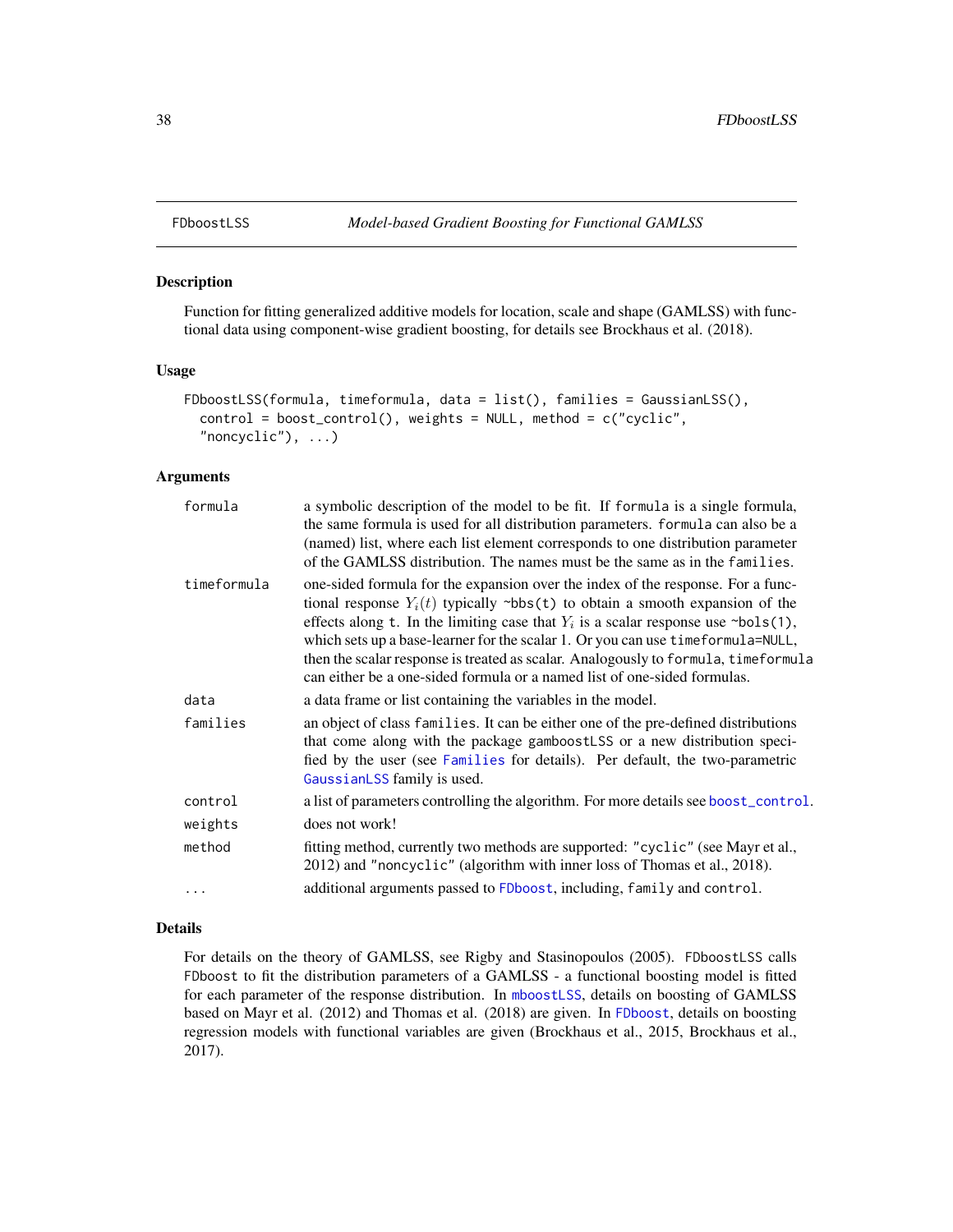### FDboostLSS 39

#### Value

An object of class FDboostLSS that inherits from mboostLSS. The FDboostLSS-object is a named list containing one list entry per distribution parameter and some attributes. The list is named like the parameters, e.g. mu and sigma, if the parameters mu and sigma are modeled. Each list-element is an object of class FDboost.

## Author(s)

Sarah Brockhaus

### **References**

Brockhaus, S., Scheipl, F., Hothorn, T. and Greven, S. (2015). The functional linear array model. Statistical Modelling, 15(3), 279-300.

Brockhaus, S., Melcher, M., Leisch, F. and Greven, S. (2017): Boosting flexible functional regression models with a high number of functional historical effects, Statistics and Computing, 27(4), 913-926.

Brockhaus, S., Fuest, A., Mayr, A. and Greven, S. (2018): Signal regression models for location, scale and shape with an application to stock returns. Journal of the Royal Statistical Society: Series C (Applied Statistics), 67, 665-686.

Mayr, A., Fenske, N., Hofner, B., Kneib, T. and Schmid, M. (2012): Generalized additive models for location, scale and shape for high-dimensional data - a flexible approach based on boosting. Journal of the Royal Statistical Society: Series C (Applied Statistics), 61(3), 403-427.

Rigby, R. A. and D. M. Stasinopoulos (2005): Generalized additive models for location, scale and shape (with discussion). Journal of the Royal Statistical Society: Series C (Applied Statistics), 54(3), 507-554.

Thomas, J., Mayr, A., Bischl, B., Schmid, M., Smith, A., and Hofner, B. (2018), Gradient boosting for distributional regression - faster tuning and improved variable selection via noncyclical updates. Statistics and Computing, 28, 673-687.

## See Also

Note that FDboostLSS calls [FDboost](#page-28-0) directly.

```
########### simulate Gaussian scalar-on-function data
n <- 500 ## number of observations
G <- 120 ## number of observations per functional covariate
set.seed(123) ## ensure reproducibility
z <- runif(n) ## scalar covariate
z \leq z - \text{mean}(z)s \leq -seq(0, 1, 1=G) ## index of functional covariate
## generate functional covariate
if(require(splines)){
   x \leq t(replicate(n, drop(bs(s, df = 5, int = TRUE) %*% runif(5, min = -1, max = 1))))
}else{
  x \le - matrix(rnorm(n \times G), ncol = G, nrow = n)
```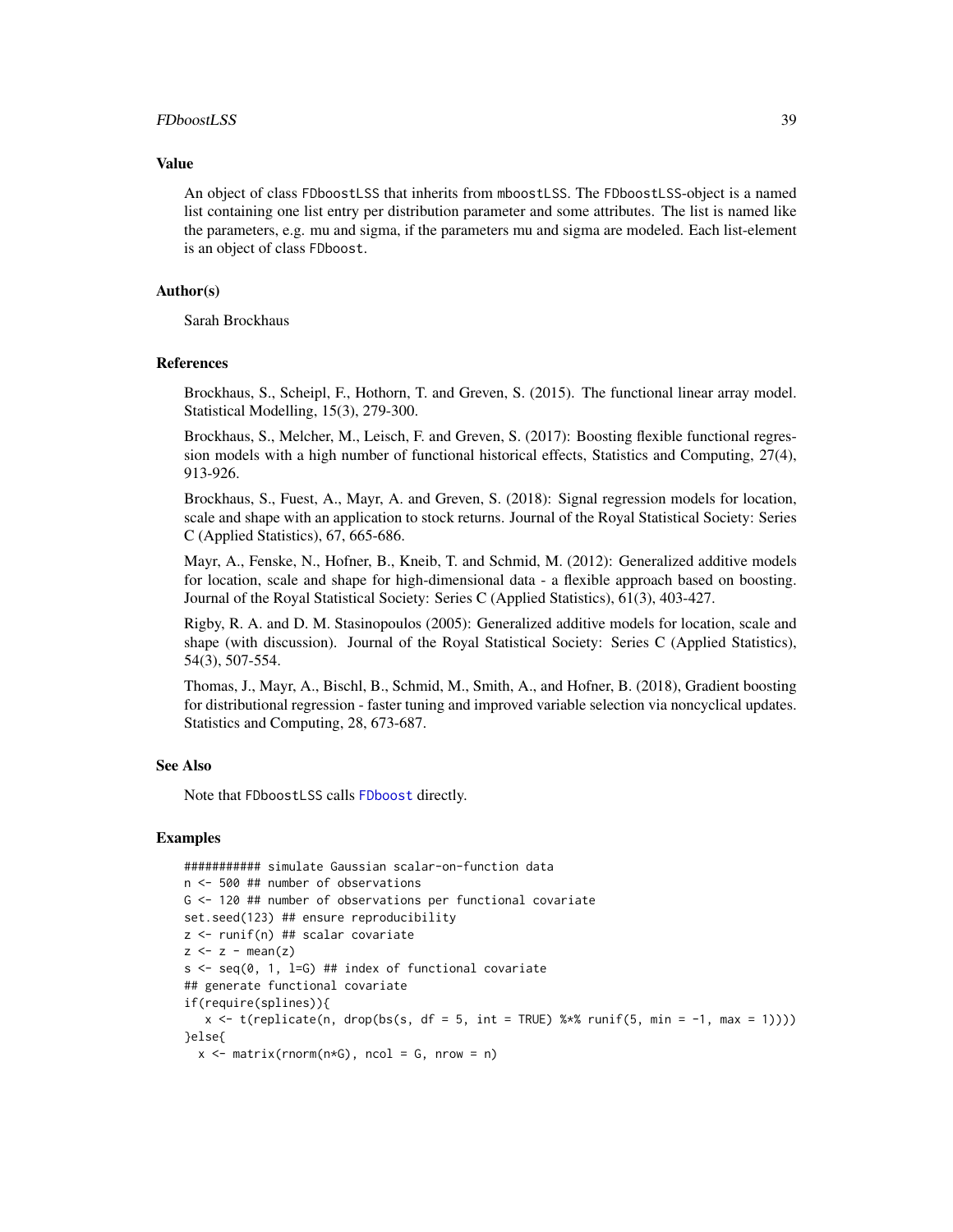```
}
x <- scale(x, center = TRUE, scale = FALSE) ## center x per observation point
mu <- 2 + 0.5*z + (1/G*x) %*% sin(s*pi)*5 ## true functions for expectation
sigma <- exp(0.5*z - (1/G*x) %*% cos(s*pi)*2) ## for standard deviation
y \le rnorm(mean = mu, sd = sigma, n = n) ## draw respone y_i \sim N(m_{i,i}, s_{i,j})## save data as list containing s as well
dat_list <- list(y = y, z = z, x = I(x), s = s)
## model fit with noncyclic algorithm assuming Gaussian location scale model
m_boost <- FDboostLSS(list(mu = y ~ bols(z, df = 2) + bsignal(x, s, df = 2, knots = 16),
                         sigma = y \sim \text{bols}(z, df = 2) + \text{bsignal}(x, s, df = 2, knots = 16),
                           timeformula = NULL, data = dat_list, method = "noncyclic")
summary(m_boost)
## Not run:
 if(require(gamboostLSS)){
  ## find optimal number of boosting iterations on a grid in 1:1000
  ## using 5-fold bootstrap
  ## takes some time, easy to parallelize on Linux
  set.seed(123)
  cvr \le cvrisk(m_boost, folds = cv(model.weights(m_boost[[1]]), B = 5),
                grid = 1:1000, trace = FALSE)
  ## use model at optimal stopping iterations
  m_boost <- m_boost[mstop(cvr)] ## 832
  ## plot smooth effects of functional covariates for mu and sigma
  par(mfrow = c(1,2))plot(m_boost$mu, which = 2, ylim = c(0,5))lines(s, sin(s*pi)*5, col = 3, lwd = 2)
  plot(m_boost$sigma, which = 2, ylim = c(-2.5, 2.5))lines(s, -cos(s*pi)*2, col = 3, lwd = 2)
 }
## End(Not run)
```
fitted.FDboost *Fitted values of a boosted functional regression model*

## Description

Takes a fitted FDboost-object and computes the fitted values.

```
## S3 method for class 'FDboost'
fitted(object, toFDboost = TRUE, ...)
```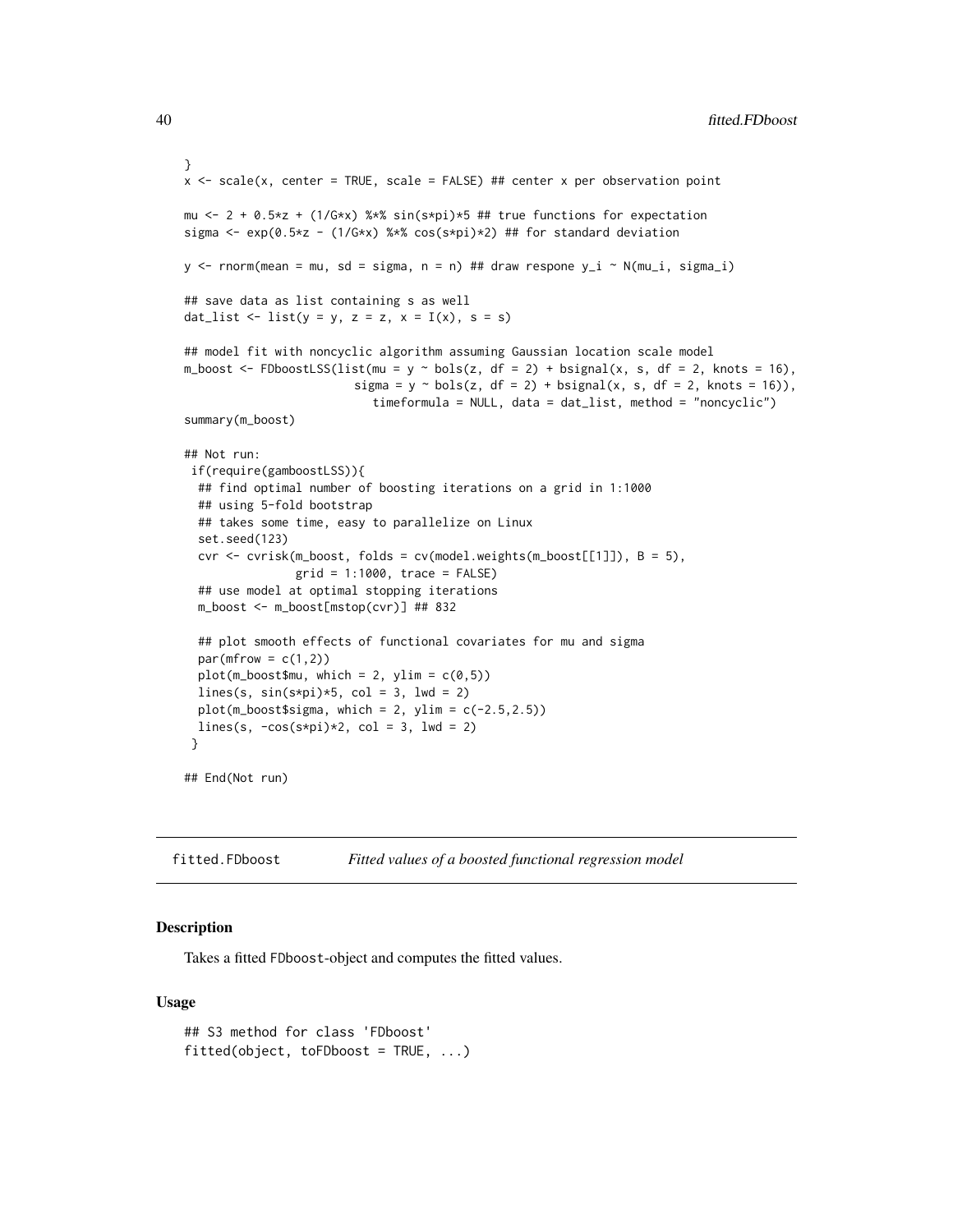#### fuelSubset 41

#### Arguments

| object    | a fitted FDboost-object                                                                                                                                                                                    |
|-----------|------------------------------------------------------------------------------------------------------------------------------------------------------------------------------------------------------------|
| toFDboost | logical, defaults to TRUE. In case of regular response in wide format (i.e., re-<br>sponse is supplied as matrix): should the predictions be returned as matrix, or<br>list of matrices instead of vectors |
| $\cdot$   | additional arguments passed on to predict. FDboost                                                                                                                                                         |

### Value

matrix or vector of fitted values

# See Also

[FDboost](#page-28-0) for the model fit.

fuelSubset *Spectral data of fossil fuels*

### Description

For 129 laboratory samples of fossil fuels the heat value and the humidity were determined together with two spectra. One spectrum is ultraviolet-visible (UV-VIS), measured at 1335 wavelengths in the range of 250.4 to 878.4 nanometer (nm), the other a near infrared spectrum (NIR) measured at 2307 wavelengths in the range of 800.4 to 2779.0 nm. fuelSubset is a subset of the original dataset containing only 10% of the original measures of the spectra, resulting in 231 measures of the NIR spectrum and 134 measures of the UVVIS spectrum.

### Usage

data("fuelSubset")

# Format

A data list with 129 observations on the following 7 variables.

heatan heat value in mega joule (mJ)

h2o humidity in percent

NIR near infrared spectrum (NIR)

UVVIS ultraviolet-visible spectrum (UV-VIS)

nir.lambda wavelength of NIR spectrum in nm

uvvis.lambda wavelength of UV-VIS spectrum in nm

h2o.fit predicted values of humidity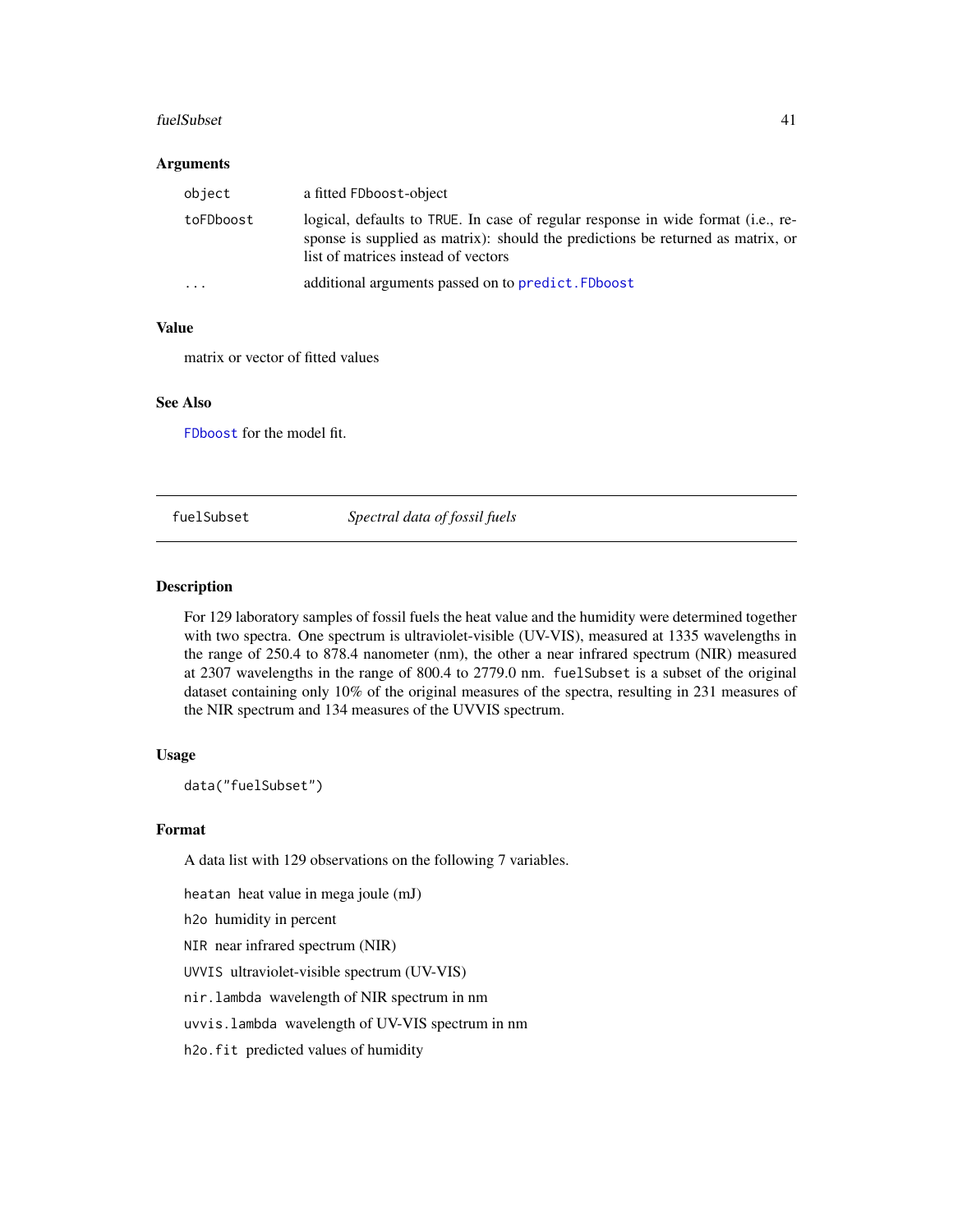## Details

The aim is to predict the heat value using the spectral data. The variable h2o. fit was generated by a functional linear regression model, using both spectra and their derivatives as predictors.

#### Source

# Siemens AG

Fuchs, K., Scheipl, F. & Greven, S. (2015), Penalized scalar-on-functions regression with interaction term. Computational Statistics and Data Analysis. 81, 38-51.

## Examples

```
data("fuelSubset", package = "FDboost")
## center the functional covariates per observed wavelength
fuelSubset$UVVIS <- scale(fuelSubset$UVVIS, scale = FALSE)
fuelSubset$NIR <- scale(fuelSubset$NIR, scale = FALSE)
## to make mboost::df2lambda() happy (all design matrix entries < 10)
## reduce range of argvals to [0,1] to get smaller integration weights
fuelSubset$uvvis.lambda <- with(fuelSubset, (uvvis.lambda - min(uvvis.lambda)) /
                                       (max(uvvis.lambda) - min(uvvis.lambda) ))
fuelSubset$nir.lambda <- with(fuelSubset, (nir.lambda - min(nir.lambda)) /
                                       (max(nir.lambda) - min(nir.lambda) ))
### fit mean regression model with 100 boosting iterations,
### step-length 0.1 and
mod <- FDboost(heatan ~ bsignal(UVVIS, uvvis.lambda, knots=40, df=4, check.ident=FALSE)
               + bsignal(NIR, nir.lambda, knots=40, df=4, check.ident=FALSE),
               timeformula = NULL, data = fuelSubset)
summary(mod)
## plot(mod)
```
funMRD *Functional MRD*

### **Description**

Calculates the functional MRD for a fitted FDboost-object

```
funMRD(object, overTime = TRUE, breaks = object$yind, global = FALSE, ...)
```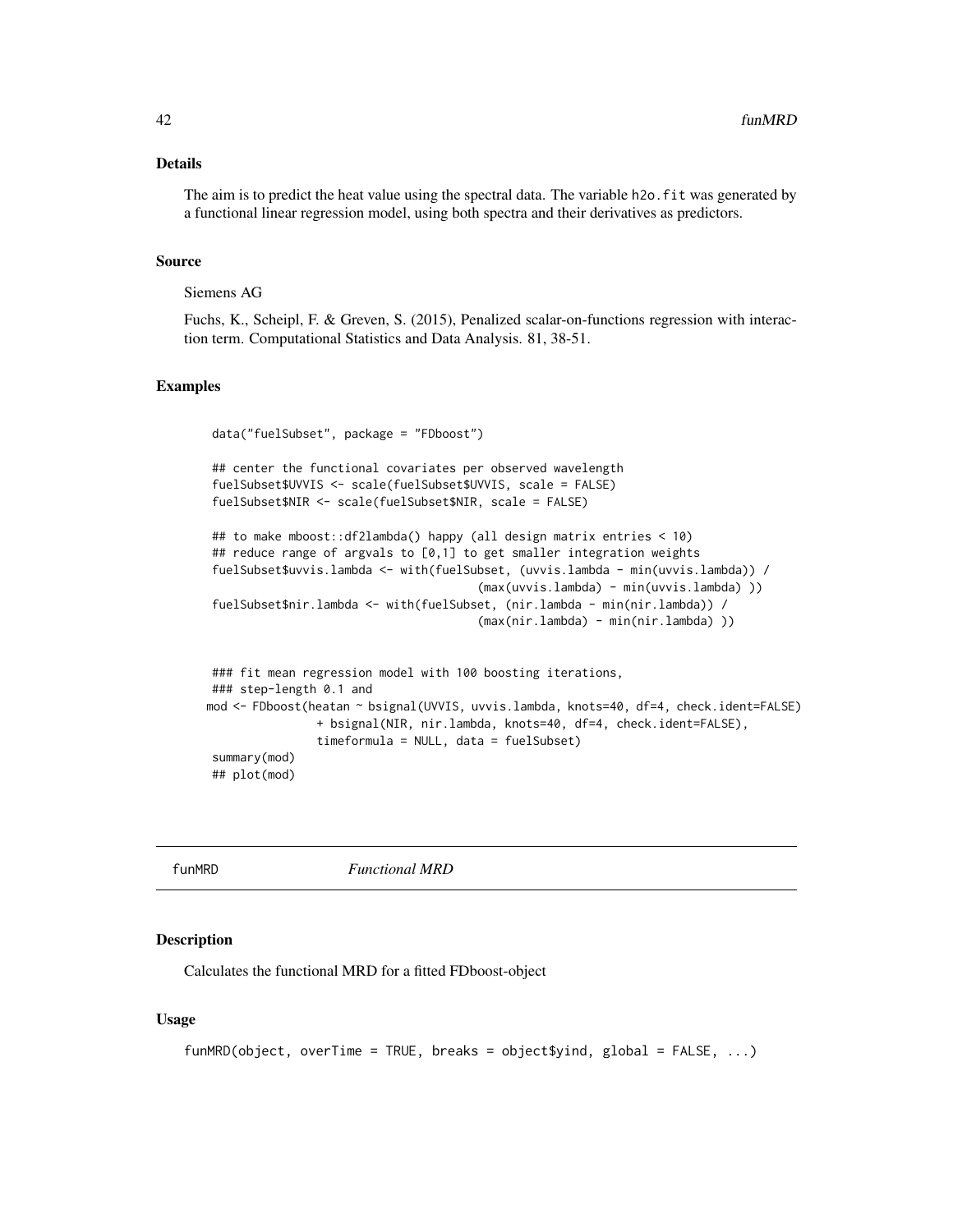#### funMSE 43

### Arguments

| object   | fitted FDboost-object with regular response                                                                                                                                                                                         |
|----------|-------------------------------------------------------------------------------------------------------------------------------------------------------------------------------------------------------------------------------------|
| overTime | per default the functional MRD is calculated over time if overTime=FALSE, the<br>MRD is calculated per curve.                                                                                                                       |
| breaks   | an optional vector or number giving the time-points at which the model is eval-<br>uated. Can be specified as number of equidistant time-points or as vector of<br>time-points. Defaults to the index of the response in the model. |
| global   | logical. defaults to FALSE, if TRUE the global MRD like in a normal linear<br>model is calculated                                                                                                                                   |
|          | currently not used                                                                                                                                                                                                                  |

# Details

Formula to calculate MRD over time, overTime=TRUE:  $MRD(t) = n^{-1} \sum_{i} |Y_i(t) - \hat{Y}_i(t)| / |Y_i(t)|$ 

Formula to calculate MRD over subjects, overTime=FALSE:  $MRD_i = \int |Y_i(t) - \hat{Y}_i(t)|/|Y_i(t)|dt \approx G^{-1} \sum_g |Y_i(t_g) - \hat{Y}_i(t_g)|/|Y_i(t)|$ 

## Value

Returns a vector with the calculated MRD and some extra information in attributes.

### Note

breaks cannot be changed in the case the bsignal() is used over the same domain as the response! In that case you would have to rename the index of the response or that of the covariates.

funMSE *Functional MSE*

# Description

Calculates the functional MSE for a fitted FDboost-object

```
funMSE(object, overTime = TRUE, breaks = object$yind, global = FALSE,
 relative = FALSE, root = FALSE, ...)
```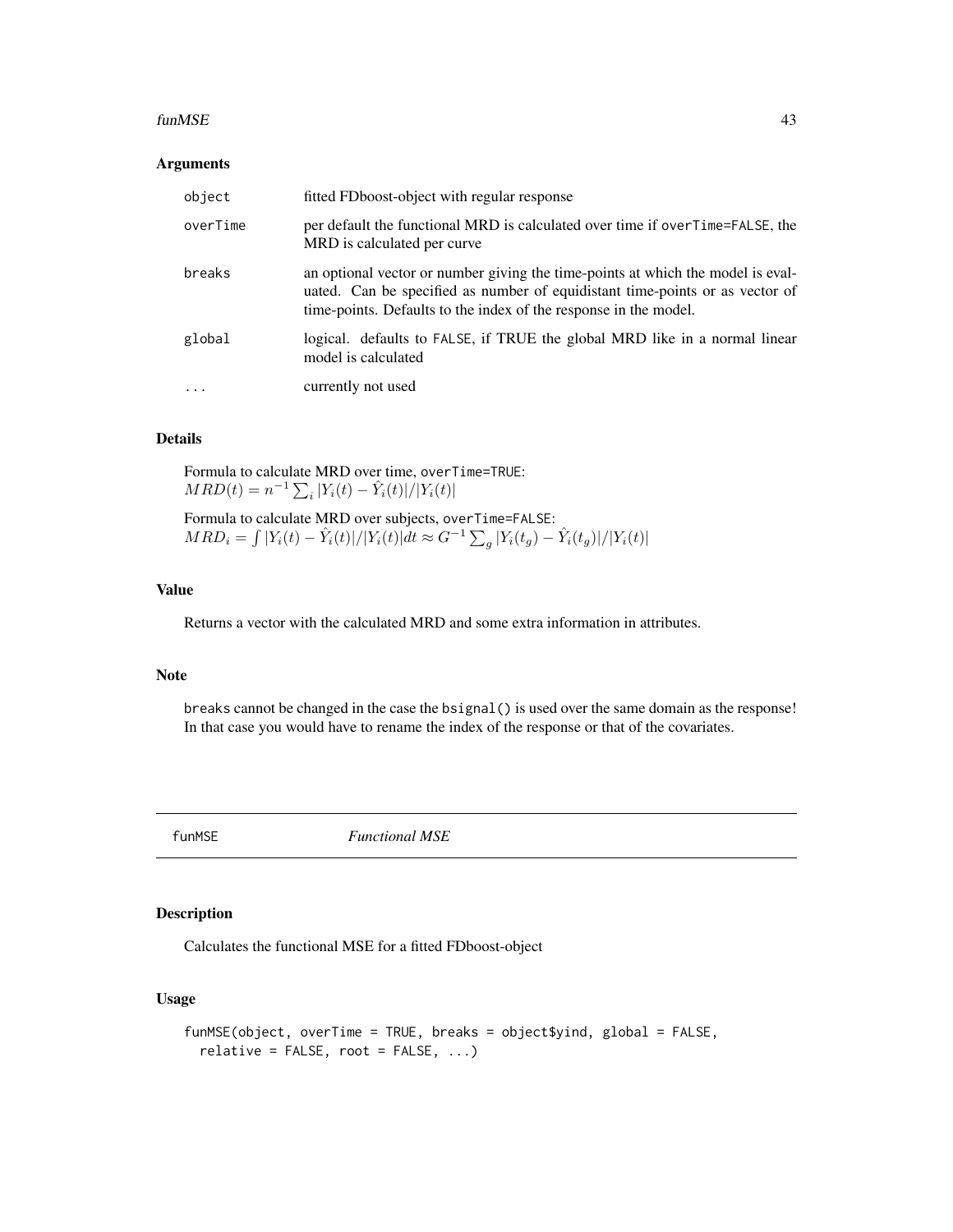### Arguments

| object    | fitted FDboost-object                                                                                                                                                                                                               |
|-----------|-------------------------------------------------------------------------------------------------------------------------------------------------------------------------------------------------------------------------------------|
| overTime  | per default the functional R-squared is calculated over time if overTime=FALSE,<br>the R-squared is calculated per curve.                                                                                                           |
| breaks    | an optional vector or number giving the time-points at which the model is eval-<br>uated. Can be specified as number of equidistant time-points or as vector of<br>time-points. Defaults to the index of the response in the model. |
| global    | logical. defaults to FALSE, if TRUE the global R-squared like in a normal linear<br>model is calculated                                                                                                                             |
| relative  | logical. defaults to FALSE. If TRUE the MSE is standardized by the global vari-<br>ance of the response<br>$n^{-1} \int \sum_i (Y_i(t) - \bar{Y})^2 dt \approx G^{-1} n^{-1} \sum_a \sum_i (Y_i(t_a) - \bar{Y})^2$                  |
| root      | take the square root of the MSE                                                                                                                                                                                                     |
| $\ddotsc$ | currently not used                                                                                                                                                                                                                  |

# Details

Formula to calculate MSE over time, overTime=TRUE:  $MSE(t) = n^{-1} \sum_{i} (Y_i(t) - \hat{Y}_i(t))^2$ 

Formula to calculate MSE over subjects, overTime=FALSE:  $MSE_i = \int (Y_i(t) - \hat{Y}_i(t))^2 dt \approx \tilde{G}^{-1} \sum_g (Y_i(t_g) - \hat{Y}_i(t_g))^2$ 

# Value

Returns a vector with the calculated MSE and some extra information in attributes.

#### Note

breaks cannot be changed in the case the bsignal() is used over the same domain as the response! In that case you would have to rename the index of the response or that of the covariates.

|  |  | funplot |  |
|--|--|---------|--|
|  |  |         |  |

*Plot functional data with linear interpolation of missing values* 

## Description

Plot functional data with linear interpolation of missing values

## Usage

 $funplot(x, y, id = NULL, rug = TRUE, ...)$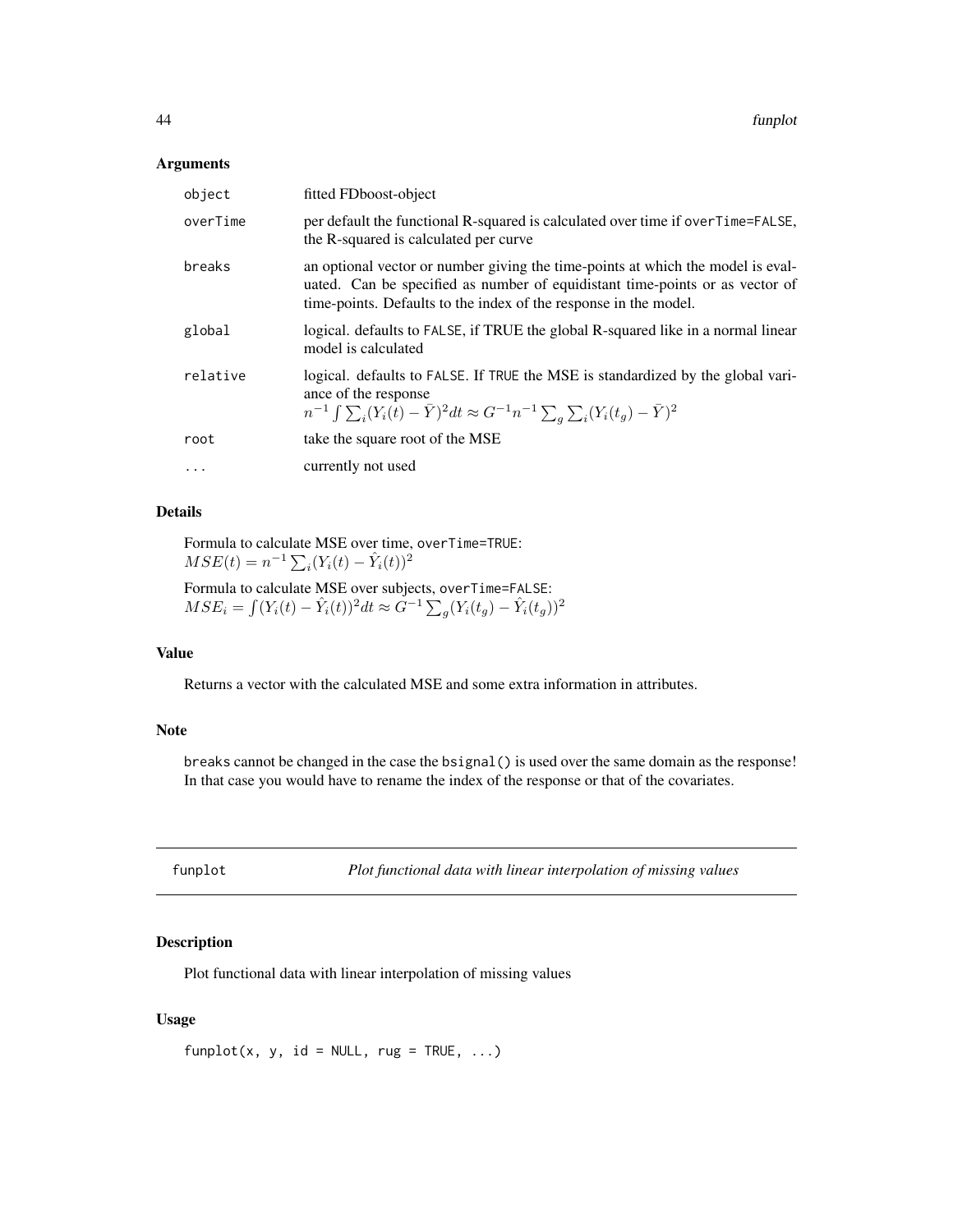# funRsquared 45

## Arguments

| $\mathsf{x}$            | optional, time-vector for plotting                                                                                                                           |
|-------------------------|--------------------------------------------------------------------------------------------------------------------------------------------------------------|
| y                       | matrix of functional data with functions in rows and measured times in columns;<br>or vector or functional observations, in this case id has to be specified |
| id                      | defaults to NULL for y matrix, is id-variables for y in long format                                                                                          |
| rug                     | logical. Should rugs be plotted? Defaults to TRUE.                                                                                                           |
| $\cdot$ $\cdot$ $\cdot$ | further arguments passed to matplot.                                                                                                                         |

# Details

All observations are marked by a small cross (pch=3). Missing values are imputed by linear interpolation. Parts that are interpolated are plotted by dotted lines, parts with non-missing values as solid lines.

# Examples

```
## Not run:
### examples for regular data in wide format
data(viscosity)
with(viscosity, funplot(timeAll, visAll, pch=20))
if(require(fda)){
  with(fda::growth, funplot(age, t(hgtm)))
}
```
## End(Not run)

funRsquared *Functional R-squared*

# Description

Calculates the functional R-squared for a fitted FDboost-object

# Usage

```
funRsquared(object, overTime = TRUE, breaks = object$yind, global = FALSE,
  ...)
```

| object   | fitted FDboost-object                                                                                                                                                                                                               |
|----------|-------------------------------------------------------------------------------------------------------------------------------------------------------------------------------------------------------------------------------------|
| overTime | per default the functional R-squared is calculated over time if over Time=FALSE,<br>the R-squared is calculated per curve                                                                                                           |
| breaks   | an optional vector or number giving the time-points at which the model is eval-<br>uated. Can be specified as number of equidistant time-points or as vector of<br>time-points. Defaults to the index of the response in the model. |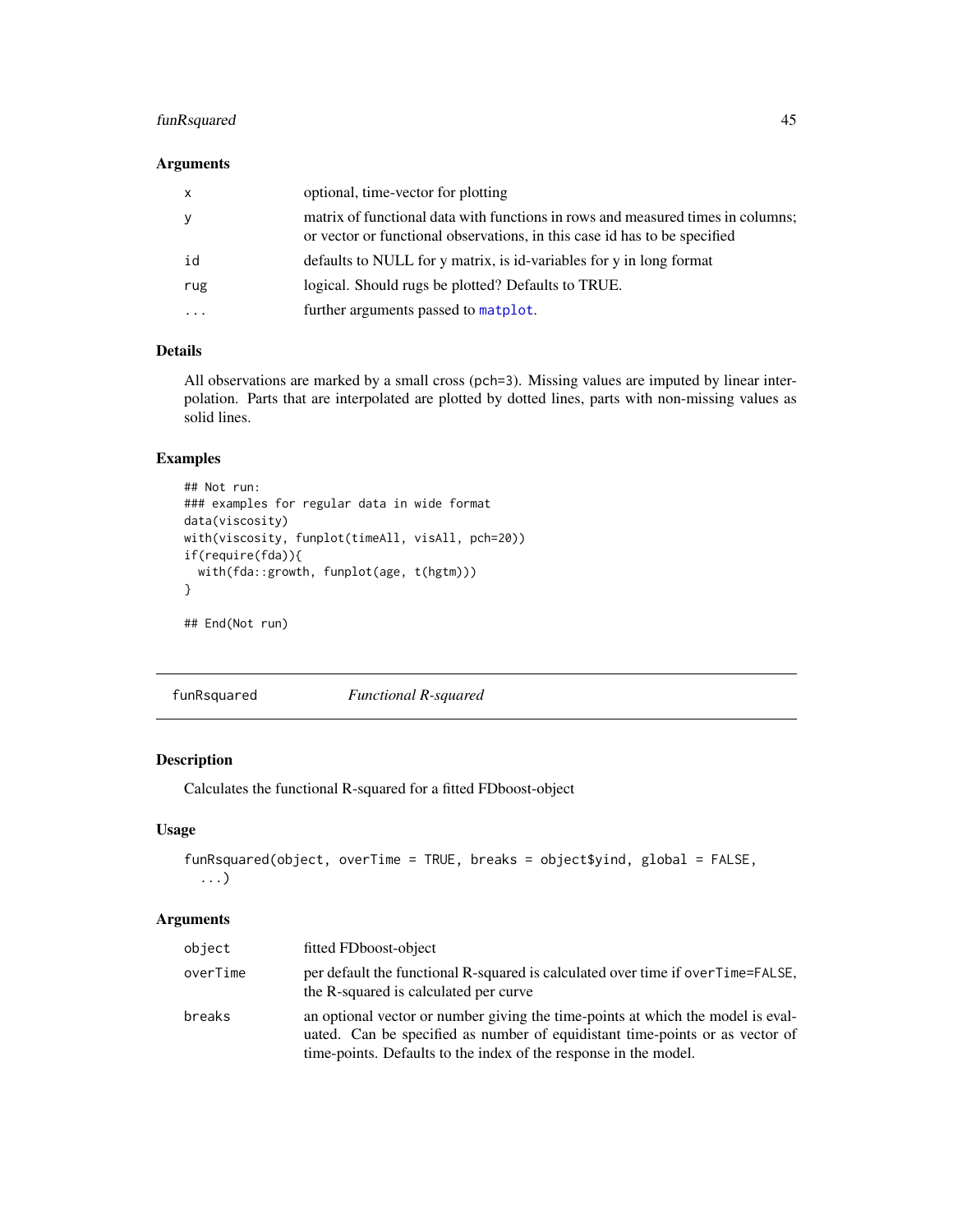| global               | logical. defaults to FALSE, if TRUE the global R-squared like in a normal linear<br>model is calculated |
|----------------------|---------------------------------------------------------------------------------------------------------|
| $\ddot{\phantom{0}}$ | currently not used                                                                                      |

# Details

breaks should be set to some grid, if there are many missing values or time-points with very few observations in the dataset. Otherwise at these points of t the variance will be almost 0 (or even 0 if there is only one observation at a time-point), and then the prediction by the local means  $\mu(t)$  is locally very good. The observations are interpolated linearly if necessary.

Formula to calculate R-squared over time, overTime=TRUE:  $R^2(t) = 1 - \sum_i (Y_i(t) - \hat{Y}_i(t))^2 / \sum_i (Y_i(t) - \bar{Y}(t))^2$ Formula to calculate R-squared over subjects, overTime=FALSE:

 $R_i^2 = 1 - \int (Y_i(t) - \hat{Y}_i(t))^2 dt / \int (Y_i(t) - \bar{Y}_i)^2 dt$ 

### Value

Returns a vector with the calculated R-squared and some extra information in attributes.

## Note

breaks cannot be changed in the case the bsignal() is used over the same domain as the response! In that case you would have to rename the index of the response or that of the covariates.

#### References

Ramsay, J., Silverman, B. (2006). Functional data analysis. Wiley Online Library. chapter 16.3

getTime *Generic functions to asses attributes of functional data objects*

## Description

Extract attributes of an object.

### Usage

```
getTime(object)
```

```
getId(object)
```
getX(object)

getArgvals(object)

getTimeLab(object)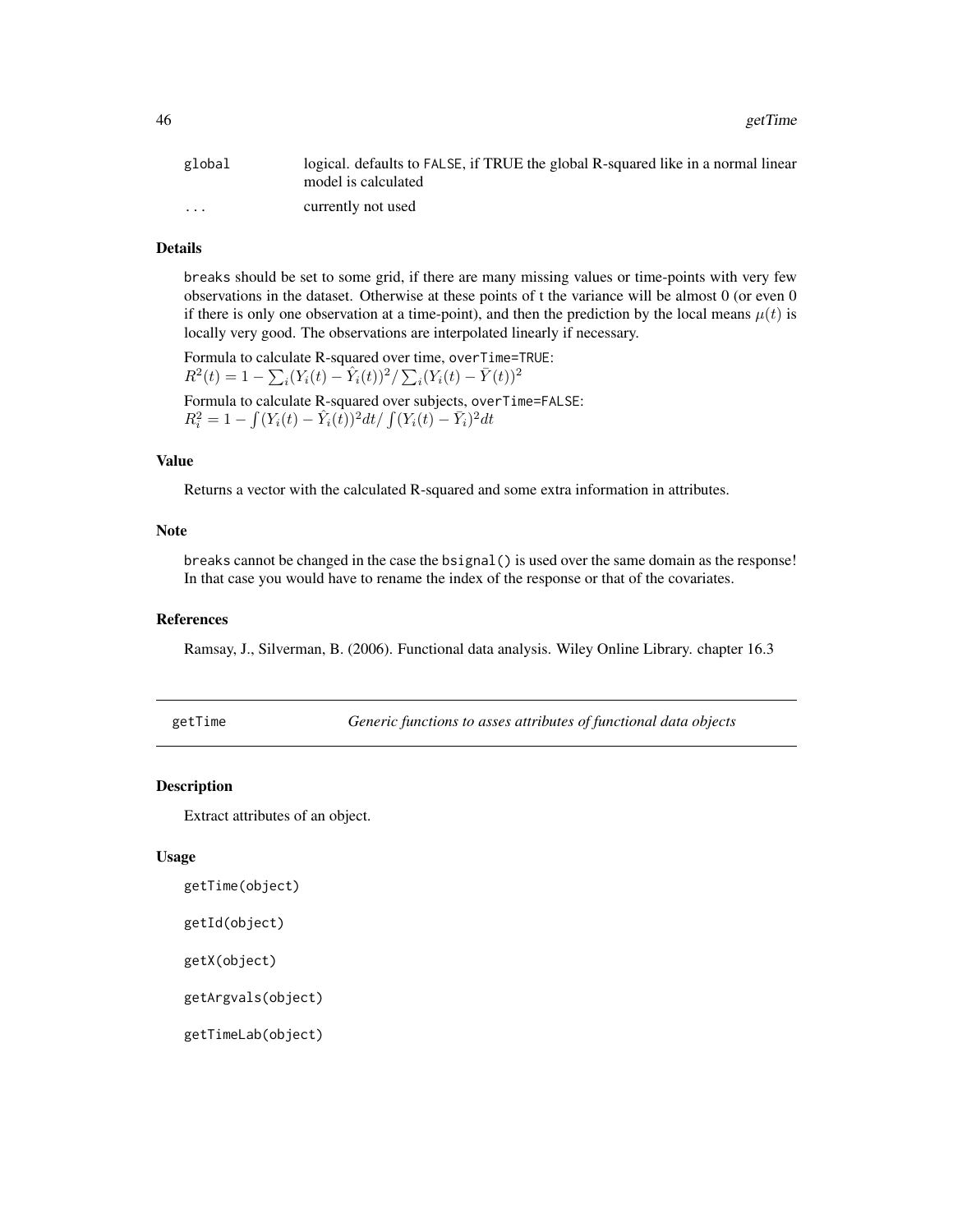# getTime.hmatrix 47

getIdLab(object)

getXLab(object)

getArgvalsLab(object)

### Arguments

object an R-object, currently implemented for hmatrix and fmatrix

### Details

Extract the time variable getTime, the idgetId, the functional covariate getX, its argument values getArgvals. Or the names of the different variables getTimeLab, getIdLab, getXLab, getArgvalsLab.

## See Also

[hmatrix](#page-47-0) for the h.atrix class.

<span id="page-46-0"></span>getTime.hmatrix *Extract attributes of hmatrix*

## Description

Extract attributes of an object of class hmatrix.

```
## S3 method for class 'hmatrix'
getTime(object)
## S3 method for class 'hmatrix'
getId(object)
## S3 method for class 'hmatrix'
getX(object)
## S3 method for class 'hmatrix'
getArgvals(object)
## S3 method for class 'hmatrix'
getTimeLab(object)
## S3 method for class 'hmatrix'
getIdLab(object)
## S3 method for class 'hmatrix'
getXLab(object)
```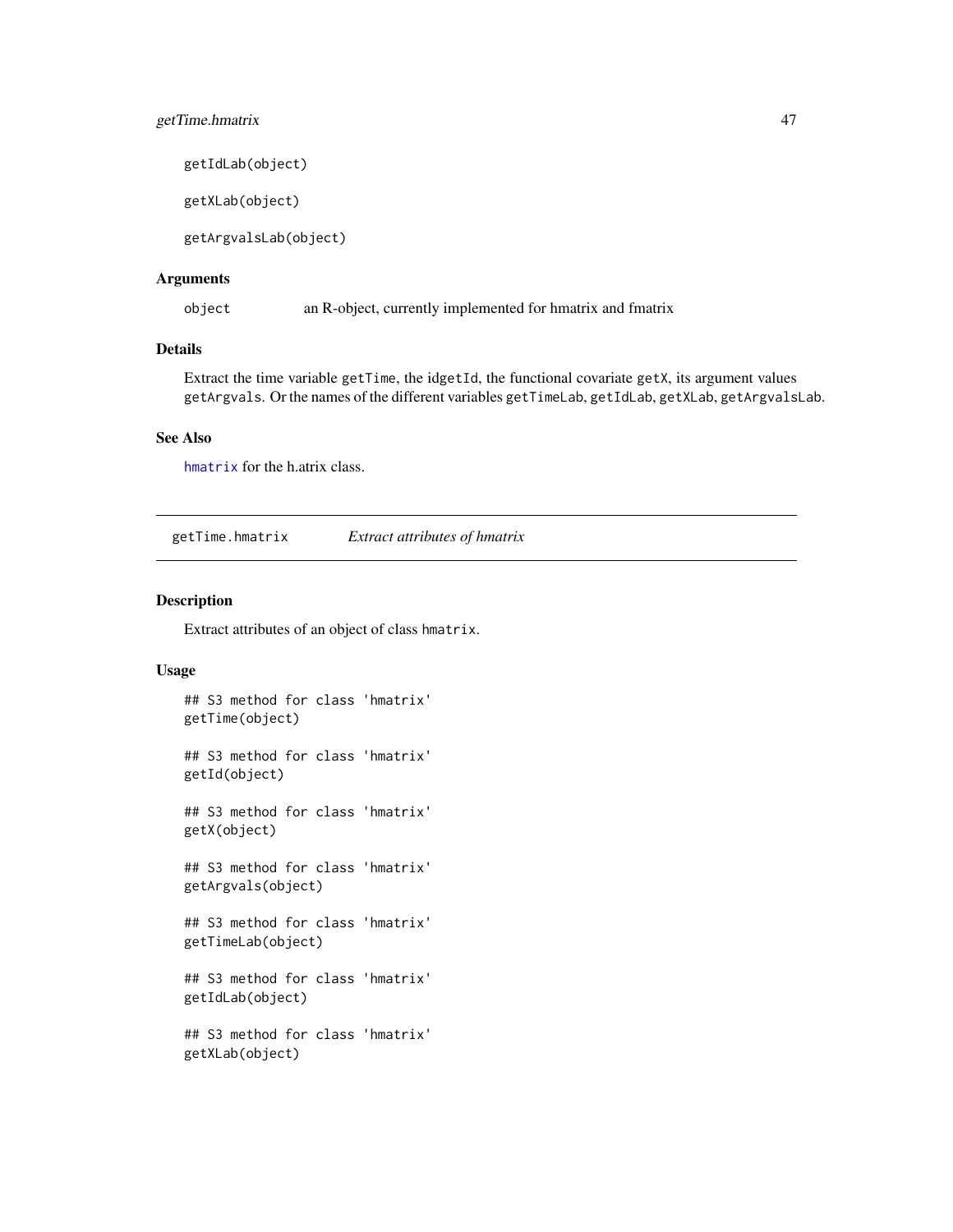```
## S3 method for class 'hmatrix'
getArgvalsLab(object)
```
#### Arguments

object object of class hmatrix

## Details

Extract the time variable getTime, the idgetId, the functional covariate getX, its argument values getArgvals. Or the names of the different variables getTimeLab, getIdLab, getXLab, getArgvalsLab for an object of class hmatrix.

<span id="page-47-0"></span>hmatrix *A S3 class for univariate functional data on a common grid*

## Description

The hmatrix class represents data for a functional historical effect. The class is basically a matrix containing the time and the id for the observations of the functional response. The functional covariate is contained as attribute.

### Usage

```
hmatrix(time, id, x, argvals = 1:ncol(x), timeLab = "t",
  idLab = "wideIndex", xLab = "x", argvalsLab = "s")
```
# Arguments

| time         | set of argument values of the response in long format, i.e. at which t the re-<br>sponse curve is observed                     |  |
|--------------|--------------------------------------------------------------------------------------------------------------------------------|--|
| id           | specify to which curve the point belongs to, id from $1, 2, , n$ .                                                             |  |
| $\mathsf{x}$ | matrix of functional covariate, each trajectory is in one row                                                                  |  |
| argvals      | set of argument values, <i>i.e.</i> , the common gird at which the functional covariate<br>is observed, by default $1:ncol(x)$ |  |
| timeLab      | name of the time axis, by default t                                                                                            |  |
| idLab        | name of the id variable, by default wide Index                                                                                 |  |
| xLab         | name of the functional variable, by default NULL                                                                               |  |
| argvalsLab   | name of the argument for the covariate by default s                                                                            |  |

# Details

In the hmatrix class the id has to run from  $i=1, 2, \ldots$ , n including all integers from 1 to n. The rows of the functional covariate x correspond to those observations.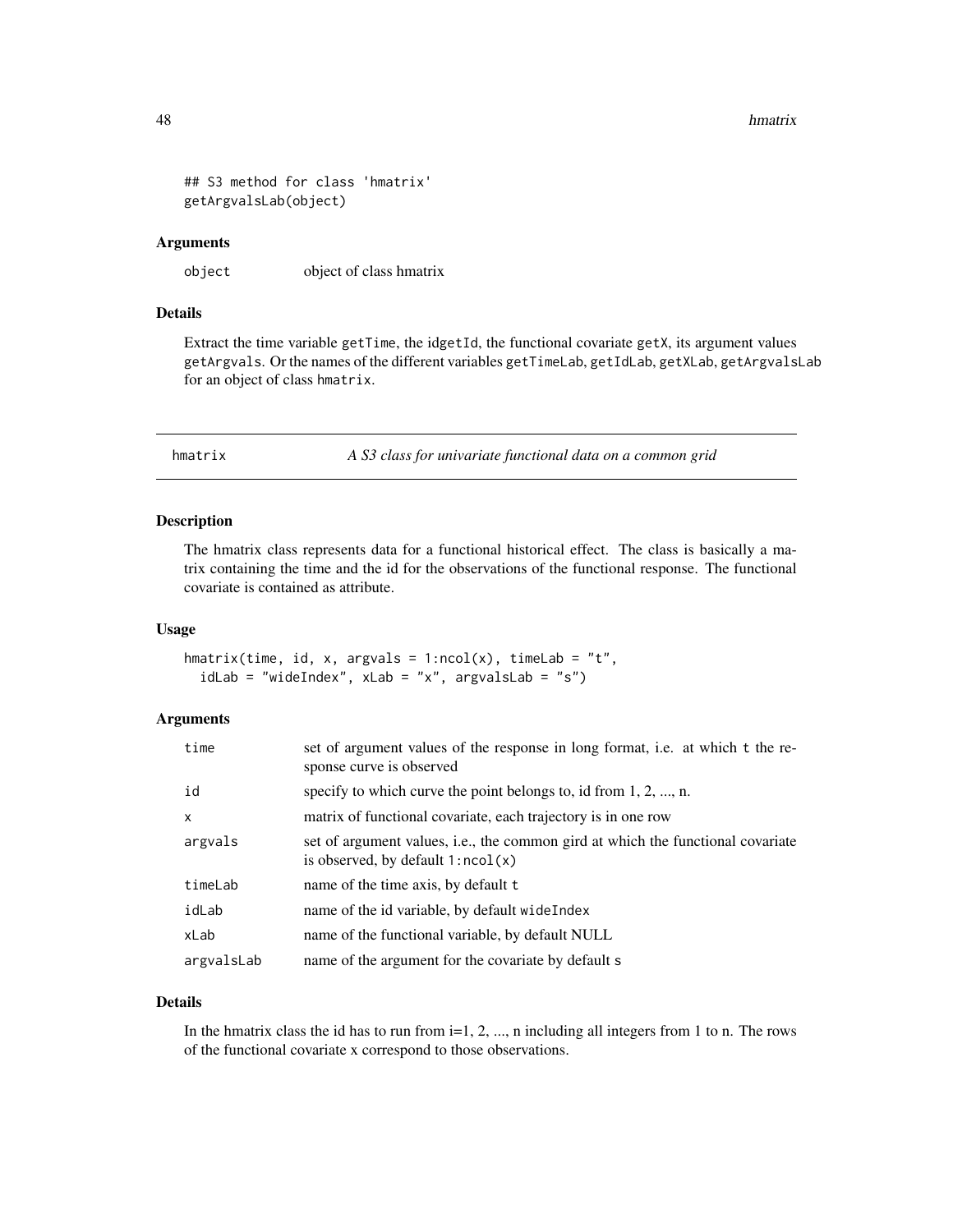## integrationWeights 49

### See Also

[getTime.hmatrix](#page-46-0) to extract attributes, and ?"[.hmatrix" for the extract method.

```
## Example for a hmatrix object
t1 <- rep((1:5)/2, each = 3)id1 <- rep(1:3, 5)x1 \leftarrow matrix(1:15, ncol = 5)s1 \leftarrow (1:5)/2myhmatrix \leq hmatrix(time = t1, id = id1, x = x1, argvals = s1,
                     timeLab = "t1", argvalsLab = "s1", xLab = "test")
# extract with [ keeps attributes
# select observations of subjects 2 and 3
myhmatrixSub <- myhmatrix[id1 %in% c(2, 3), ]
str(myhmatrixSub)
getX(myhmatrixSub)
getX(myhmatrix)
# get time
myhmatrix[ , 1] # as column matrix as drop = FALSE
getTime(myhmatrix) # as vector
# get id
myhmatrix[ , 2] # as column matrix as drop = FALSE
getId(myhmatrix) # as vector
# subset hmatrix on the basis of an index, which is defined on the curve level
reweightData(data = list(hmat = myhmatrix), vars = "hmat", index = c(1, 1, 2))
# this keeps only the unique x values in attr(,'x') but multiplies the corresponding
# ids and times in the time id matrix
# for bhistx baselearner, there may be an additional id variable for the tensor product
newdat <- reweightData(data = list(hmat = myhmatrix,
  repIDx = rep(1:nrow(attr(myhmatrix,'x')), length(attr(myhmatrix,"argvals")))),
  vars = "hmat", index = c(1,1,2), idvars="repIDx")
length(newdat$repIDx)
## use hmatrix within a data.frame
mydat <- data.frame(I(myhmatrix), z=rnorm(3)[id1])
str(mydat)
str(mydat[id1 %in% c(2, 3), ])
str(myhmatrix[id1 %in% c(2, 3), ])
```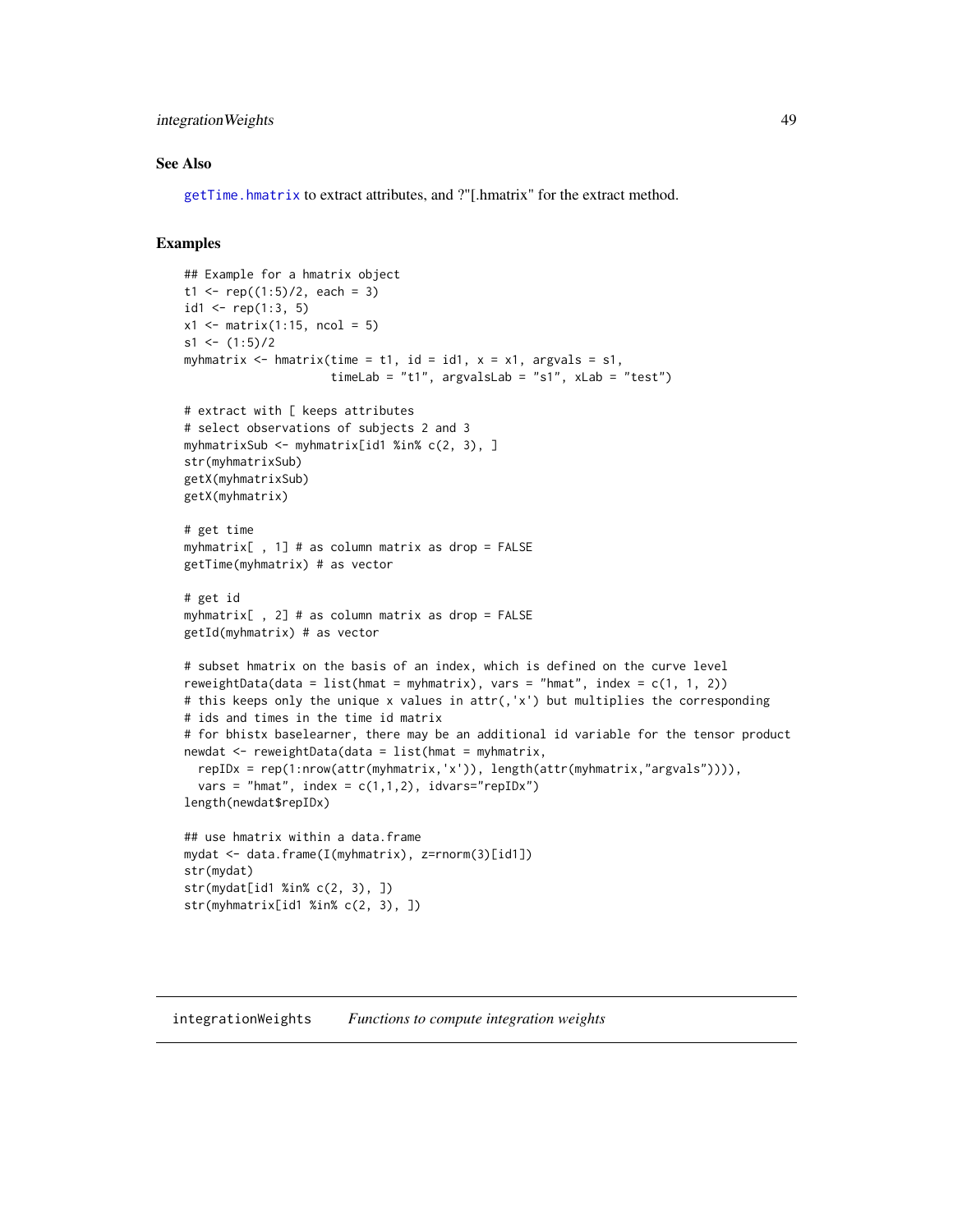#### Description

Computes trapezoidal integration weights (Riemann sums) for a functional variable X1 that has evaluation points xind.

#### Usage

integrationWeights(X1, xind, id = NULL)

```
integrationWeightsLeft(X1, xind, leftWeight = c("first", "mean", "zero"))
```
#### Arguments

| X1         | for functional data that is observed on one common grid, a matrix containing the<br>observations of the functional variable. For a functional variable that is observed<br>on curve specific grids, a long vector.                                                                                                          |
|------------|-----------------------------------------------------------------------------------------------------------------------------------------------------------------------------------------------------------------------------------------------------------------------------------------------------------------------------|
| xind       | evaluation points (index) of functional variable                                                                                                                                                                                                                                                                            |
| id         | defaults to NULL. Only necessary for response in long format. In this case id<br>specifies which curves belong together.                                                                                                                                                                                                    |
| leftWeight | one of c("mean", "first", "zero"). With left Riemann sums different as-<br>sumptions for the weight of the first observation are possible. The default is to<br>use the mean over all integration weights, "mean". Alternatively one can use the<br>first integration weight, "first", or use the distance to zero, "zero". |

#### Details

The function integrationWeights() computes trapezoidal integration weights, that are symmetric. Per default those weights are used in the [bsignal](#page-18-0)-base-learner. In the special case of evaluation points (xind) with equal distances, all integration weights are equal.

The function integrationWeightsLeft() computes weights, that take into account only the distance to the prior observation point. Thus one has to decide what to do with the first observation. The left weights are adequate for historical effects like in [bhist](#page-18-1).

#### See Also

[bsignal](#page-18-0) and [bhist](#page-18-1) for the base-learners.

# Examples

```
## Example for trapezoidal integration weights
xind@ \leftarrow seq(0, 1, 1 = 5)xind \leftarrow c(0, 0.1, 0.3, 0.7, 1)X1 \leftarrow matrix(xind^2, ncol = length(xind0), nrow = 2)
```

```
# Regualar observation points
integrationWeights(X1, xind0)
# Irregular observation points
integrationWeights(X1, xind)
```
# with missing value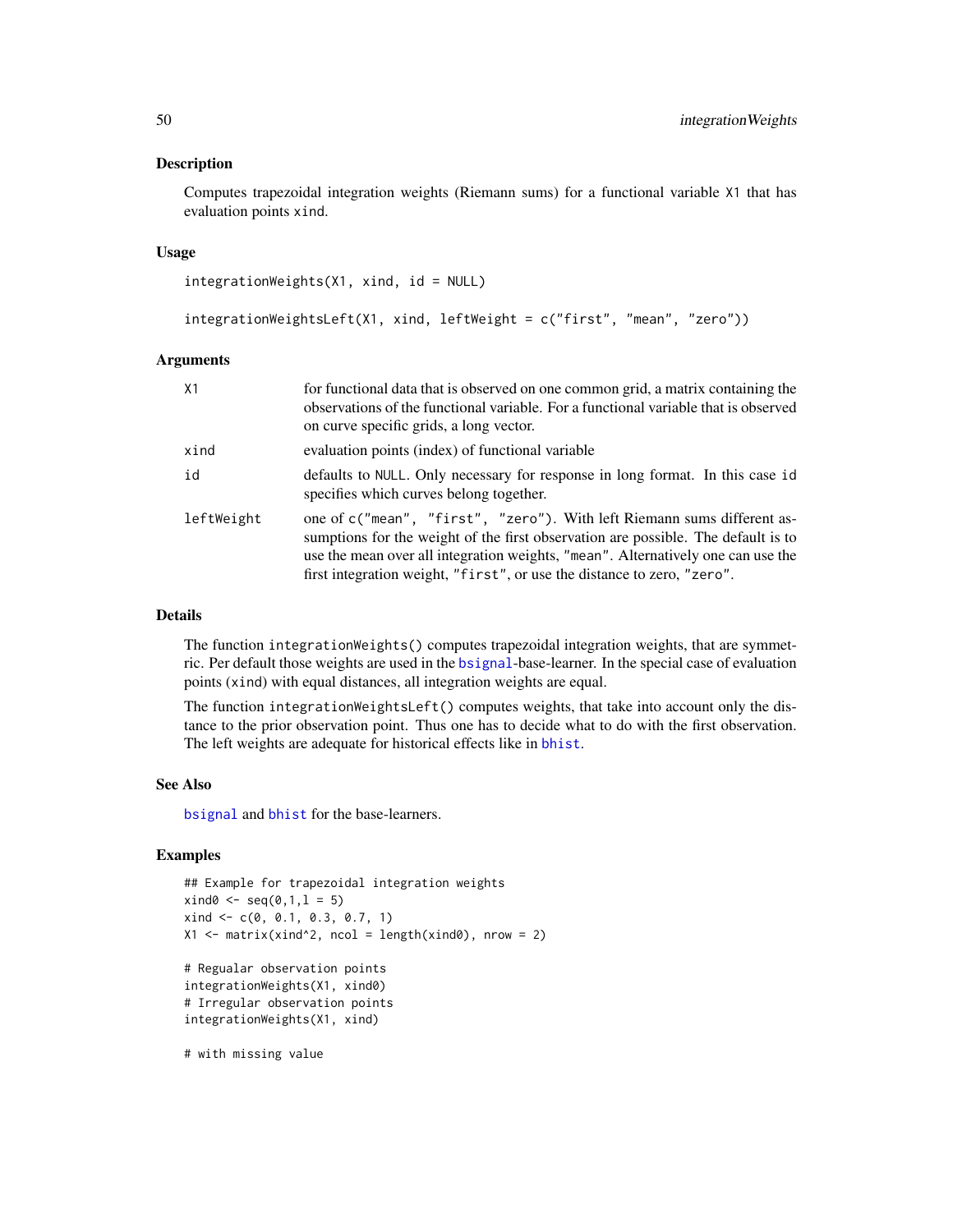#### is.hmatrix 51

```
X1[1,2] < -NAintegrationWeights(X1, xind0)
integrationWeights(X1, xind)
## Example for left integration weights
xind0 \leq -seq(0,1,1 = 5)xind \leftarrow c(0, 0.1, 0.3, 0.7, 1)X1 \leftarrow matrix(xind^2, ncol = length(xind0), nrow = 2)# Regular observation points
integrationWeightsLeft(X1, xind0, leftWeight = "mean")
integrationWeightsLeft(X1, xind0, leftWeight = "first")
integrationWeightsLeft(X1, xind0, leftWeight = "zero")
# Irregular observation points
integrationWeightsLeft(X1, xind, leftWeight = "mean")
integrationWeightsLeft(X1, xind, leftWeight = "first")
integrationWeightsLeft(X1, xind, leftWeight = "zero")
# obervation points that do not start with 0
xind2 \le -xind + 0.5integrationWeightsLeft(X1, xind2, leftWeight = "zero")
```
is.hmatrix *Test to class of hmatrix*

## Description

is.hmatrix tests if its argument is an object of class hmatrix.

### Usage

is.hmatrix(object)

### Arguments

object object of class hmatrix

mstop.validateFDboost *Methods for objects of class validateFDboost*

# **Description**

Methods for objects that are fitted to determine the optimal mstop and the prediction error of a model fitted by FDboost.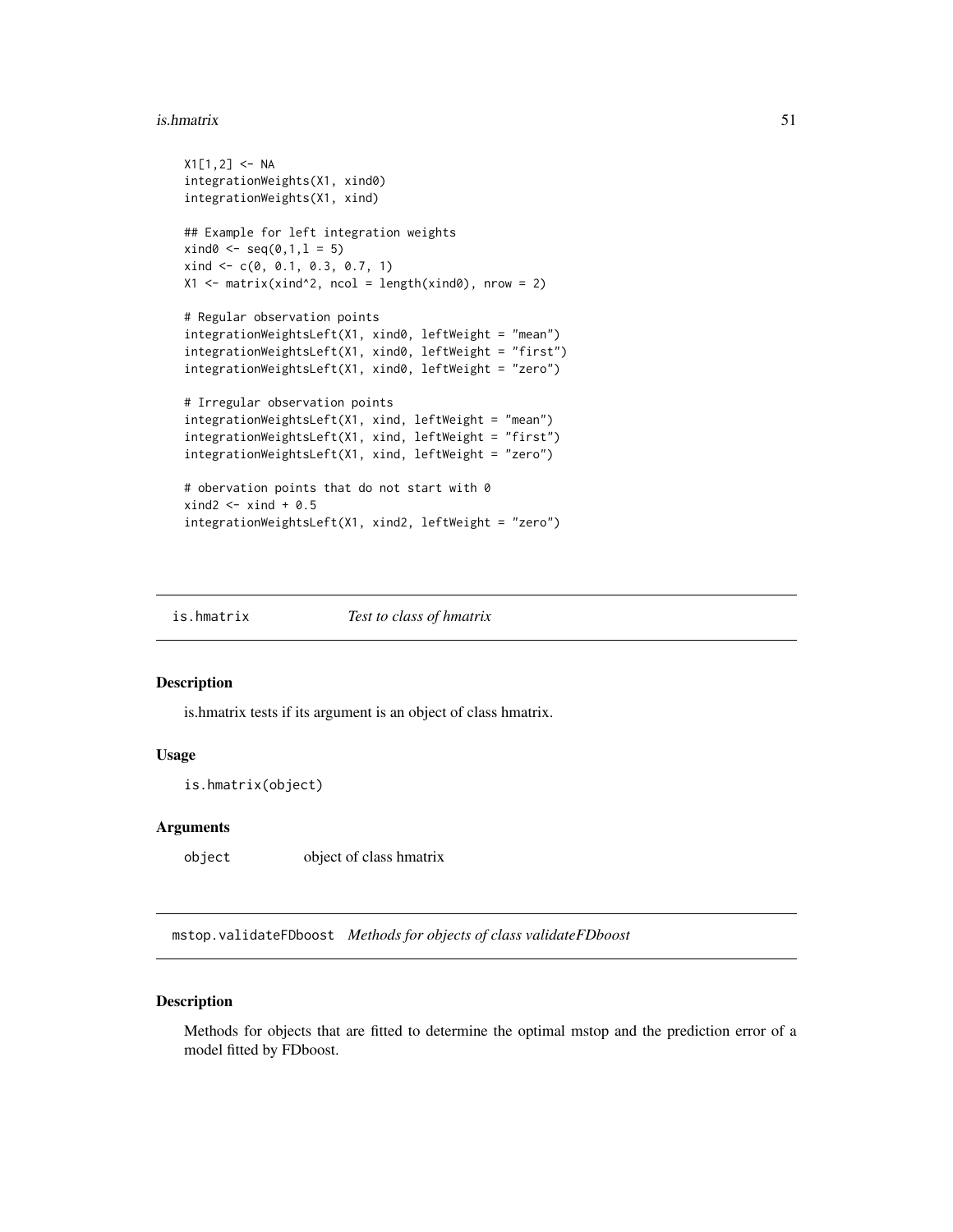# Usage

```
## S3 method for class 'validateFDboost'
mstop(object, riskopt = c("mean", "median"), ...)
## S3 method for class 'validateFDboost'
print(x, \ldots)## S3 method for class 'validateFDboost'
plot(x, riskopt = c("mean", "median"),ylab = attr(x, "risk"), xlab = "Number of boosting iterations",
 ylim = range(x$oobrisk), which = 1, modObject = NULL,
 predictNA = FALSE, names.argv = NULL, ask = TRUE, ...)plotPredCoef(x, which = NULL, pers = TRUE, commonRange = TRUE,showNumbers = FALSE, showQuantiles = TRUE, ask = TRUE, terms = TRUE,
 probs = c(0.25, 0.5, 0.75), ylim = NULL, ...)
```

| object        | object of class validateFDboost                                                                                                                                                                                                                                                                                                                                                                                           |  |
|---------------|---------------------------------------------------------------------------------------------------------------------------------------------------------------------------------------------------------------------------------------------------------------------------------------------------------------------------------------------------------------------------------------------------------------------------|--|
| riskopt       | how the risk is minimized to obtain the optimal stopping iteration; defaults to<br>the mean, can be changed to the median.                                                                                                                                                                                                                                                                                                |  |
| $\cdots$      | additional arguments passed to callies.                                                                                                                                                                                                                                                                                                                                                                                   |  |
| X             | an object of class validateFDboost.                                                                                                                                                                                                                                                                                                                                                                                       |  |
| ylab          | label for y-axis                                                                                                                                                                                                                                                                                                                                                                                                          |  |
| xlab          | label for x-axis                                                                                                                                                                                                                                                                                                                                                                                                          |  |
| ylim          | values for limits of y-axis                                                                                                                                                                                                                                                                                                                                                                                               |  |
| which         | In the case of plotPredCoef() the subset of base-learners to take into account<br>for plotting. In the case of plot. validateFDboost() the diagnostic plots that<br>are given (1: empirical risk per fold as a funciton of the boosting iterations, 2:<br>empirical risk per fold, 3: MRD per fold, 4: observed and predicted values, 5:<br>residuals; 2-5 for the model with the optimal number of boosting iterations). |  |
| modObject     | if the original model object of class FDboost is given predicted values of the<br>whole model can be compared to the predictions of the cross-validated models                                                                                                                                                                                                                                                            |  |
| predictNA     | should missing values in the response be predicted? Defaults to FALSE.                                                                                                                                                                                                                                                                                                                                                    |  |
| names.arg     | names of the observed curves                                                                                                                                                                                                                                                                                                                                                                                              |  |
| ask           | defaults to TRUE, ask for next plot using $par(ask = ask)$ ?                                                                                                                                                                                                                                                                                                                                                              |  |
| pers          | plot coefficient surfaces as persp-plots? Defaults to TRUE.                                                                                                                                                                                                                                                                                                                                                               |  |
| commonRange,  | plot predicted coefficients on a common range, defaults to TRUE.                                                                                                                                                                                                                                                                                                                                                          |  |
| showNumbers   | show number of curve in plot of predicted coefficients, defaults to FALSE                                                                                                                                                                                                                                                                                                                                                 |  |
| showQuantiles | plot the 0.05 and the 0.95 Quantile of coefficients in 1-dim effects.                                                                                                                                                                                                                                                                                                                                                     |  |
| terms         | logical, defaults to TRUE; plot the added terms (default) or the coefficients?                                                                                                                                                                                                                                                                                                                                            |  |
| probs         | vector of quantiles to be used in the plotting of 2-dimensional coefficients sur-<br>faces, defaults to probs = $c(0.25, 0.5, 0.75)$                                                                                                                                                                                                                                                                                      |  |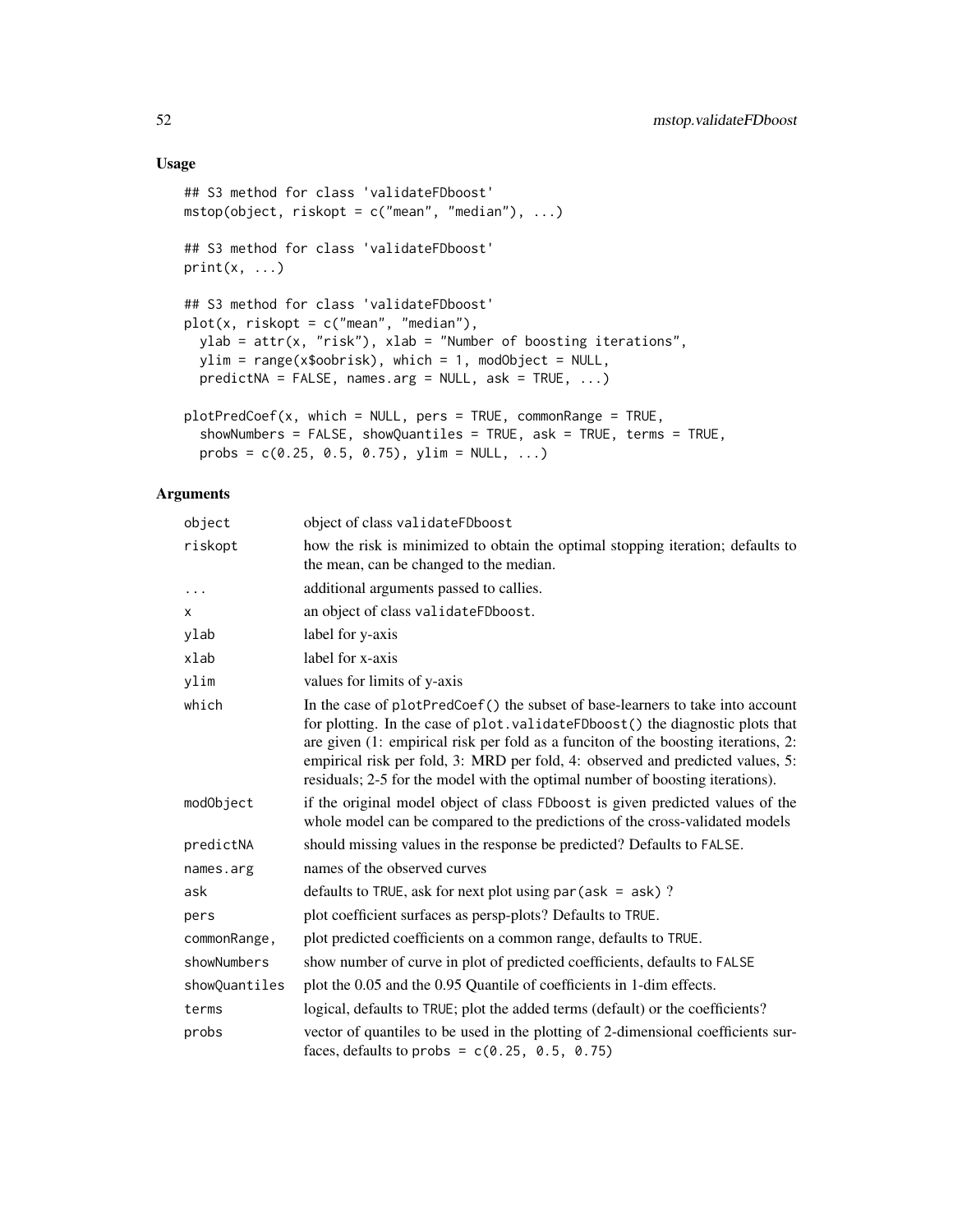#### o\_control 53

## Details

The function mstop.validateFDboost extracts the optimal mstop by minimizing the mean (or the median) risk. plot.validateFDboost plots cross-validated risk, RMSE, MRD, measured and predicted values and residuals as determined by validateFDboost. The function plotPredCoef plots the coefficients that were estimated in the folds - only possible if the argument getCoefCV is TRUE in the call to validateFDboost.

o\_control *Function to control estimation of smooth offset*

### Description

Function to control estimation of smooth offset

### Usage

```
o_control(k_min = 20, rule = 2, silent = TRUE, cyclic = FALSE,
 knots = NULL)
```
## Arguments

| rule<br>missing value, see approx<br>print error messages of model fit?<br>silent<br>defaults to FALSE, if TRUE cyclic splines are used<br>cyclic<br>arguments knots passed to gam<br>knots | k_min | maximal number of $k$ in $s()$                                                                                                                                   |
|---------------------------------------------------------------------------------------------------------------------------------------------------------------------------------------------|-------|------------------------------------------------------------------------------------------------------------------------------------------------------------------|
|                                                                                                                                                                                             |       | which rule to use in approx() of the response before calculating the global mean,<br>rule=1 means no extrapolation, rule=2 means to extrapolate the closest non- |
|                                                                                                                                                                                             |       |                                                                                                                                                                  |
|                                                                                                                                                                                             |       |                                                                                                                                                                  |
|                                                                                                                                                                                             |       |                                                                                                                                                                  |

plot.bootstrapCI *Methods for objects of class bootstrapCI*

# Description

Methods for objects that are fitted to compute bootstrap confidence intervals.

```
## S3 method for class 'bootstrapCI'
plot(x, which = NULL, pers = TRUE,commonRange = TRUE, showNumbers = FALSE, showQuantiles = TRUE,
 ask = TRUE, probs = c(0.25, 0.5, 0.75), ylim = NULL, ...)## S3 method for class 'bootstrapCI'
print(x, \ldots)
```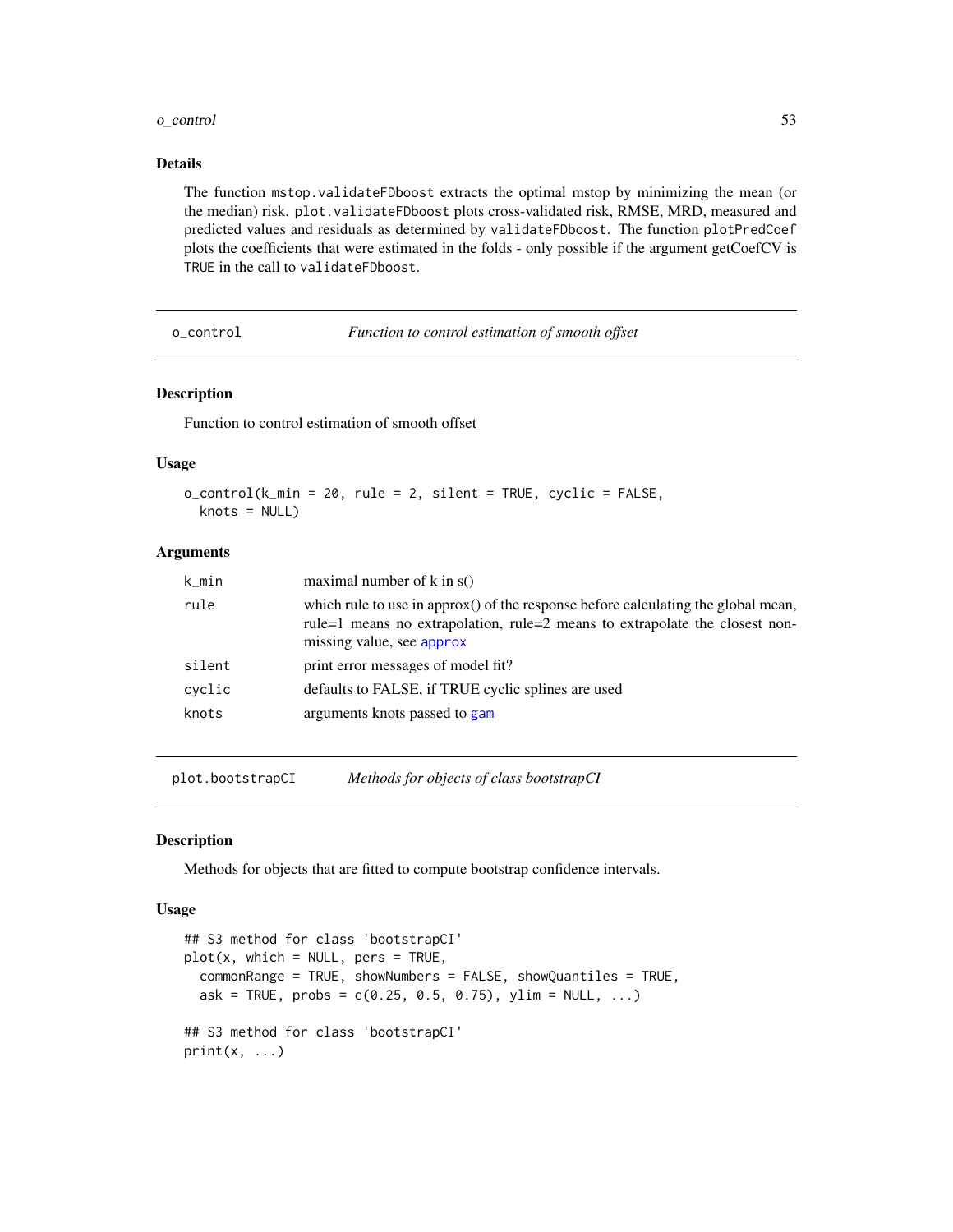### Arguments

| an object of class bootstrapCI.                                                                                                      |
|--------------------------------------------------------------------------------------------------------------------------------------|
| base-learners that are plotted                                                                                                       |
| plot coefficient surfaces as persp-plots? Defaults to TRUE.                                                                          |
| plot predicted coefficients on a common range, defaults to TRUE.                                                                     |
| show number of curve in plot of predicted coefficients, defaults to FALSE                                                            |
| plot the 0.05 and the 0.95 Quantile of coefficients in 1-dim effects.                                                                |
| defaults to TRUE, ask for next plot using $par (ask = ask)$ ?                                                                        |
| vector of quantiles to be used in the plotting of 2-dimensional coefficients sur-<br>faces, defaults to probs = $c(0.25, 0.5, 0.75)$ |
| values for limits of y-axis                                                                                                          |
| additional arguments passed to callies.                                                                                              |
|                                                                                                                                      |

# Details

plot.bootstrapCI plots the bootstrapped coefficients.

plot.FDboost *Plot the fit or the coefficients of a boosted functional regression model*

# <span id="page-53-0"></span>Description

Takes a fitted FDboost-object produced by [FDboost\(](#page-28-0)) and plots the fitted effects or the coefficientfunctions/surfaces.

### Usage

```
## S3 method for class 'FDboost'
plot(x, raw = FALSE, rug = TRUE, which = NULL,includeOffset = TRUE, ask = TRUE, n1 = 40, n2 = 40, n3 = 20,
 n4 = 11, onlySelected = TRUE, pers = FALSE, commonRange = FALSE, ...)
plotPredicted(x, subset = NULL, posLegend = "topleft", ludd0bs = 1,lwdPred = 1, ...plots(x, subset = NULL, posLegend = "topleft", ...)
```

| X   | a fitted FDboost-object                                                                                                                                                   |
|-----|---------------------------------------------------------------------------------------------------------------------------------------------------------------------------|
| raw | logical defaults to FALSE. If raw = FALSE for each effect the estimated func-<br>tion/surface is calculated. If raw = TRUE the coefficients of the model are<br>returned. |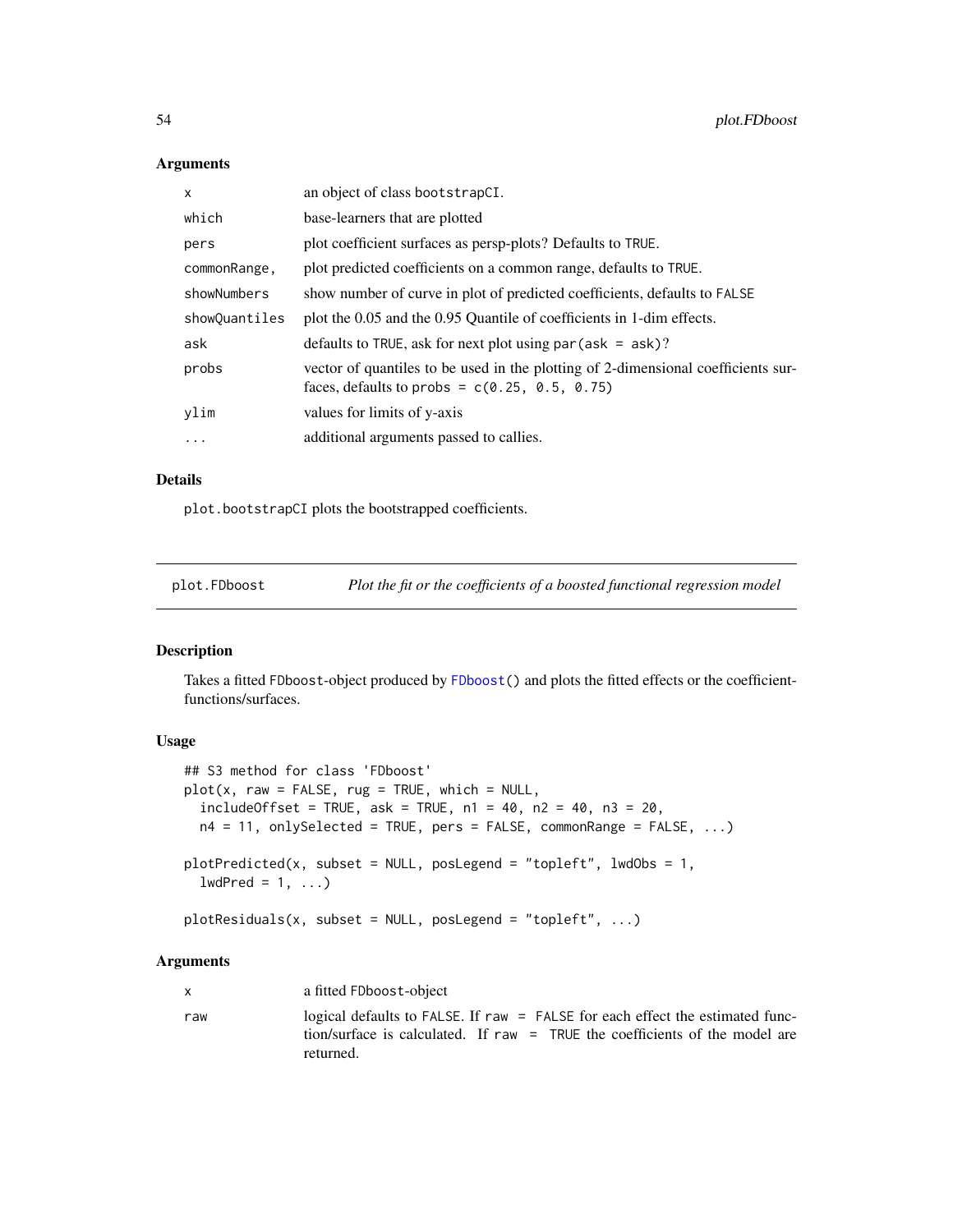| rug           | when TRUE (default) then the covariate to which the plot applies is displayed<br>as a rug plot at the foot of each plot of a 1-d smooth, and the locations of the<br>covariates are plotted as points on the contour plot representing a 2-d smooth. |
|---------------|------------------------------------------------------------------------------------------------------------------------------------------------------------------------------------------------------------------------------------------------------|
| which         | a subset of base-learners to take into account for plotting.                                                                                                                                                                                         |
| includeOffset | logical, defaults to TRUE. Should the offset be included in the plot of the intercept<br>(default) or should it be plotted separately.                                                                                                               |
| ask           | logical, defaults to TRUE, if several effects are plotted the user has to hit Return<br>to see next plot.                                                                                                                                            |
| n1            | see below                                                                                                                                                                                                                                            |
| n2            | see below                                                                                                                                                                                                                                            |
| n3            | n1, n2, n3 give the number of grid-points for 1-/2-/3-dimensional smooth terms<br>used in the marginal equidistant grids over the range of the covariates at which<br>the estimated effects are evaluated.                                           |
| n4            | gives the number of points for the third dimension in a 3-dimensional smooth<br>term                                                                                                                                                                 |
| onlySelected, | logical, defaults to TRUE. Only plot effects that where selected in at least one<br>boosting iteration.                                                                                                                                              |
| pers          | logical, defaults to FALSE, If TRUE, perspective plots (persp) for 2- and 3-dimensional<br>effects are drawn. If FALSE, image/contour-plots (image, contour) are drawn<br>for 2- and 3-dimensional effects.                                          |
| commonRange   | logical, defaults to FALSE, if TRUE the range over all effects is the same (does not<br>affect perspecitve or image plots).                                                                                                                          |
| .             | other arguments, passed to funplot (only used in plotPredicted)                                                                                                                                                                                      |
| subset        | subset of the observed response curves and their predictions that is plotted. Per<br>default all observations are plotted.                                                                                                                           |
| posLegend     | location of the legend, if a legend is drawn automatically (only used in plotPre-<br>dicted). The default is "topleft".                                                                                                                              |
| lwdObs        | lwd of observed curves (only used in plotPredicted)                                                                                                                                                                                                  |
| lwdPred       | lwd of predicted curves (only used in plotPredicted)                                                                                                                                                                                                 |

## See Also

[FDboost](#page-28-0) for the model fit and [coef.FDboost](#page-24-0) for the calculation of the coefficient functions.

<span id="page-54-0"></span>predict.FDboost *Prediction for boosted functional regression model*

# Description

Takes a fitted FDboost-object produced by [FDboost\(](#page-28-0)) and produces predictions given a new set of values for the model covariates or the original values used for the model fit. This is a wrapper function for [predict.mboost\(](#page-0-0))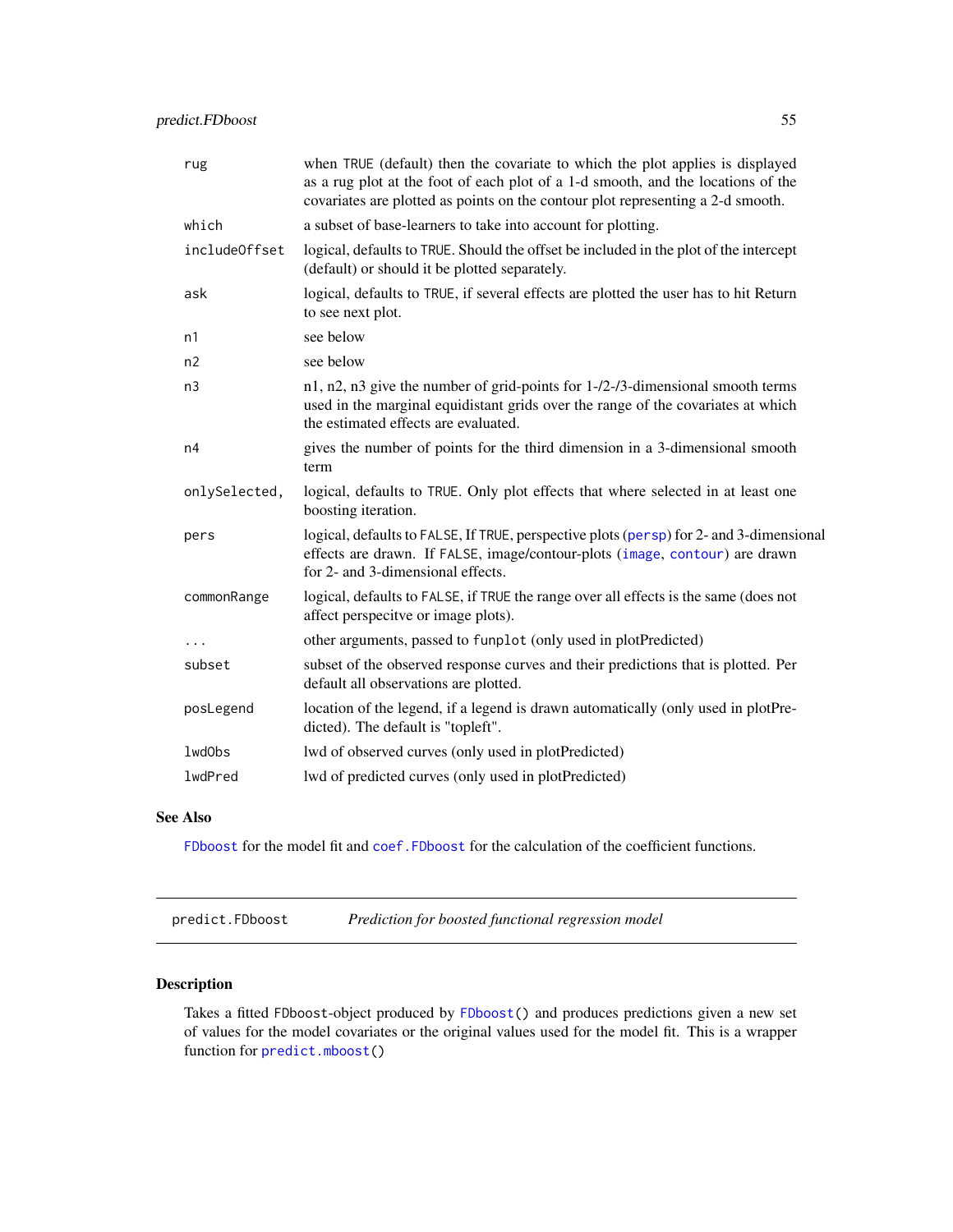# Usage

```
## S3 method for class 'FDboost'
predict(object, newdata = NULL, which = NULL,
  toFDboost = TRUE, ...)
```
## Arguments

| object    | a fitted FDboost-object                                                                                                                                                                                                                                                                                                                                                                                                                                           |
|-----------|-------------------------------------------------------------------------------------------------------------------------------------------------------------------------------------------------------------------------------------------------------------------------------------------------------------------------------------------------------------------------------------------------------------------------------------------------------------------|
| newdata   | a named list or a data frame containing the values of the model covariates at<br>which predictions are required. If this is not provided then predictions cor-<br>responding to the original data are returned. If newdata is provided then it<br>should contain all the variables needed for prediction, in the format supplied to<br>FDboost, i.e., functional predictors must be supplied as matrices with each row<br>corresponding to one observed function. |
| which     | a subset of base-learners to take into account for computing predictions or coef-<br>ficients. If which is given (as an integer vector corresponding to base-learners)<br>a list is returned.                                                                                                                                                                                                                                                                     |
| toFDboost | logical, defaults to TRUE. In case of regular response in wide format (i.e. re-<br>sponse is supplied as matrix): should the predictions be returned as matrix, or<br>list of matrices instead of vectors                                                                                                                                                                                                                                                         |
|           | additional arguments passed on to predict.mboost().                                                                                                                                                                                                                                                                                                                                                                                                               |
|           |                                                                                                                                                                                                                                                                                                                                                                                                                                                                   |

# Value

a matrix or list of predictions depending on values of unlist and which

### See Also

[FDboost](#page-28-0) for the model fit and [plotPredicted](#page-53-0) for a plot of the observed values and their predictions.

residuals.FDboost *Residual values of a boosted functional regression model*

# Description

Takes a fitted FDboost-object and computes the residuals, more precisely the current value of the negative gradient is returned.

```
## S3 method for class 'FDboost'
residuals(object, ...)
```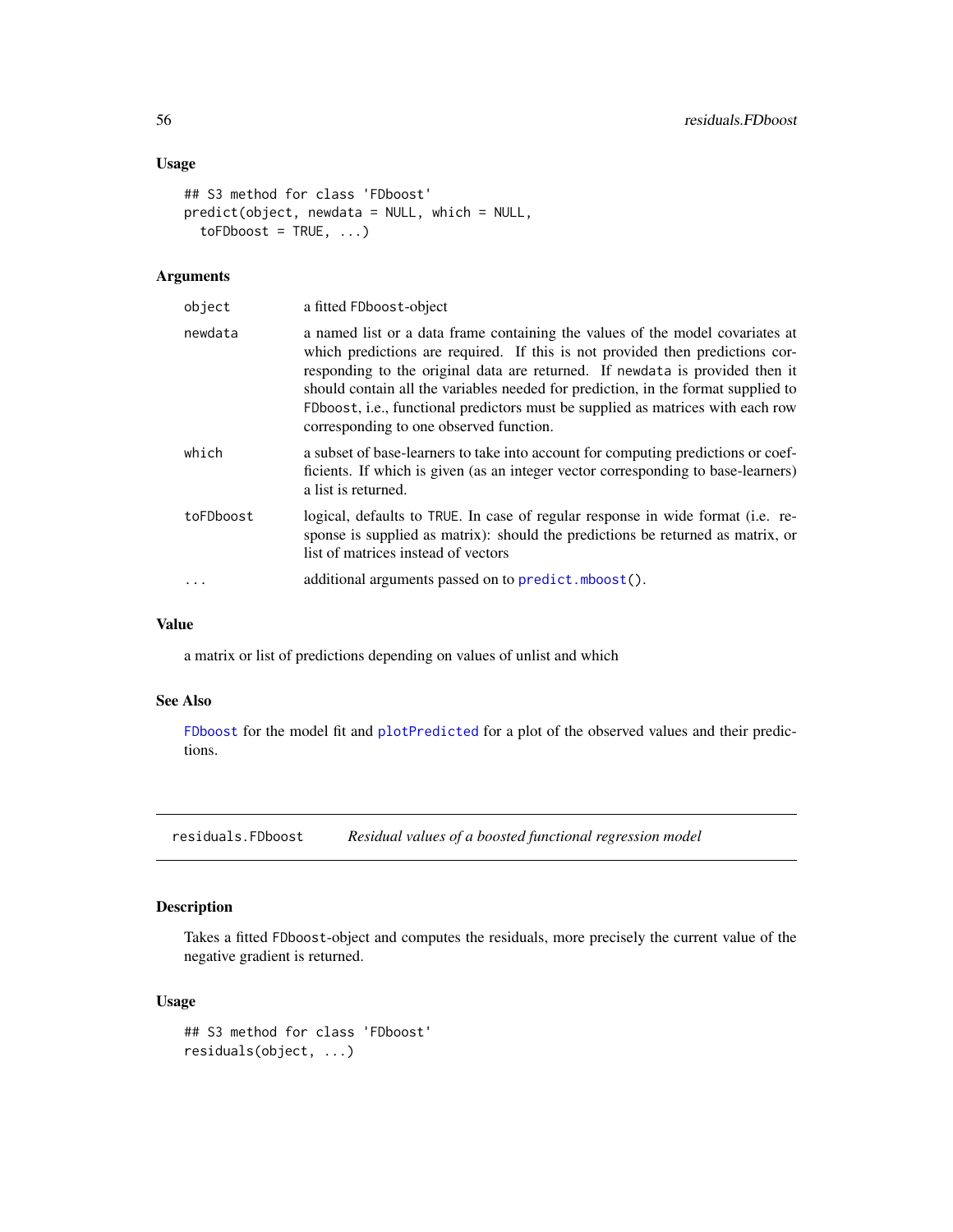# reweightData 57

# Arguments

| object               | a fitted FDboost-object |
|----------------------|-------------------------|
| $\ddot{\phantom{0}}$ | not used                |

# Details

The residual is missing if the corresponding value of the response was missing.

# Value

matrix of residual values

# See Also

[FDboost](#page-28-0) for the model fit.

reweightData *Function to Reweight Data*

# Description

Function to Reweight Data

## Usage

```
reweightData(data, argvals, vars, longvars = NULL, weights, index,
  idvars = NULL, compress = FALSE)
```

| data     | a named list or data frame.                                                                                                                                                                                    |
|----------|----------------------------------------------------------------------------------------------------------------------------------------------------------------------------------------------------------------|
| argvals  | character (vector); name(s) for entries in data giving the index for observed grid<br>points; must be supplied if vars is not supplied.                                                                        |
| vars     | character (vector); name(s) for entries in data, which are subsetted according to<br>weights or index. Must be supplied if arguals is not supplied.                                                            |
| longvars | variables in long format, e.g., a response that is observed at curve specific grids.                                                                                                                           |
| weights  | vector of weights for observations. Must be supplied if index is not supplied.                                                                                                                                 |
| index    | vector of indices for observations. Must be supplied if weights is not supplied.                                                                                                                               |
| idvars   | character (vector); index, which is needed to expand vars to be conform with<br>the hmatrix structure when using bhists-base-learners or to be conform with<br>variables in long format specified in longvars. |
| compress | logical; whether hmatrix objects are saved in compressed form or not. Default<br>is TRUE. Should be set to FALSE when using reweightData for nested resam-<br>pling.                                           |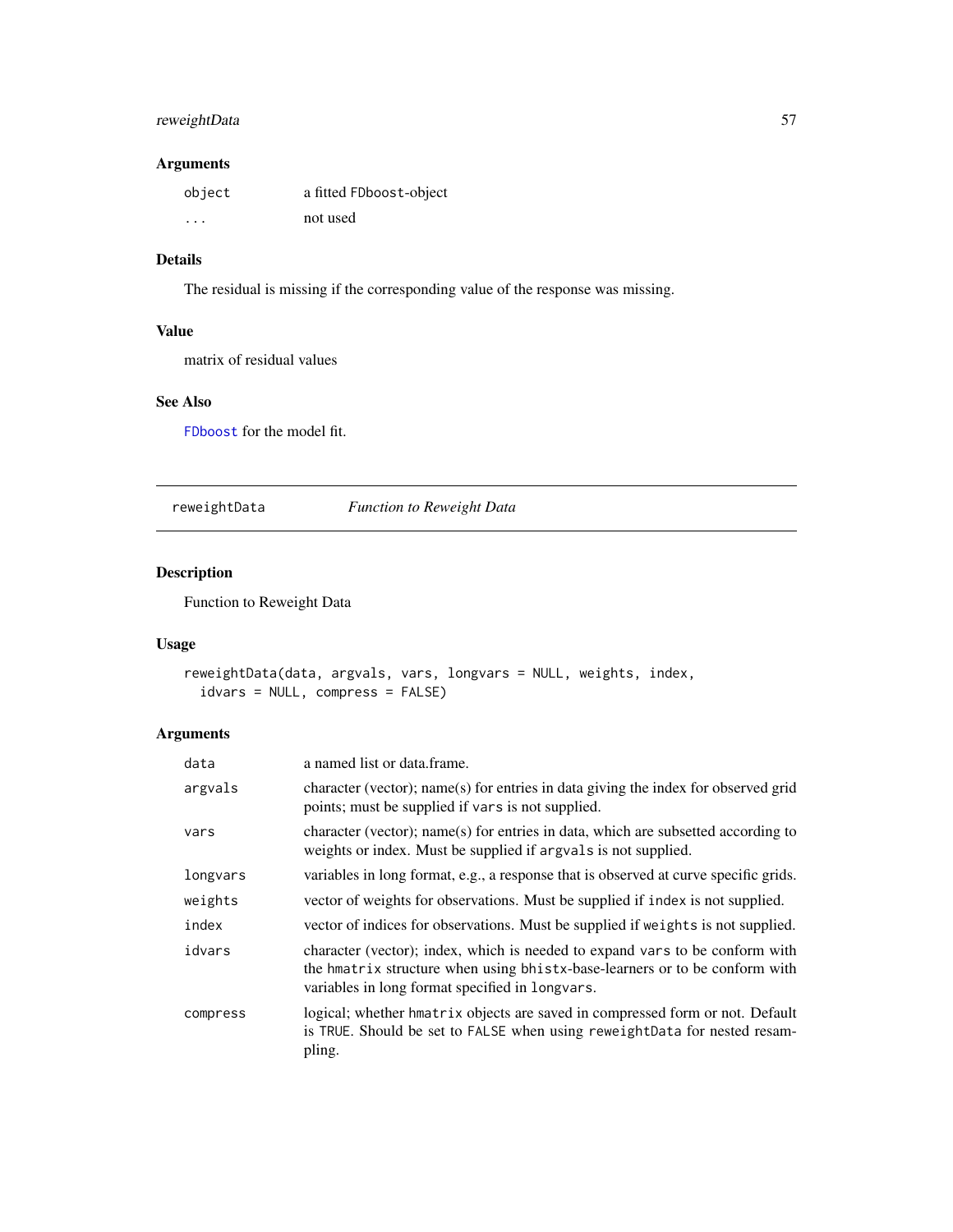## Details

reweightData indexes the rows of matrices and / or positions of vectors by using either the index or the weights-argument. To prevent the function from indexing the list entry / entries, which serve as time index for observed grid points of each trajectory of functional observations, the argvals argument (vector of character names for these list entries) can be supplied. If argvals is not supplied, vars must be supplied and it is assumed that argvals is equal to names(data)[!names(data) %in% vars].

When using weights, a weight vector of length  $N$  must be supplied, where  $N$  is the number of observations. When using index, the vector must contain the index of each row as many times as it shall be included in the new data set.

# Value

A list with the reweighted or subsetted data.

# Author(s)

David Ruegamer, Sarah Brockhaus

```
## load data
data("viscosity", package = "FDboost")
interval < - "101"
end <- which(viscosity$timeAll == as.numeric(interval))
viscosity$vis <- log(viscosity$visAll[ , 1:end])
viscosity$time <- viscosity$timeAll[1:end]
## what does data look like
str(viscosity)
## do some reweighting
# correct weights
str(reweightData(viscosity, vars=c("vis", "T_C", "T_A", "rspeed", "mflow"),
    argvals = "time", weights = c(0, 32, 32, rep(0, 61))))str(visNew <- reweightData(viscosity, vars=c("vis", "T_C", "T_A", "rspeed", "mflow"),
    argvals = "time", weights = c(0, 32, 32, rep(0, 61))))# check the result
# visNew$vis[1:5, 1:5] ## image(visNew$vis)
# incorrect weights
str(reweightData(viscosity, vars=c("vis", "T_C", "T_A", "rspeed", "mflow"),
    args = "time", weights = sample(1:64, replace = TRUE)), 1)# supply meaningful index
str(visNew <- reweightData(viscosity, vars = c("vis", "T_C", "T_A", "rspeed", "mflow"),
             args = "time", index = rep(1:32, each = 2)))# check the result
# visNew$vis[1:5, 1:5]
# errors
```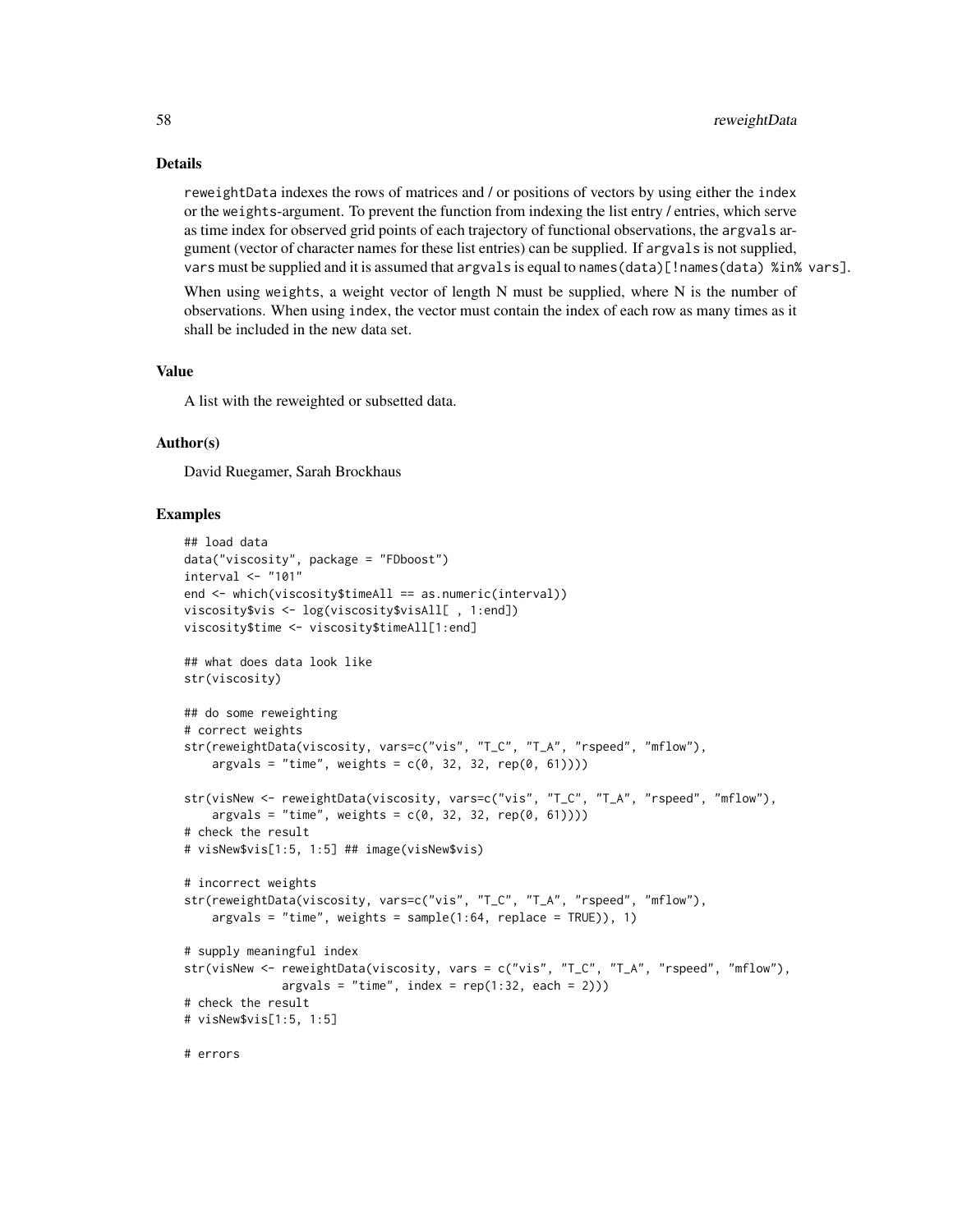```
if(FALSE){
  reweightData(viscosity, argvals = "")
  reweightData(viscosity, argvals = "covThatDoesntExist", index = rep(1,64))
  }
```
stabsel.FDboost *Stability Selection*

## Description

Function for stability selection with functional response. Per default the sampling is done on the level of curves and if the model contains a smooth functional intercept, this intercept is refittedn in each sampling fold.

### Usage

```
## S3 method for class 'FDboost'
stabsel(x, refitSmoothOffset = TRUE, cutoff, q, PFER,
  folds = cvLong(x$id, weights = rep(1, l = length(x$id)), type =
  "subsampling", B = B), B = ifelse(sampling-type == "MB", 100, 50),
  assumption = c("unimodal", "r-concave", "none"), sampling.type = c("SS",
  H''MB"), papply = mclapply, verbose = TRUE, eval = TRUE, ...)
```

| $\mathsf{x}$      | fitted FDboost-object                                                                                                                                                                                                                                                                                                                                                                                                                  |
|-------------------|----------------------------------------------------------------------------------------------------------------------------------------------------------------------------------------------------------------------------------------------------------------------------------------------------------------------------------------------------------------------------------------------------------------------------------------|
| refitSmoothOffset |                                                                                                                                                                                                                                                                                                                                                                                                                                        |
|                   | logical, should the offset be refitted in each learning sample? Defaults to TRUE.                                                                                                                                                                                                                                                                                                                                                      |
| cutoff            | cutoff between 0.5 and 1. Preferably a value between 0.6 and 0.9 should be<br>used.                                                                                                                                                                                                                                                                                                                                                    |
| q                 | number of (unique) selected variables (or groups of variables depending on the<br>model) that are selected on each subsample.                                                                                                                                                                                                                                                                                                          |
| <b>PFER</b>       | upper bound for the per-family error rate. This specifies the amount of falsely<br>selected base-learners, which is tolerated. See details of stabsel.                                                                                                                                                                                                                                                                                 |
| folds             | a weight matrix with number of rows equal to the number of observations, see<br>{cvLong}. Usually one should not change the default here as subsampling with<br>a fraction of 1/2 is needed for the error bounds to hold. One usage scenario<br>where specifying the folds by hand might be the case when one has dependent<br>data (e.g. clusters) and thus wants to draw clusters (i.e., multiple rows together)<br>not individuals. |
| B                 | number of subsampling replicates. Per default, we use 50 complementary pairs<br>for the error bounds of Shah & Samworth $(2013)$ and 100 for the error bound<br>derived in Meinshausen & Buehlmann $(2010)$ . As we use B complementary<br>pairs in the former case this leads to 2B subsamples.                                                                                                                                       |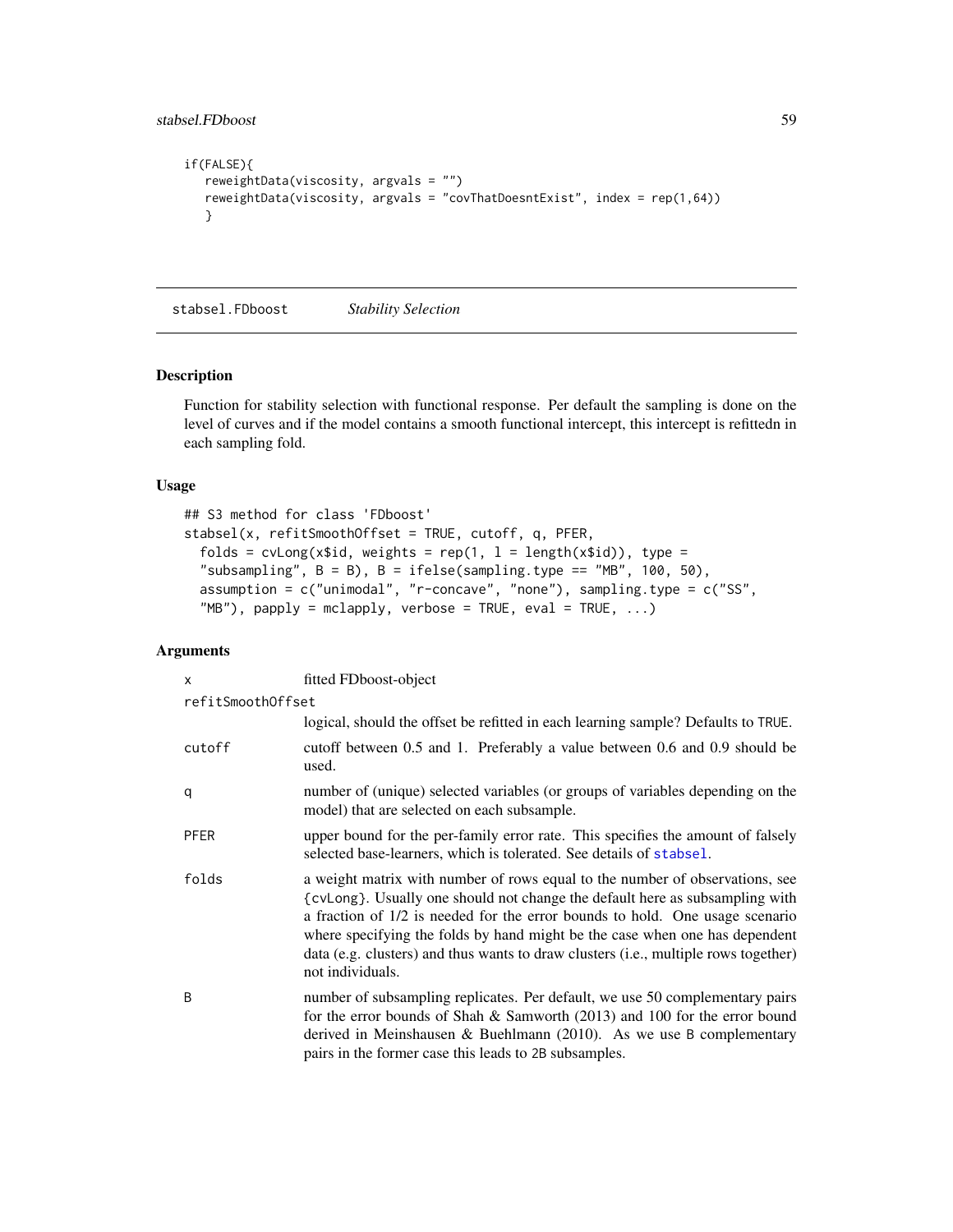| assumption    | Defines the type of assumptions on the distributions of the selection probabilities<br>and simultaneous selection probabilities. Only applicable for sampling type = "SS".<br>For sampling. type = $"MB"$ we always use "none". |
|---------------|---------------------------------------------------------------------------------------------------------------------------------------------------------------------------------------------------------------------------------|
| sampling.type | use sampling scheme of of Shah & Samworth $(2013)$ , i.e., with complementary<br>pairs (sampling.type = $"SS"$ ), or the original sampling scheme of Mein-<br>shausen & Buehlmann $(2010)$ .                                    |
| papply        | (parallel) apply function, defaults to melapply. Alternatively, parLapply can be<br>used. In the latter case, usually more setup is needed (see example of cyrisk for<br>some details).                                         |
| verbose       | logical (default: TRUE) that determines wether warnings should be issued.                                                                                                                                                       |
| eval          | logical. Determines whether stability selection is evaluated (eval $=$ TRUE;<br>default) or if only the parameter combination is returned.                                                                                      |
| $\cdots$      | additional arguments to cyrisk or validateFDboost.                                                                                                                                                                              |

### Details

The number of boosting iterations is an important hyper-parameter of the boosting algorithms and can be chosen using the functions cvrisk.FDboost and validateFDboost as they compute honest, i.e. out-of-bag, estimates of the empirical risk for different numbers of boosting iterations. The weights (zero weights correspond to test cases) are defined via the folds matrix, see [cvrisk](#page-0-0) in package mboost. See Hofner et al. (2015) for the combination of stability selection and componentwise boosting.

#### Value

An object of class stabsel with a special print method. For the elements of the object, see [stabsel](#page-0-0)

### References

B. Hofner, L. Boccuto and M. Goeker (2015), Controlling false discoveries in high-dimensional situations: boosting with stability selection. BMC Bioinformatics, 16, 1-17.

N. Meinshausen and P. Buehlmann (2010), Stability selection. Journal of the Royal Statistical Society, Series B, 72, 417-473.

R.D. Shah and R.J. Samworth (2013), Variable selection with error control: another look at stability selection. Journal of the Royal Statistical Society, Series B, 75, 55-80.

### See Also

[stabsel](#page-0-0) to perform stability selection for a mboost-object.

```
######## Example for function-on-scalar-regression
data("viscosity", package = "FDboost")
## set time-interval that should be modeled
interval <- "101"
## model time until "interval" and take log() of viscosity
```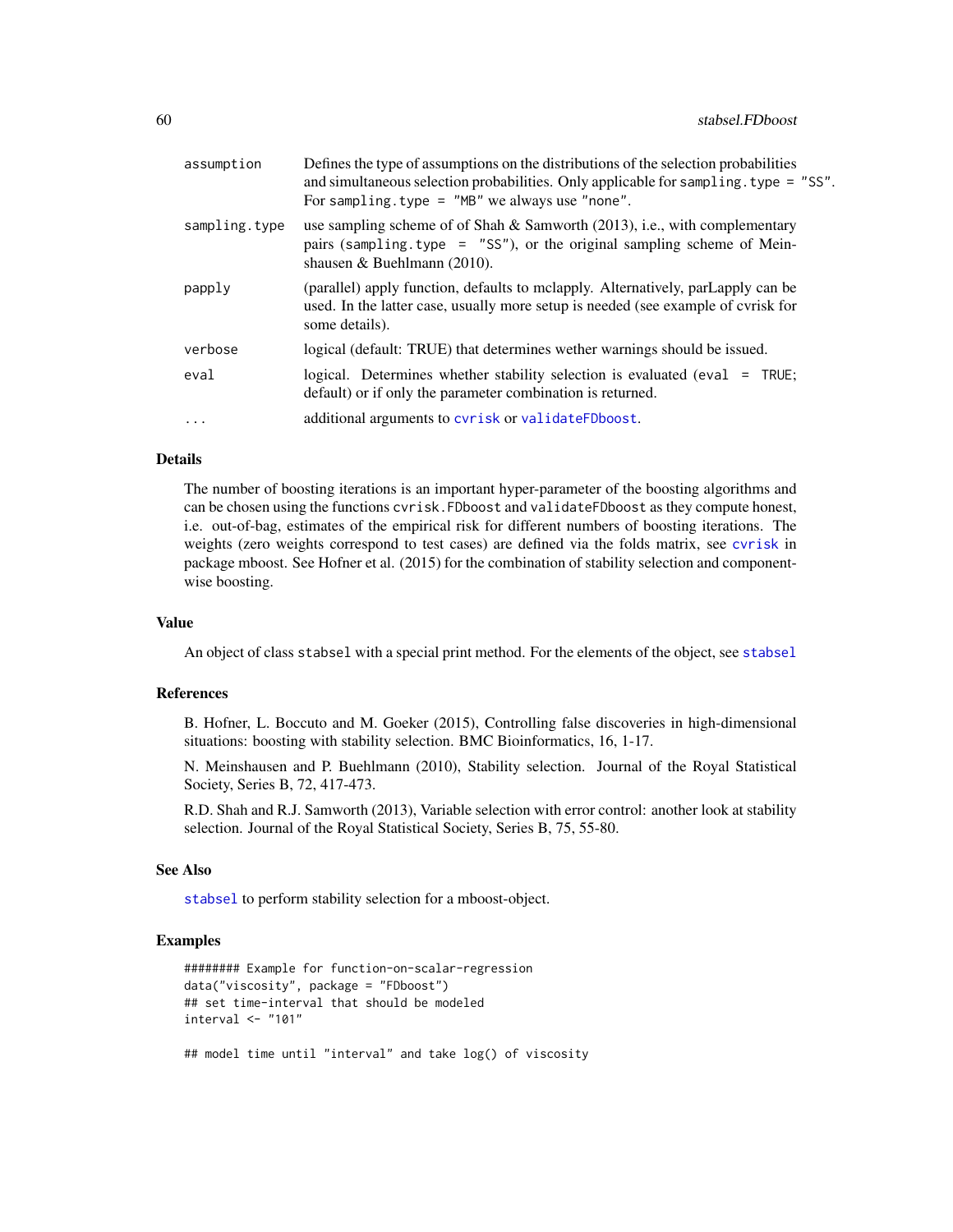```
end <- which(viscosity$timeAll == as.numeric(interval))
viscosity$vis <- log(viscosity$visAll[,1:end])
viscosity$time <- viscosity$timeAll[1:end]
# with(viscosity, funplot(time, vis, pch = 16, cex = 0.2))
## fit a model cotaining all main effects
modAll <- FDboost(vis ~ 1
         + bolsc(T_C, df=1) %A0% bbs(time, df=5)
          + bolsc(T_A, df=1) %A0% bbs(time, df=5)
         + bolsc(T_B, df=1) %A0% bbs(time, df=5)
         + bolsc(rspeed, df=1) %A0% bbs(time, df=5)
          + bolsc(mflow, df=1) %A0% bbs(time, df=5),
       timeformula = \negbbs(time, df=5),
       numInt = "Riemann", family = QuantReg(),
       offset = NULL, offset\_control = o\_control(k\_min = 10),
       data = viscosity,
       control = boost_countrol(mstop = 100, nu = 0.2))## create folds for stability selection
## only 5 folds for a fast example, usually use 50 folds
set.seed(1911)
folds \leq cvLong(modAll$id, weights = rep(1, l = length(modAll$id)),
                type = "subsampling", B = 5)
## Not run:
## stability selection with refit of the smooth intercept
stabsel_parameters(q = 3, PFER = 1, p = 6, sampling.type = "SS")
sel1 \le stabsel(modAll, q = 3, PFER = 1, folds = folds, grid = 1:200, sampling.type = "SS")
sel1
## stability selection without refit of the smooth intercept
sel2 \le stabsel(modAll, refitSmoothOffset = FALSE, q = 3, PFER = 1,
                folds = folds, grid = 1:200, sampling_type = "SS")sel2
## End(Not run)
```
subset\_hmatrix *Subsets hmatrix according to an index*

#### Description

Subsets hmatrix according to an index

```
subset_hmatrix(x, index, compress = TRUE)
```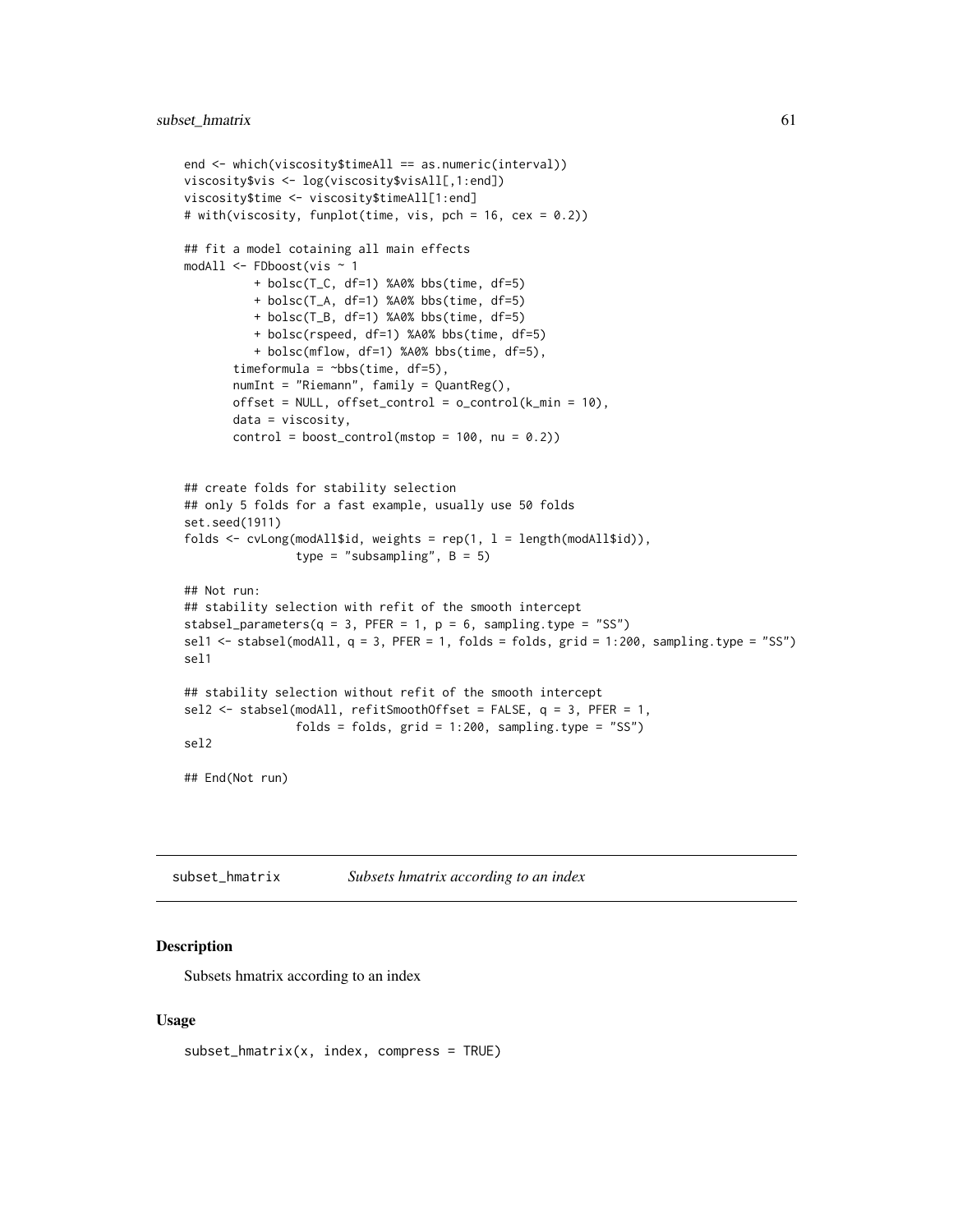### Arguments

| hmatix object that should be subsetted                                                                                                   |
|------------------------------------------------------------------------------------------------------------------------------------------|
| integer vector with (possibly duplicated) indices for each curve to select                                                               |
| logical, defaults to TRUE. Only used to force a meaningful behaviour of applyFolds<br>with hmatrix objects when using nested resampling. |
|                                                                                                                                          |

## Details

This methods is primary useful when subsetting repeatedly.

## Examples

```
t1 <- rep((1:5)/2, each = 3)id1 <- rep(1:3, 5)x1 \leftarrow matrix(1:15, ncol = 5)s1 \leftarrow (1:5)/2hmat \leq hmatrix(time = t1, id = id1, x = x1, argvals = s1, timeLab = "t1",
                argvalsLab = "s1", xLab = "test")
index1 < -c(1, 1, 3)index2 < -c(2, 3, 3)resMat <- subset_hmatrix(hmat, index = index1)
try(resMat2 <- subset_hmatrix(resMat, index = index2))
resMat <- subset_hmatrix(hmat, index = index1, compress = FALSE)
try(resMat2 <- subset_hmatrix(resMat, index = index2))
```
summary.FDboost *Print and summary of a boosted functional regression model*

## Description

Takes a fitted FDboost-object and produces a print to the console or a summary.

### Usage

```
## S3 method for class 'FDboost'
summary(object, ...)
## S3 method for class 'FDboost'
```
 $print(x, \ldots)$ 

| object                  | a fitted FDboost-object |
|-------------------------|-------------------------|
| $\cdot$ $\cdot$ $\cdot$ | currently not used      |
| x                       | a fitted FDboost-object |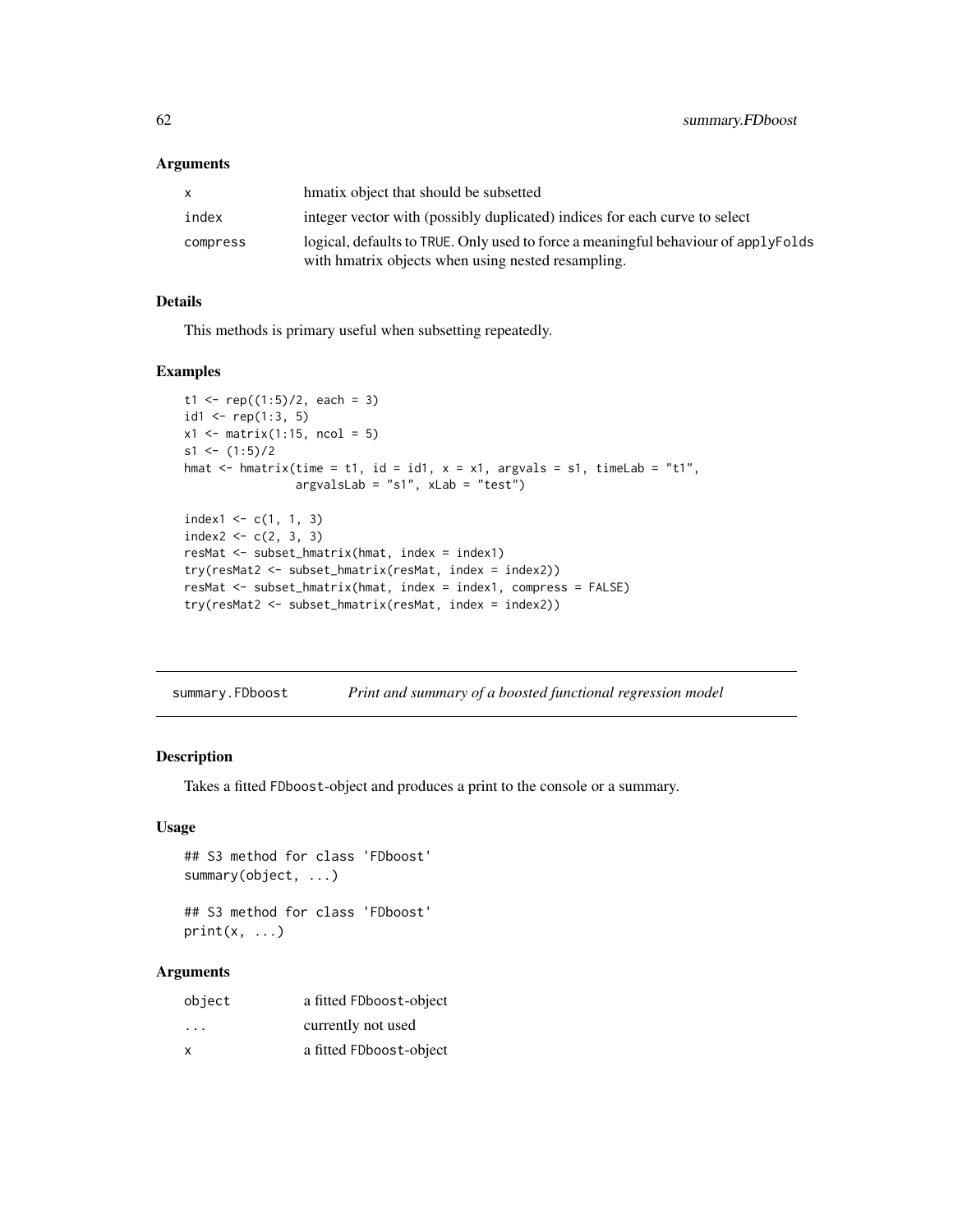#### truncateTime 63

## Value

a list with information on the model / a list with summary information

#### See Also

[FDboost](#page-28-0) for the model fit.

truncateTime *Function to truncate time in functional data*

## Description

Function to truncate time in functional data

### Usage

truncateTime(funVar, time, newtime, data)

## Arguments

| funVar  | names of functional variables that should be truncated                  |
|---------|-------------------------------------------------------------------------|
| time    | name of time variable                                                   |
| newtime | new time vector that should be used. Must be part of the old time-line. |
| data    | list containing all the data                                            |

## Value

A list with the data containing all variables of the original dataset with the variables of funVar truncated according to newtime.

## Note

All variables that are not part if funVar, or time are simply copied into the new data list

```
if(require(fda)){
 dat <- fda::growth
 dat$hgtm <- t(dat$hgtm[,1:10])
 dat$hgtf <- t(dat$hgtf[,1:10])
 ## only use time-points 1:16 of variable age
 datTr <- truncateTime(funVar=c("hgtm","hgtf"), time="age", newtime=1:16, data=dat)
 ## Not run:
 par(mfrow=c(1,2))
 with(dat, funplot(age, hgtm, main="Original data"))
 with(datTr, funplot(age, hgtm, main="Yearly data"))
```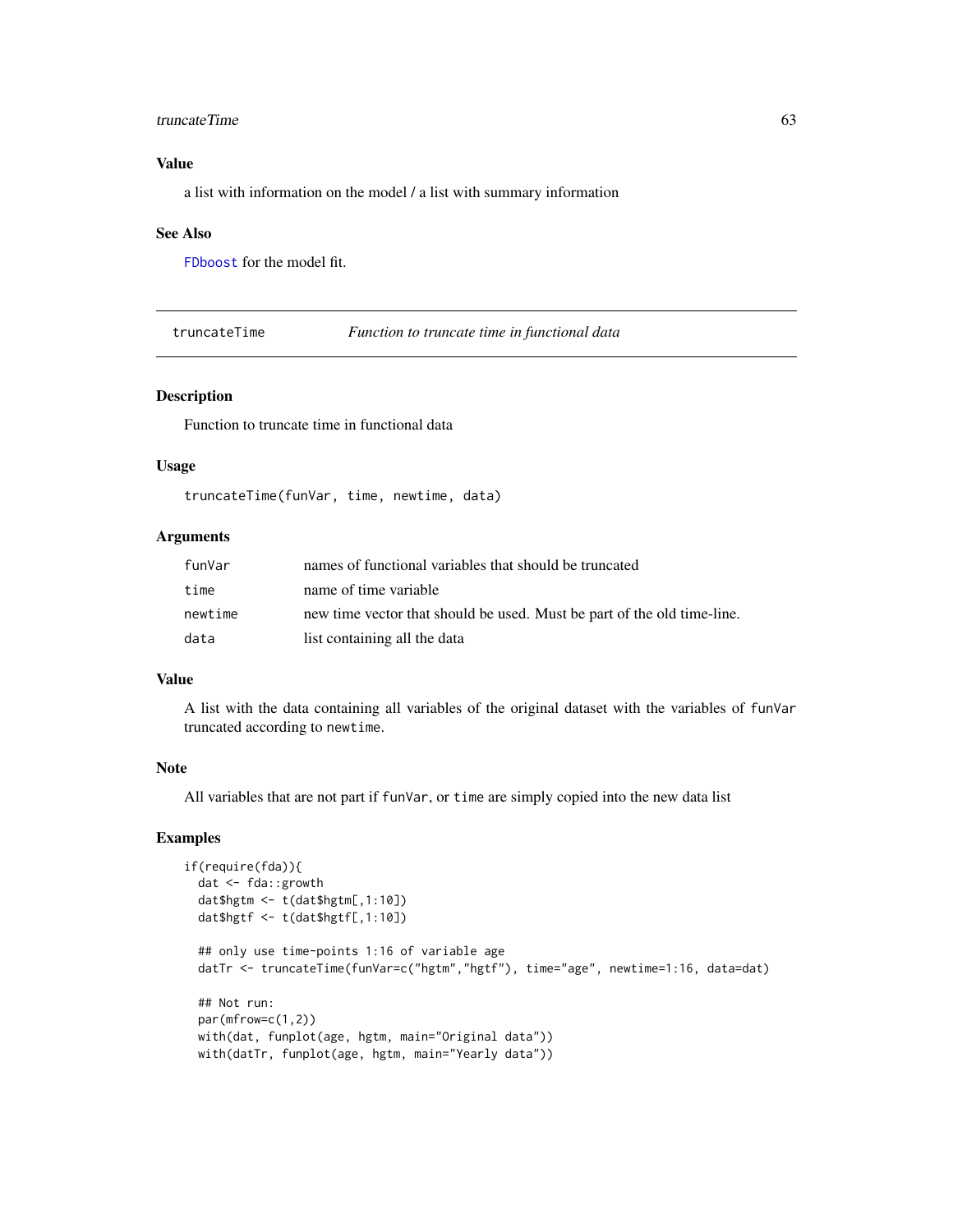```
par(mfrow=c(1,1))
## End(Not run)
}
```
update.FDboost *Function to update FDboost objects*

### Description

Function to update FDboost objects

### Usage

```
## S3 method for class 'FDboost'
update(object, weights = NULL, oobweights = NULL,
 risk = NULL, trace = NULL, ..., evaluate = TRUE)
```
## Arguments

| object   | fitted FDboost-object                                               |
|----------|---------------------------------------------------------------------|
|          | weights, oobweights, risk, trace                                    |
|          | see ?FDboost                                                        |
| $\cdots$ | Additional arguments to the call, or arguments with changed values. |
| evaluate | If true evaluate the new call else return the call.                 |

## Value

Returns the call of (evaluate = FALSE) or the updated (evaluate = TRUE) FDboost model

### Author(s)

David Ruegamer

```
######## Example from \code{?FDboost}
data("viscosity", package = "FDboost")
## set time-interval that should be modeled
interval <- "101"
```

```
## model time until "interval" and take log() of viscosity
end <- which(viscosity$timeAll == as.numeric(interval))
viscosity$vis <- log(viscosity$visAll[,1:end])
viscosity$time <- viscosity$timeAll[1:end]
# with(viscosity, funplot(time, vis, pch = 16, cex = 0.2))
```

```
mod1 <- FDboost(vis \sim 1 + bolsc(T_C, df = 2) + bolsc(T_A, df = 2),
```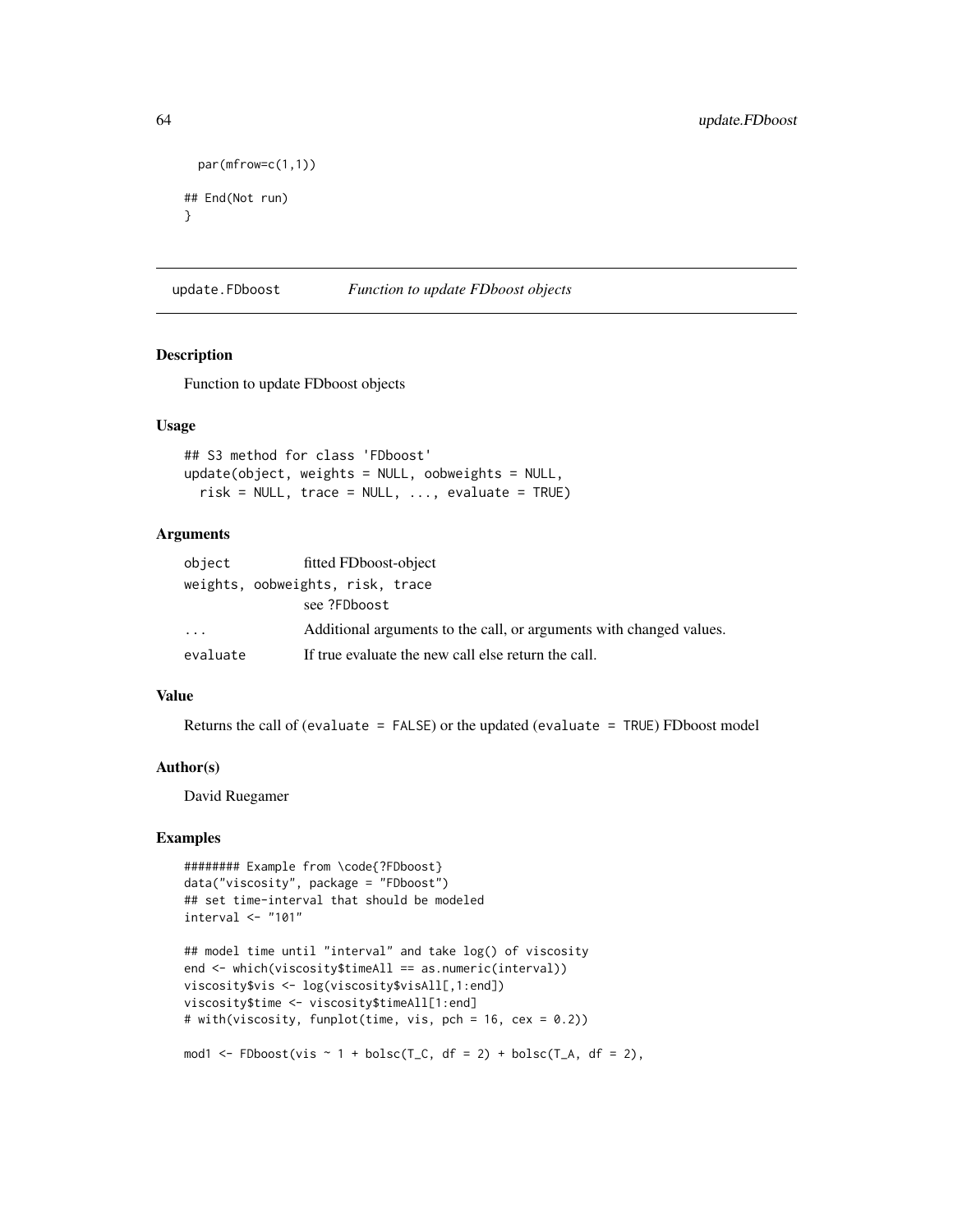```
timeformula = \sim bbs(time, df = 4),
               numInt = "equal", family = QuantReg(),
               offset = NULL, offset\_control = o\_control(k\_min = 9),
               data = viscosity, control=boost_control(mstop = 10, nu = (0.4))
# update nu
mod2 <- update(mod1, control=boost_control(nu = 1)) # mstop will stay the same
# update mstop
mod3 <- update(mod2, control=boost_control(mstop = 100)) # nu=1 does not get changed
mod4 <- update(mod1, formula = vis \sim 1 + bolsc(T_C, df = 2)) # drop one term
```
<span id="page-64-0"></span>validateFDboost *Cross-Validation and Bootstrapping over Curves*

# Description

DEPRECATED! The function validateFDboost() is deprecated, use [applyFolds](#page-6-0) and [bootstrapCI](#page-15-0) instead.

# Usage

```
validateFDboost(object, response = NULL, folds = cv(rep(1,
  length(unique(object$id))), type = "bootstrap"), grid = 1:mstop(object),
  fun = NULL, getCoefCV = TRUE, riskopt = c("mean", "median"),
 mrdDelete = 0, refitSmoothOffset = TRUE, showProgress = TRUE, ...)
```

| object    | fitted FDboost-object                                                                                                                                                                                                       |  |
|-----------|-----------------------------------------------------------------------------------------------------------------------------------------------------------------------------------------------------------------------------|--|
| response  | optional, specify a response vector for the computation of the prediction errors.<br>Defaults to NULL which means that the response of the fitted model is used.                                                            |  |
| folds     | a weight matrix with number of rows equal to the number of observed trajecto-<br>ries.                                                                                                                                      |  |
| grid      | the grid over which the optimal number of boosting iterations (mstop) is searched.                                                                                                                                          |  |
| fun       | if fun is NULL, the out-of-bag risk is returned. fun, as a function of object,<br>may extract any other characteristic of the cross-validated models. These are<br>returned as is.                                          |  |
| getCoefCV | logical, defaults to TRUE. Should the coefficients and predictions be computed<br>for all the models on the sampled data?                                                                                                   |  |
| riskopt   | how is the optimal stopping iteration determined. Defaults to the mean, but<br>median is possible as well.                                                                                                                  |  |
| mrdDelete | Delete values that are mrdDelete percent smaller than the mean of the response.<br>Defaults to 0 which means that only response values being 0 are not used in the<br>calculation of the MRD $(=$ mean relative deviation). |  |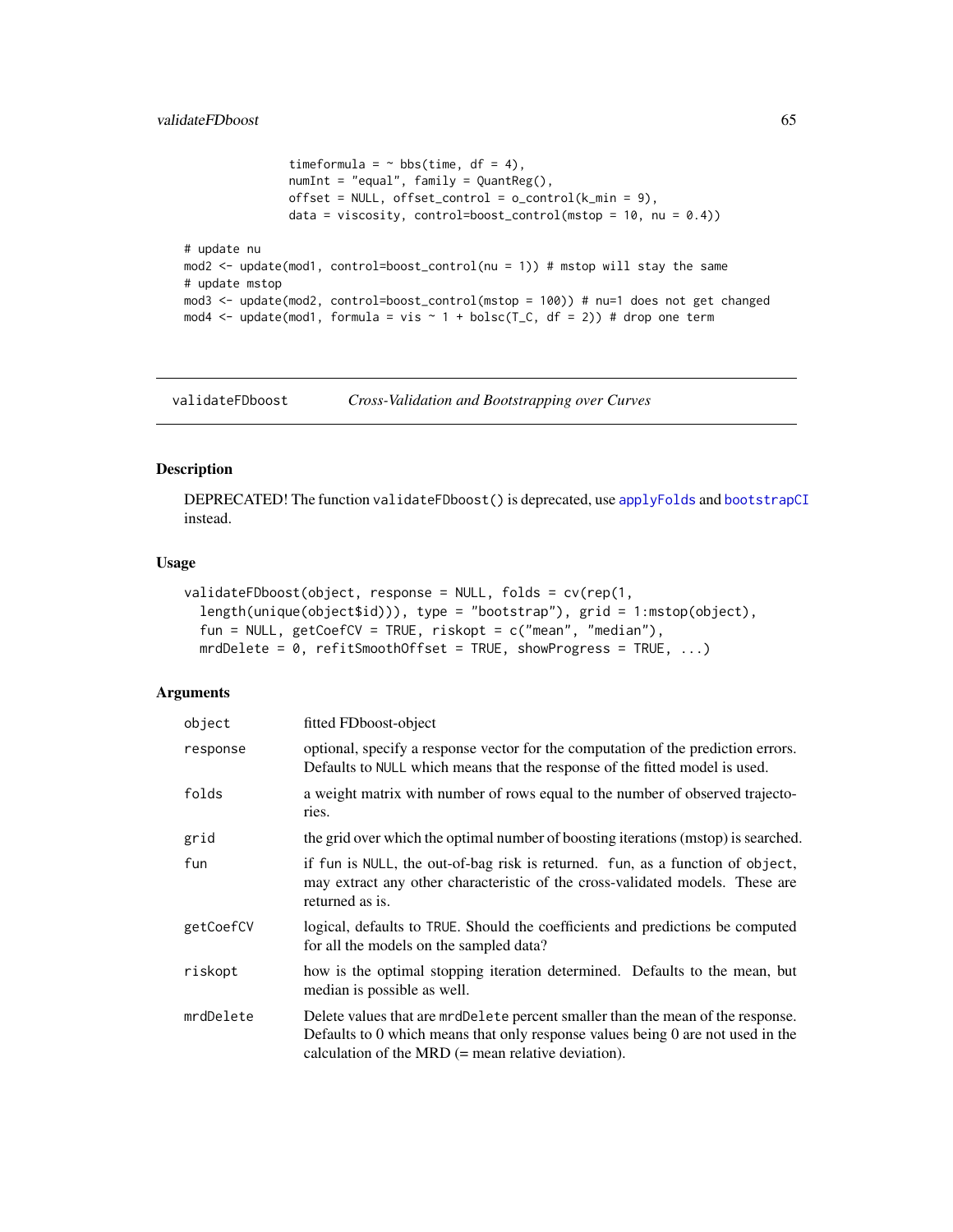| refitSmoothOffset |                                                                                                                                                                     |
|-------------------|---------------------------------------------------------------------------------------------------------------------------------------------------------------------|
|                   | logical, should the offset be refitted in each learning sample? Defaults to TRUE.<br>In cyrisk the offset of the original model fit in object is used in all folds. |
| showProgress      | logical, defaults to TRUE.                                                                                                                                          |
| $\ddotsc$         | further arguments passed to mclapply                                                                                                                                |

## Details

The number of boosting iterations is an important hyper-parameter of boosting and can be chosen using the function validateFDboost as they compute honest, i.e., out-of-bag, estimates of the empirical risk for different numbers of boosting iterations.

The function validateFDboost is especially suited to models with functional response. Using the option refitSmoothOffset the offset is refitted on each fold. Note, that the function validateFDboost expects folds that give weights per curve without considering integration weights. The integration weights of object are used to compute the empirical risk as integral. The argument response can be useful in simulation studies where the true value of the response is known but for the model fit the response is used with noise.

# Value

The function validateFDboost returns a validateFDboost-object, which is a named list containing:

| response    | the response                                                                                   |
|-------------|------------------------------------------------------------------------------------------------|
| yind        | the observation points of the response                                                         |
| id          | the id variable of the response                                                                |
| folds       | folds that were used                                                                           |
| grid        | grid of possible numbers of boosting iterations                                                |
| coefCV      | if getCoefCV is TRUE the estimated coefficient functions in the folds                          |
| predCV      | if getCoefCV is TRUE the out-of-bag predicted values of the response                           |
| oobpreds    | if the type of folds is curves the out-of-bag predictions for each trajectory                  |
| oobrisk     | the out-of-bag risk                                                                            |
| oobriskMean | the out-of-bag risk at the minimal mean risk                                                   |
| oobmse      | the out-of-bag mean squared error (MSE)                                                        |
| oobrelMSE   | the out-of-bag relative mean squared error (relMSE)                                            |
| oobmrd      | the out-of-bag mean relative deviation (MRD)                                                   |
| oobrisk0    | the out-of-bag risk without consideration of integration weights                               |
| oobmse0     | the out-of-bag mean squared error (MSE) without consideration of integration<br>weights        |
| oobmrd0     | the out-of-bag mean relative deviation (MRD) without consideration of integra-<br>tion weights |
| format      | one of "FDboostLong" or "FDboost" depending on the class of the object                         |
| fun_ret     | list of what fun returns if fun was specified                                                  |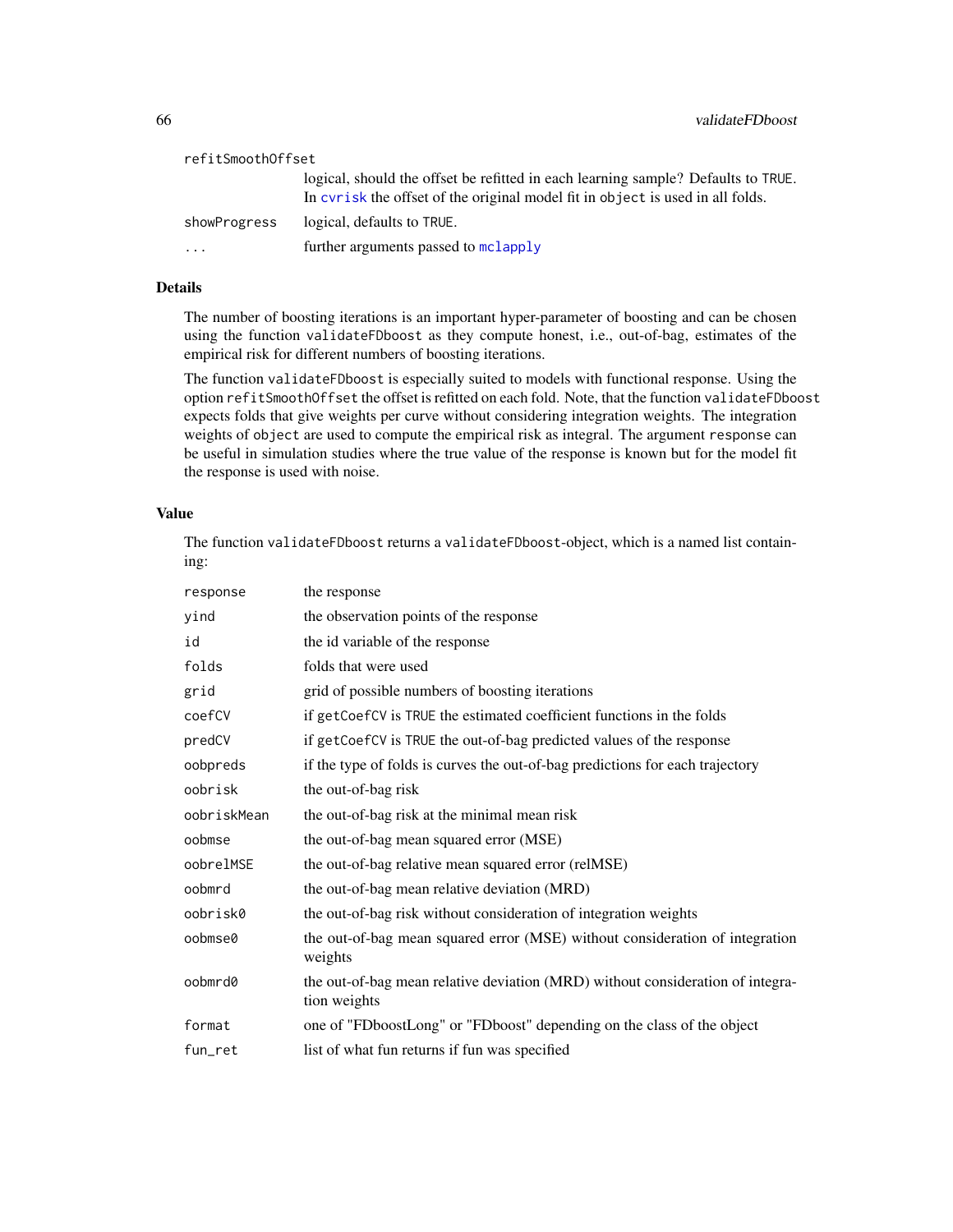### validateFDboost 67

```
## Not run:
if(require(fda)){
## load the data
data("CanadianWeather", package = "fda")
 ## use data on a daily basis
 canada <- with(CanadianWeather,
                list(temp = t(dailyAv[ , , "Temperature.C"]),
                     l10precip = t(dailyAv[ , , "log10precip"]),
                 l10precip_mean = log(colMeans(dailyAv[ , , "Precipitation.mm"]), base = 10),
                     lat = coordinates[ , "N.latitude"],
                     lon = coordinates[ , "W.longitude"],
                     region = factor(region),
                     place = factor(place),
                 day = 1:365, ## corresponds to t: evaluation points of the fun. response
                 day_s = 1:365)) ## corresponds to s: evaluation points of the fun. covariate
## center temperature curves per day
canada$tempRaw <- canada$temp
canada$temp <- scale(canada$temp, scale = FALSE)
rownames(canada$temp) <- NULL ## delete row-names
## fit the model
mod <- FDboost(l10precip \sim 1 + bolsc(region, df = 4) +
                bsignal(temp, s = day_s, cyclic = TRUE, boundary.knots = c(0.5, 365.5)),
               timeformula = \sim bbs(day, cyclic = TRUE, boundary.knots = c(0.5, 365.5)),
               data = canada)
mod < - mod[75]#### create folds for 3-fold bootstrap: one weight for each curve
 set.seed(123)
 folds_bs <- cv(weights = rep(1, mod$ydim[1]), type = "bootstrap", B = 3)
 ## compute out-of-bag risk on the 3 folds for 1 to 75 boosting iterations
 \text{cvr} \leq \text{applyFolds}(\text{mod}, \text{ folds} = \text{folds} \text{, s}, \text{grid} = 1:75)## compute out-of-bag risk and coefficient estimates on folds
 cvr2 <- validateFDboost(mod, folds = folds_bs, grid = 1:75)
 ## weights per observation point
 folds_bs_long <- folds_bs[rep(1:nrow(folds_bs), times = mod$ydim[2]), ]
 attr(folds_bs_long, "type") <- "3-fold bootstrap"
 ## compute out-of-bag risk on the 3 folds for 1 to 75 boosting iterations
 cvr3 <- cvrisk(mod, folds = folds_bs_long, grid = 1:75)
 ## plot the out-of-bag risk
 par(mfrow = c(1,3))plot(cvr); legend("topright", lty=2, paste(mstop(cvr)))
 plot(cvr2)
 plot(cvr3); legend("topright", lty=2, paste(mstop(cvr3)))
```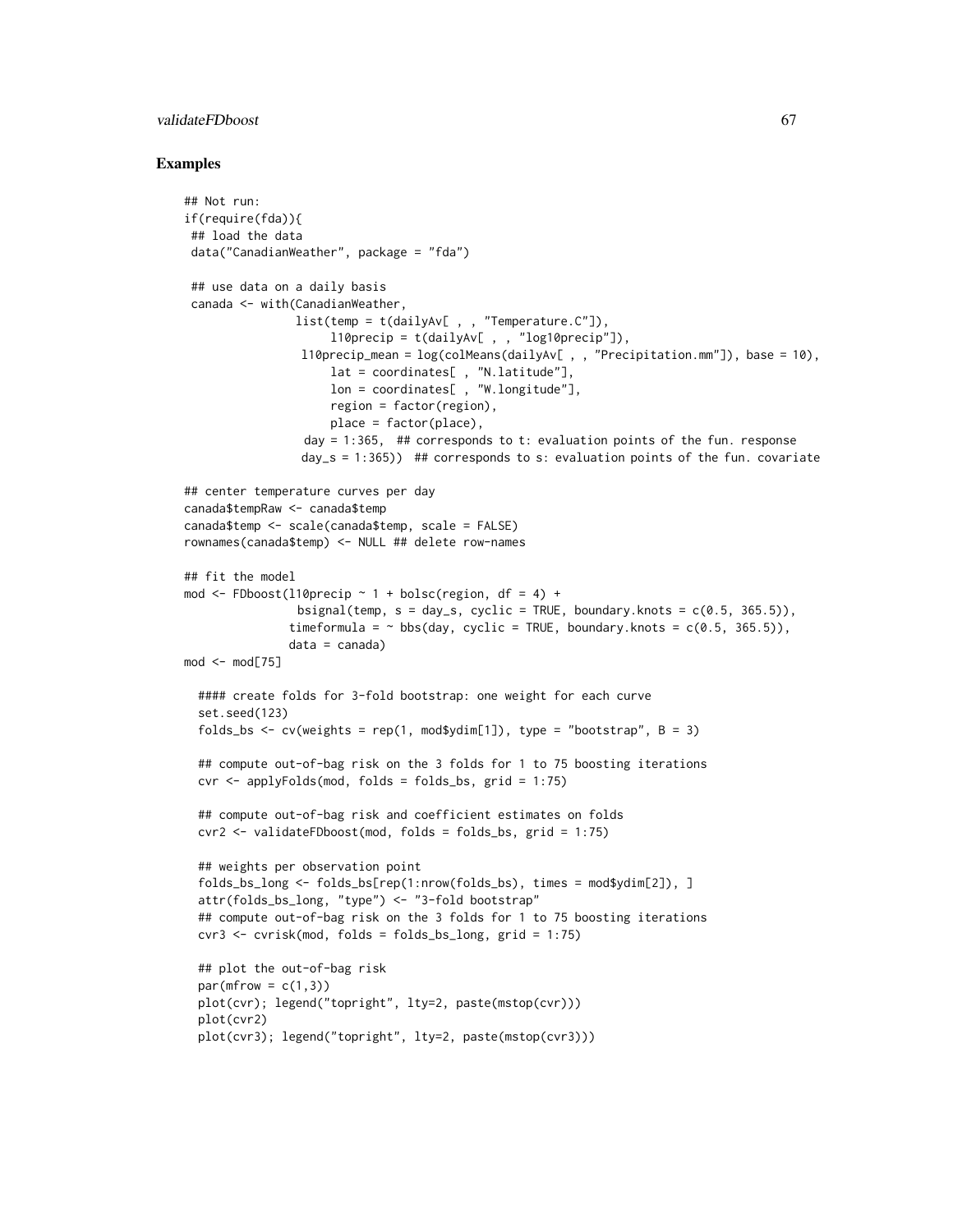```
## plot the estimated coefficients per fold
## more meaningful for higher number of folds, e.g., B = 100
par(mfrow = c(2,2))plotPredCoef(cvr2, terms = FALSE, which = 2)
plotPredCoef(cvr2, terms = FALSE, which = 3)
## compute out-of-bag risk and predictions for leaving-one-curve-out cross-validation
cvr_jackknife <- validateFDboost(mod, folds = cvLong(unique(mod$id),
                                 type = "curves"), grid = 1:75)
plot(cvr_jackknife)
## plot oob predictions per fold for 3rd effect
plotPredCoef(cvr_jackknife, which = 3)
## plot coefficients per fold for 2nd effect
plotPredCoef(cvr_jackknife, which = 2, terms = FALSE)
```
## End(Not run)

}

viscosity *Viscosity of resin over time*

# Description

In an experimental setting the viscosity of resin was measured over time to asses the curing process depending on 5 binary factors (low-high).

## Usage

data("viscosity")

### Format

A data list with 64 observations on the following 7 variables.

visAll viscosity measures over all available time points

timeAll time points of viscosity measures

T\_C temperature of tools

T\_A temperature of resin

T\_B temperature of curing agent

rspeed rotational speed

mflow mass flow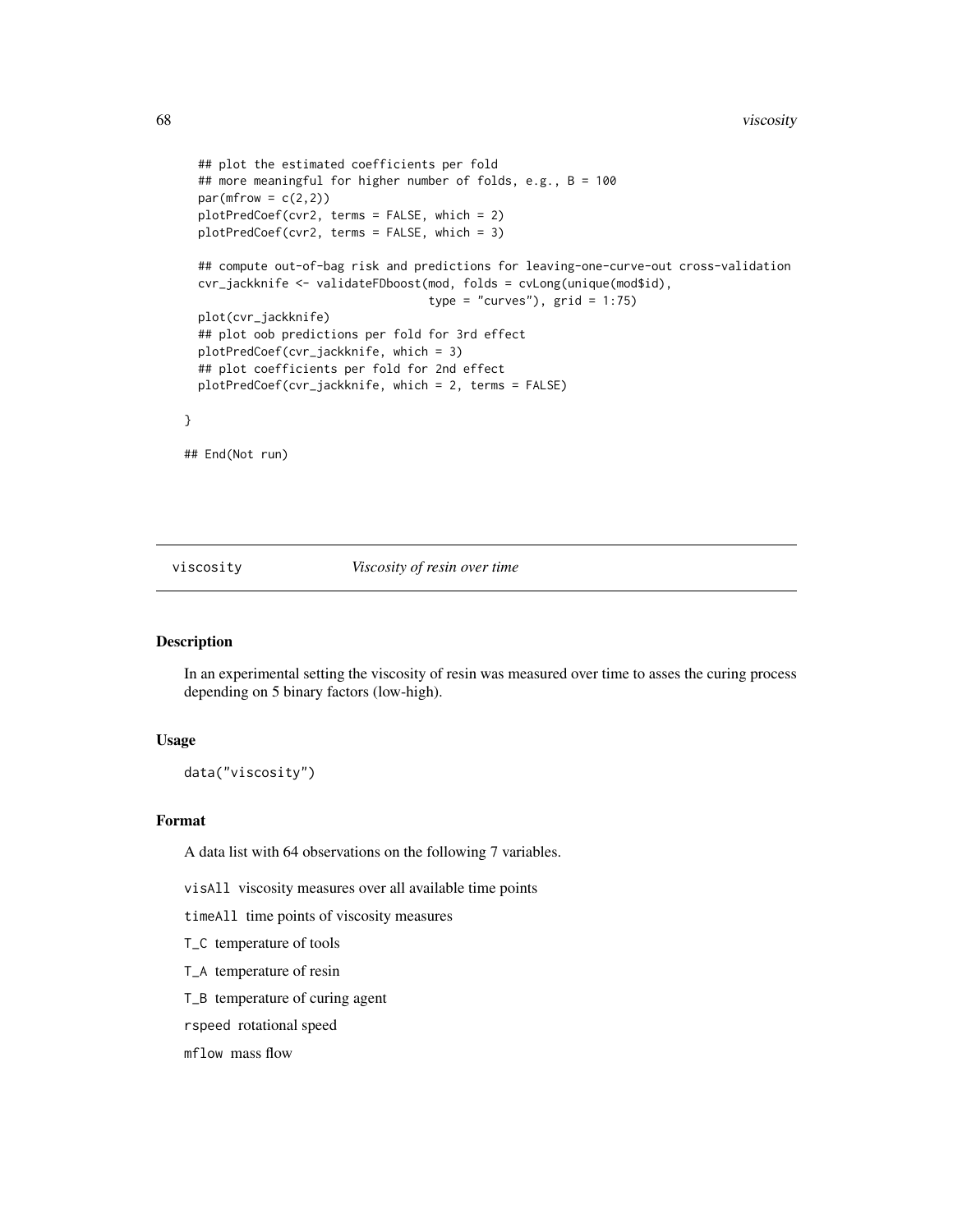#### wide2long 69

#### Details

The aim is to determine factors that affect the curing process in the mold. The desired viscositycurve has low values in the beginning followed by a sharp increase. Due to technical reasons the measuring method of the rheometer has to be changed in a certain range of viscosity. The first observations are measured by rotation of a blade giving observations every two seconds, the later observations are measured through oscillation of a blade giving observations every ten seconds. In the later observations the resin is quite hard so the measurements should be interpreted as a qualitative measure of hardening.

### Source

Wolfgang Raffelt, Technical University of Munich, Institute for Carbon Composites

#### Examples

```
data("viscosity", package = "FDboost")
## set time-interval that should be modeled
interval <- "101"
## model time until "interval" and take log() of viscosity
end <- which(viscosity$timeAll==as.numeric(interval))
viscosity$vis <- log(viscosity$visAll[,1:end])
viscosity$time <- viscosity$timeAll[1:end]
# with(viscosity, funplot(time, vis, pch=16, cex=0.2))
## fit median regression model with 100 boosting iterations,
## step-length 0.4 and smooth time-specific offset
## the factors are in effect coding -1, 1 for the levels
mod <- FDboost(vis ~ 1 + bols(T_C, contrasts.arg = "contr.sum", intercept=FALSE)
               + bols(T_A, contrasts.arg = "contr.sum", intercept=FALSE),
               timeformula=~bbs(time, lambda=100),
               numInt="equal", family=QuantReg(),
               offset=NULL, offset_countcol = o_countcol(k-min = 9),data=viscosity, control=boost_control(mstop = 100, nu = (0.4))
summary(mod)
```
wide2long *Transform id and time of wide format into long format*

### Description

Transform id and time from wide format into long format, i.e., time and id are repeated accordingly so that two vectors of the same length are returned.

#### Usage

wide2long(time, id)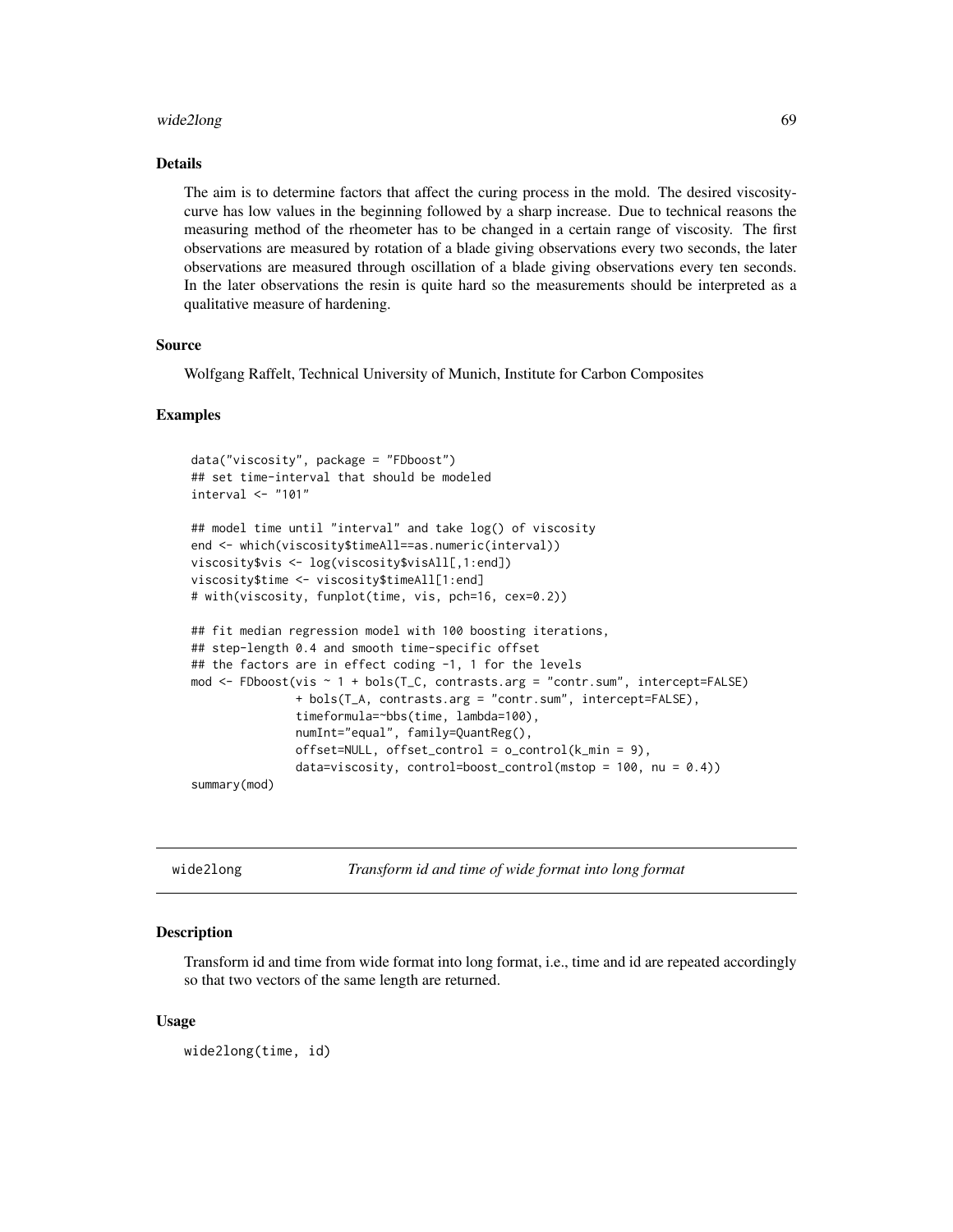## Arguments

| time | the observation points |
|------|------------------------|
| id   | the id for the curve   |

[.hmatrix *Extract or replace parts of a hmatrix-object*

# Description

Operator acting on hmatrix preserving the attributes when rows are extracted.

## Usage

## S3 method for class 'hmatrix'  $x[i, j, ..., drop = FALSE]$ 

## Arguments

| $\mathsf{x}$ | object from which to extract element(s) or in which to replace element(s).                                                                                                                                  |
|--------------|-------------------------------------------------------------------------------------------------------------------------------------------------------------------------------------------------------------|
| i, j         | indices specifying elements to extract or replace. Indices are numeric vectors<br>or empty (missing) or NULL. Numeric values are coerced to integer as by<br>as integer (and hence truncated towards zero). |
| $\cdots$     | not used                                                                                                                                                                                                    |
| drop         | If TRUE the result is coerced to the lowest possible dimension (or just a matrix).<br>This only works for extracting elements, not for the replacement, defaults to<br>FALSE.                               |

# Details

If used on columns or rows/columns a matrix is returned. If used on rows only, i.e. x[i,] an object of class hmatrix is returned. The id is changed so that it runs from 1, ..., nNew, where nNew is the number of different id values in the new hmatrix-object. From the functional covariate x rows are selected accordingly.

# See Also

?"["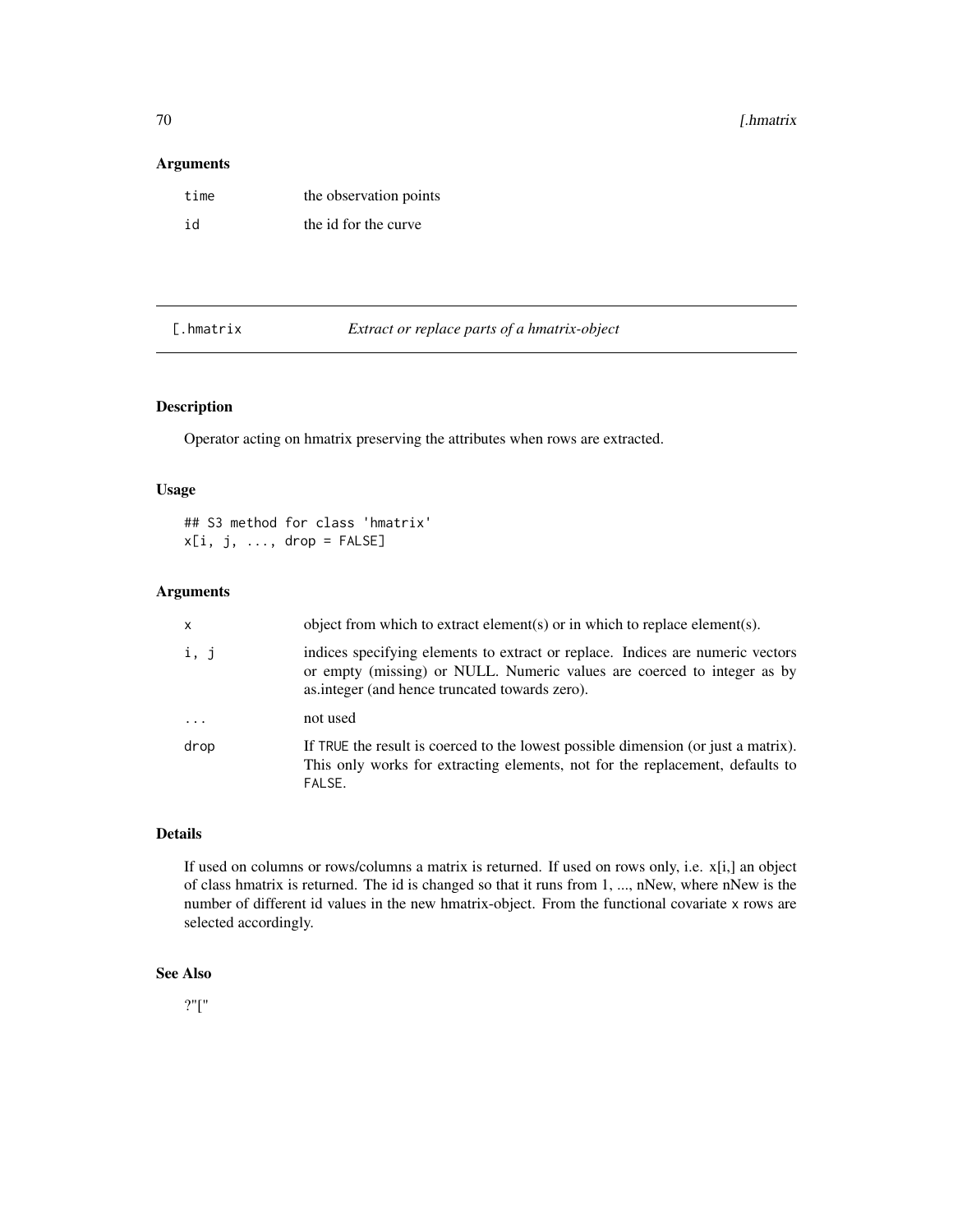#### Description

Combining single base-learners to form new, more complex base-learners, with an identifiability constraint to center the interaction around the intercept and around the two main effects. Suitable for functional response.

### Usage

bl1 %Xc% bl2

### Arguments

| b11 | base-learner 1, e.g. $bols(x1)$ |  |
|-----|---------------------------------|--|
| b12 | base-learner 2, e.g. $bols(x2)$ |  |

### Details

Similar to %X% in package mboost, see [%X%](#page-0-0), a row tensor product of linear base-learners is returned by %Xc%. %Xc% applies a sum-to-zero constraint to the design matrix suitable for functional response if an interaction of two scalar covariates is specified in the case that the model contains a global intercept and both main effects, as the interaction is centerd around the intercept and centered around the two main effects. See Web Appendix A of Brockhaus et al. (2015) for details on how to enforce the constraint for the functional intercept. Use, e.g., in a model call to FDboost, following the scheme,  $y \sim 1 + \text{bols}(x1) + \text{bols}(x2) + \text{bols}(x1)$  %Xc% bols(x2), where 1 induces a global intercept and x1, x2 are factor variables, see Ruegamer et al. (2018).

#### Author(s)

Sarah Brockhaus, David Ruegamer

### References

Brockhaus, S., Scheipl, F., Hothorn, T. and Greven, S. (2015): The functional linear array model. Statistical Modelling, 15(3), 279-300.

Ruegamer D., Brockhaus, S., Gentsch K., Scherer, K., Greven, S. (2018). Boosting factor-specific functional historical models for the detection of synchronization in bioelectrical signals. Journal of the Royal Statistical Society: Series C (Applied Statistics), 67, 621-642.

```
######## Example for function-on-scalar-regression with interaction effect of two scalar covariates
data("viscosity", package = "FDboost")
## set time-interval that should be modeled
```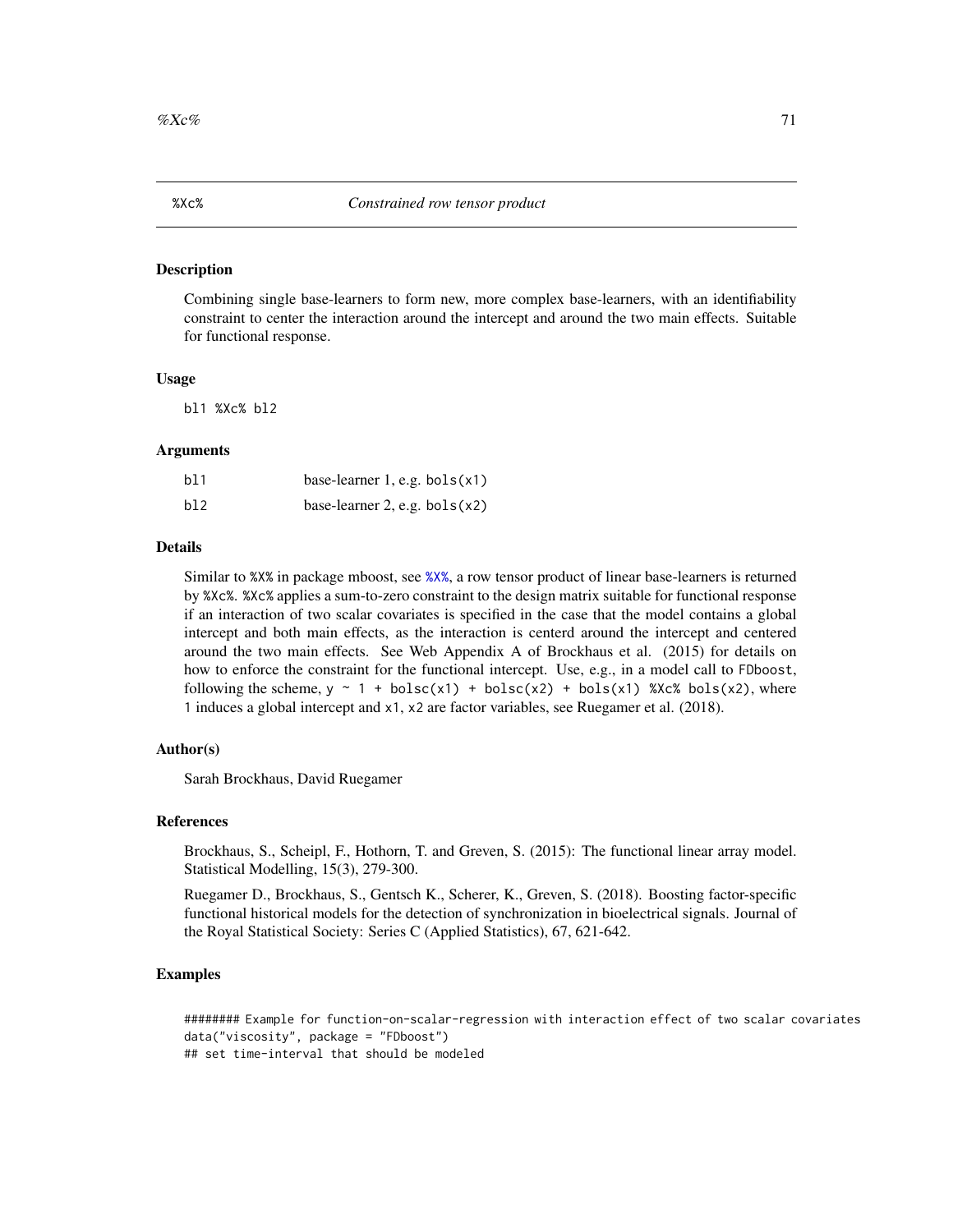```
interval <- "101"
## model time until "interval" and take log() of viscosity
end <- which(viscosity$timeAll == as.numeric(interval))
viscosity$vis <- log(viscosity$visAll[,1:end])
viscosity$time <- viscosity$timeAll[1:end]
# with(viscosity, funplot(time, vis, pch = 16, cex = 0.2))
## fit model with interaction that is centered around the intercept
## and the two main effects
mod1 <- FDboost(vis \sim 1 + bolsc(T_C, df=1) + bolsc(T_A, df=1) +
                bols(T_C, df=1) %Xc% bols(T_A, df=1),
                timeformula = \simbbs(time, df=6),
                numInt = "equal", family = QuantReg(),
                offset = NULL, offset\_control = o\_control(k\_min = 9),data = viscosity, control=boost_control(mstop = 100, nu = 0.4))
## check centering around intercept
colMeans(predict(mod1, which = 4))
## check centering around main effects
colMeans(predict(mod1, which = 4)[viscosity$T_A == "low", ])
colMeans(predict(mod1, which = 4)[viscosity$T_A == "high", ])
colMeans(predict(mod1, which = 4)[viscosity$T_C == "low", ])
colMeans(predict(mod1, which = 4)[viscosity$T_C == "low", ])
## find optimal mstop using cvrsik() or validateFDboost()
## ...
## look at interaction effect in one plot
# funplot(mod1$yind, predict(mod1, which=4))
```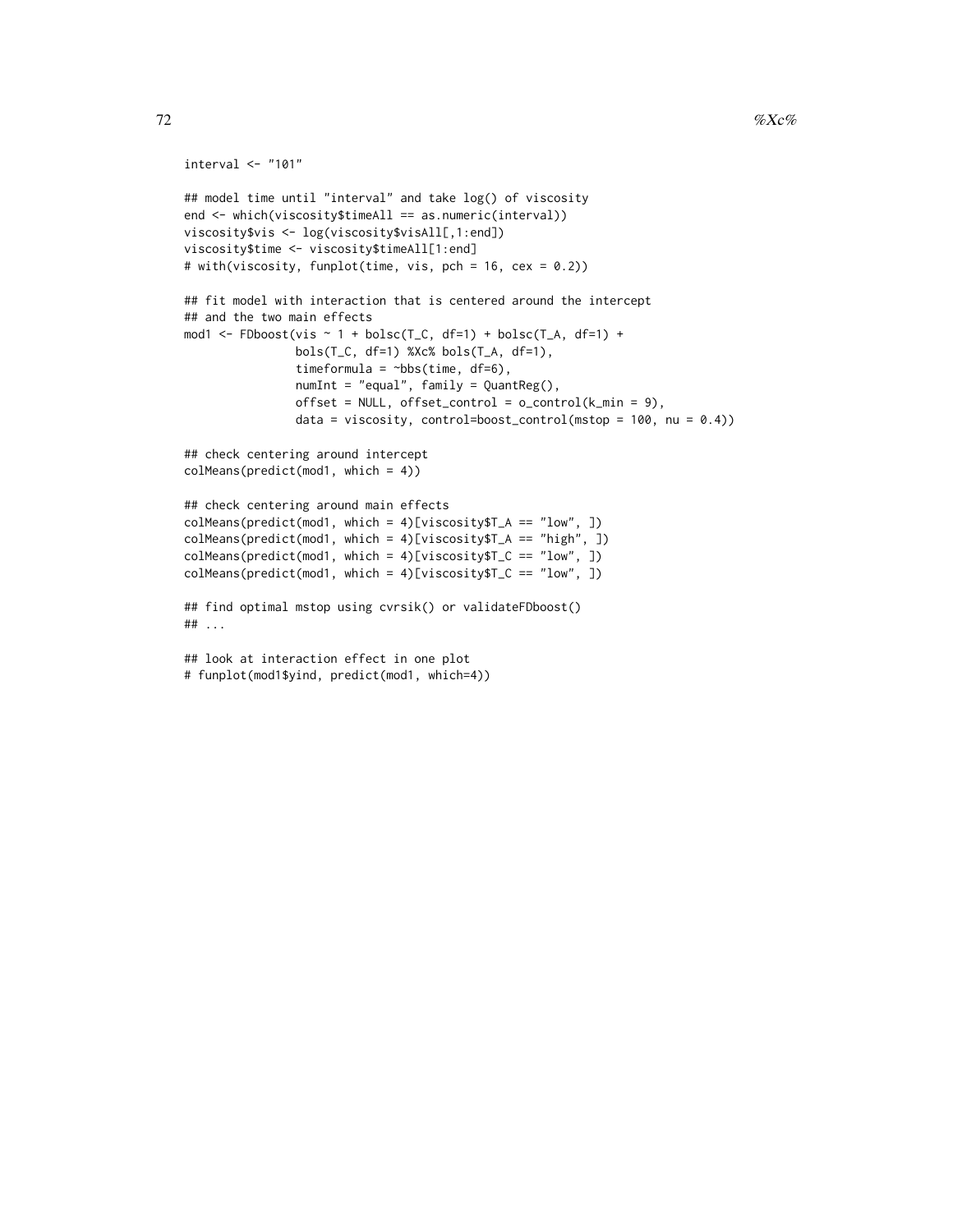## Index

∗Topic datasets emotion, [27](#page-26-0) fuelSubset, [41](#page-40-0) viscosity, [68](#page-67-0) ∗Topic models, FDboost, [29](#page-28-0) FDboostLSS, [38](#page-37-0) ∗Topic models bbsc, [10](#page-9-0) bhistx, [13](#page-12-0) bsignal, [19](#page-18-0) ∗Topic nonlinear FDboost, [29](#page-28-0) FDboostLSS, [38](#page-37-0) [.hmatrix, [70](#page-69-0) %A0% *(*anisotropic\_Kronecker*)*, [4](#page-3-0) %A% *(*anisotropic\_Kronecker*)*, [4](#page-3-0) %Xa0% *(*anisotropic\_Kronecker*)*, [4](#page-3-0) %A%, *[31](#page-30-0)* %O%, *[31](#page-30-0)* %X%, *[31](#page-30-0)*, *[71](#page-70-0)* %Xc%, *[32](#page-31-0)*, [71](#page-70-0) \_PACKAGE *(*FDboost-package*)*, [3](#page-2-0) anisotropic\_Kronecker, [4](#page-3-0) applyFolds, *[3,](#page-2-0) [4](#page-3-0)*, [7,](#page-6-0) *[16,](#page-15-0) [17](#page-16-0)*, *[65](#page-64-0)* approx, *[53](#page-52-0)* bbs, *[11,](#page-10-0) [12](#page-11-0)*, *[14](#page-13-0)*, *[20,](#page-19-0) [21](#page-20-0)* bbsc, [10,](#page-9-0) *[32](#page-31-0)*, *[34](#page-33-0)* bconcurrent, *[32](#page-31-0)* bconcurrent *(*bsignal*)*, [19](#page-18-0) bfpc, *[32](#page-31-0)* bfpc *(*bsignal*)*, [19](#page-18-0) bhist, *[15](#page-14-0)*, *[32](#page-31-0)*, *[50](#page-49-0)* bhist *(*bsignal*)*, [19](#page-18-0) bhistx, [13,](#page-12-0) *[32](#page-31-0)* bols, *[11,](#page-10-0) [12](#page-11-0)* bolsc, *[32](#page-31-0)* bolsc *(*bbsc*)*, [10](#page-9-0)

boost\_control, *[38](#page-37-0)* bootstrapCI, [16,](#page-15-0) *[65](#page-64-0)* brandom, *[11,](#page-10-0) [12](#page-11-0)* brandomc *(*bbsc*)*, [10](#page-9-0) bsignal, [19,](#page-18-0) *[32](#page-31-0)*, *[34](#page-33-0)*, *[50](#page-49-0)*

coef.FDboost, [25,](#page-24-0) *[33](#page-32-0)*, *[55](#page-54-0)* contour, *[55](#page-54-0)* cvLong *(*applyFolds*)*, [7](#page-6-0) cvMa *(*applyFolds*)*, [7](#page-6-0) cvrisk, *[8,](#page-7-0) [9](#page-8-0)*, *[17](#page-16-0)*, *[60](#page-59-0)*, *[66](#page-65-0)* cvrisk.FDboost, *[32](#page-31-0)* cvrisk.FDboost *(*applyFolds*)*, [7](#page-6-0) cvrisk.FDboostLSS, [26](#page-25-0) cvrisk.mboostLSS, *[27](#page-26-0)* cvrisk.nc\_mboostLSS, *[27](#page-26-0)*

emotion, [27](#page-26-0) extract, *[29](#page-28-0)*, *[32,](#page-31-0) [33](#page-32-0)* extract.blg, [29](#page-28-0)

Families, *[38](#page-37-0)* Family, *[31](#page-30-0)* FDboost, *[3,](#page-2-0) [4](#page-3-0)*, *[8](#page-7-0)*, *[12](#page-11-0)*, *[15](#page-14-0)*, *[23](#page-22-0)*, *[25](#page-24-0)*, [29,](#page-28-0) *[34](#page-33-0)*, *[38,](#page-37-0) [39](#page-38-0)*, *[41](#page-40-0)*, *[54](#page-53-0)[–57](#page-56-0)*, *[63](#page-62-0)* FDboost-package, [3](#page-2-0) FDboost\_package *(*FDboost-package*)*, [3](#page-2-0) FDboostLSS, [38](#page-37-0) ffpc, *[22](#page-21-0)* fitted.FDboost, [40](#page-39-0) fpca.sc, *[22](#page-21-0)* fuelSubset, [41](#page-40-0) funMRD, [42](#page-41-0) funMSE, [43](#page-42-0) funplot, [44](#page-43-0) funRsquared, [45](#page-44-0)

gam, *[53](#page-52-0)* GaussianLSS, *[38](#page-37-0)* getArgvals *(*getTime*)*, [46](#page-45-0)